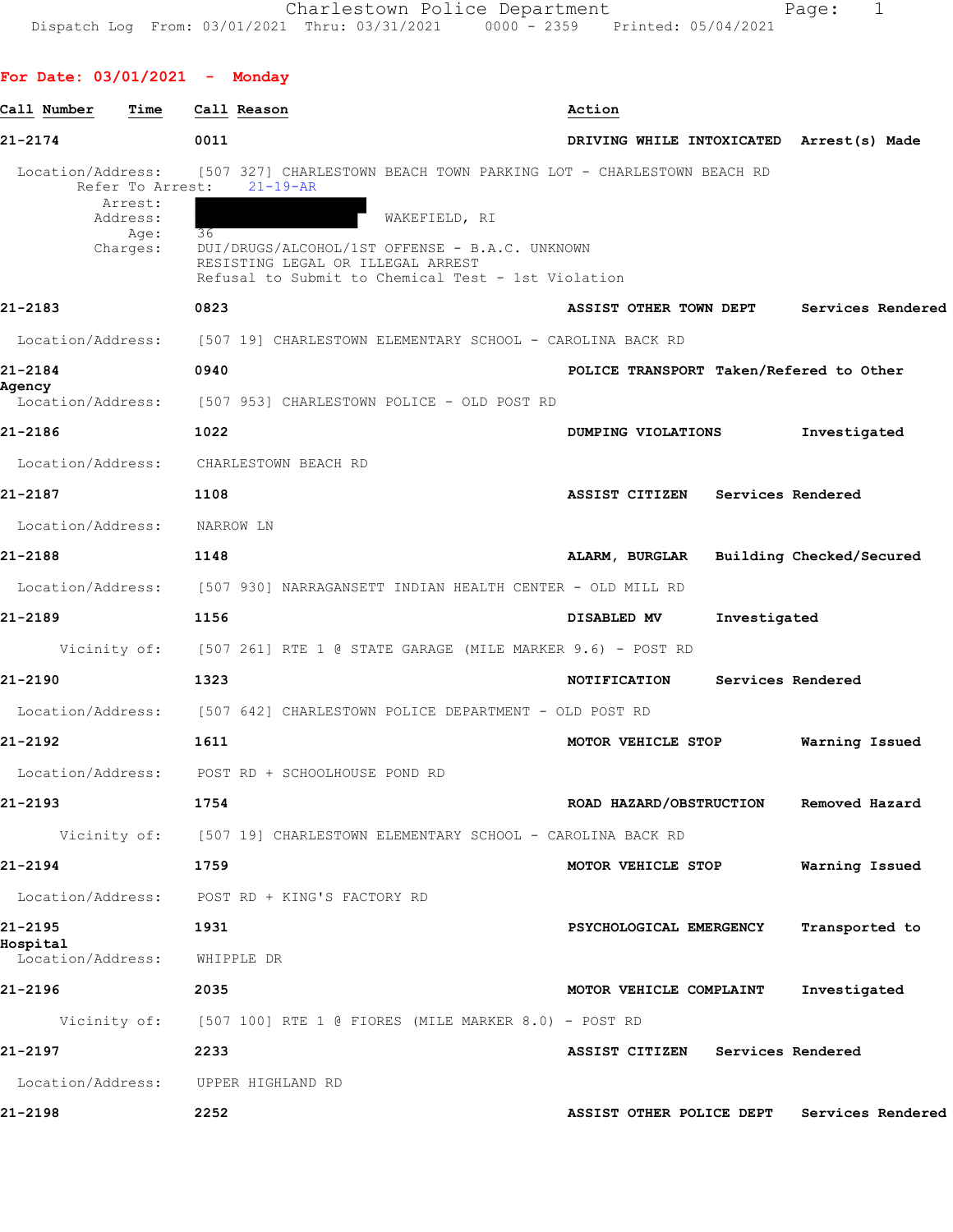|                                | Charlestown Police Department<br>Dispatch Log From: 03/01/2021 Thru: 03/31/2021 0000 - 2359 Printed: 05/04/2021 |                    |                                           | Page:          | 2 |
|--------------------------------|-----------------------------------------------------------------------------------------------------------------|--------------------|-------------------------------------------|----------------|---|
| Location/Address: KING TOM DR  |                                                                                                                 |                    |                                           |                |   |
|                                |                                                                                                                 |                    |                                           |                |   |
| For Date: 03/02/2021 - Tuesday |                                                                                                                 |                    |                                           |                |   |
| 21-2208                        | 0056                                                                                                            |                    | MOTOR VEHICLE STOP Warning Issued         |                |   |
|                                | Vicinity of: [507 261] RTE 1 @ STATE GARAGE (MILE MARKER 9.6) - POST RD                                         |                    |                                           |                |   |
| 21-2209                        | 0059                                                                                                            | MOTOR VEHICLE STOP |                                           | Warning Issued |   |
|                                | Vicinity of: [507 923] MILE MARKER 10.2 - FALCONE LN                                                            |                    |                                           |                |   |
| 21-2211                        | 0130                                                                                                            |                    | MOTOR VEHICLE STOP                        | Warning Issued |   |
| Vicinity of: EAST BEACH RD     |                                                                                                                 |                    |                                           |                |   |
| 21-2212                        | 0234                                                                                                            |                    | MOTOR VEHICLE STOP                        | Warning Issued |   |
| Vicinity of: NARROW LN         |                                                                                                                 |                    |                                           |                |   |
| 21-2215                        | 0319                                                                                                            |                    | ALARM, BURGLAR Building Checked/Secured   |                |   |
| Location/Address: GENWOOD DR   |                                                                                                                 |                    |                                           |                |   |
| 21-2216                        | 0427                                                                                                            |                    | ALARM, BURGLAR Services Rendered          |                |   |
| Location/Address: DOWD DR      |                                                                                                                 |                    |                                           |                |   |
| 21-2217                        | 0521                                                                                                            |                    | ROAD HAZARD/OBSTRUCTION Services Rendered |                |   |
|                                | Vicinity of: MAPLE LAKE FARM RD                                                                                 |                    |                                           |                |   |
| 21-2218                        | 0620                                                                                                            |                    | MOTOR VEHICLE STOP Warning Issued         |                |   |
|                                | Vicinity of: [507 261] RTE 1 @ STATE GARAGE (MILE MARKER 9.6) - POST RD                                         |                    |                                           |                |   |
| 21-2219                        | 0624                                                                                                            |                    | ALARM, BURGLAR Building Checked/Secured   |                |   |
| Location/Address: POST RD      |                                                                                                                 |                    |                                           |                |   |
| $21 - 2220$                    | 0634                                                                                                            |                    | ALARM, BURGLAR Building Checked/Secured   |                |   |
| Location/Address: GENWOOD DR   |                                                                                                                 |                    |                                           |                |   |
| 21-2221<br>$\sim$ 0722         |                                                                                                                 |                    | ROAD HAZARD/OBSTRUCTION Services Rendered |                |   |
|                                | Location/Address: [507 763] WORDEN'S POND RD                                                                    |                    |                                           |                |   |
| 21-2223                        | 0756                                                                                                            |                    | POLICE TRANSPORT Services Rendered        |                |   |
| Location/Address: TUCKER ST    |                                                                                                                 |                    |                                           |                |   |
| 21-2224<br>0815                |                                                                                                                 |                    | POLICE INFORMATION Services Rendered      |                |   |
|                                | Location/Address: POST RD + WILDFLOWER RD                                                                       |                    |                                           |                |   |
| 21-2225                        | 0827                                                                                                            |                    | ASSIST OTHER TOWN DEPT Services Rendered  |                |   |
|                                | Location/Address: [507 19] CHARLESTOWN ELEMENTARY SCHOOL - CAROLINA BACK RD                                     |                    |                                           |                |   |
| 21-2226                        | 0827                                                                                                            |                    | MOTOR VEHICLE STOP Warning Issued         |                |   |
|                                | Location/Address: [507 100] RTE 1 @ FIORES (MILE MARKER 8.0) - POST RD                                          |                    |                                           |                |   |
| 21-2227                        | 0840                                                                                                            |                    | MOTOR VEHICLE STOP Warning Issued         |                |   |
|                                | Location/Address: [507 372] SOUTH SHORE MENTAL HEALTH - OLD POST RD                                             |                    |                                           |                |   |
| 21-2228                        | 0949                                                                                                            |                    | VANDALISM Report Taken                    |                |   |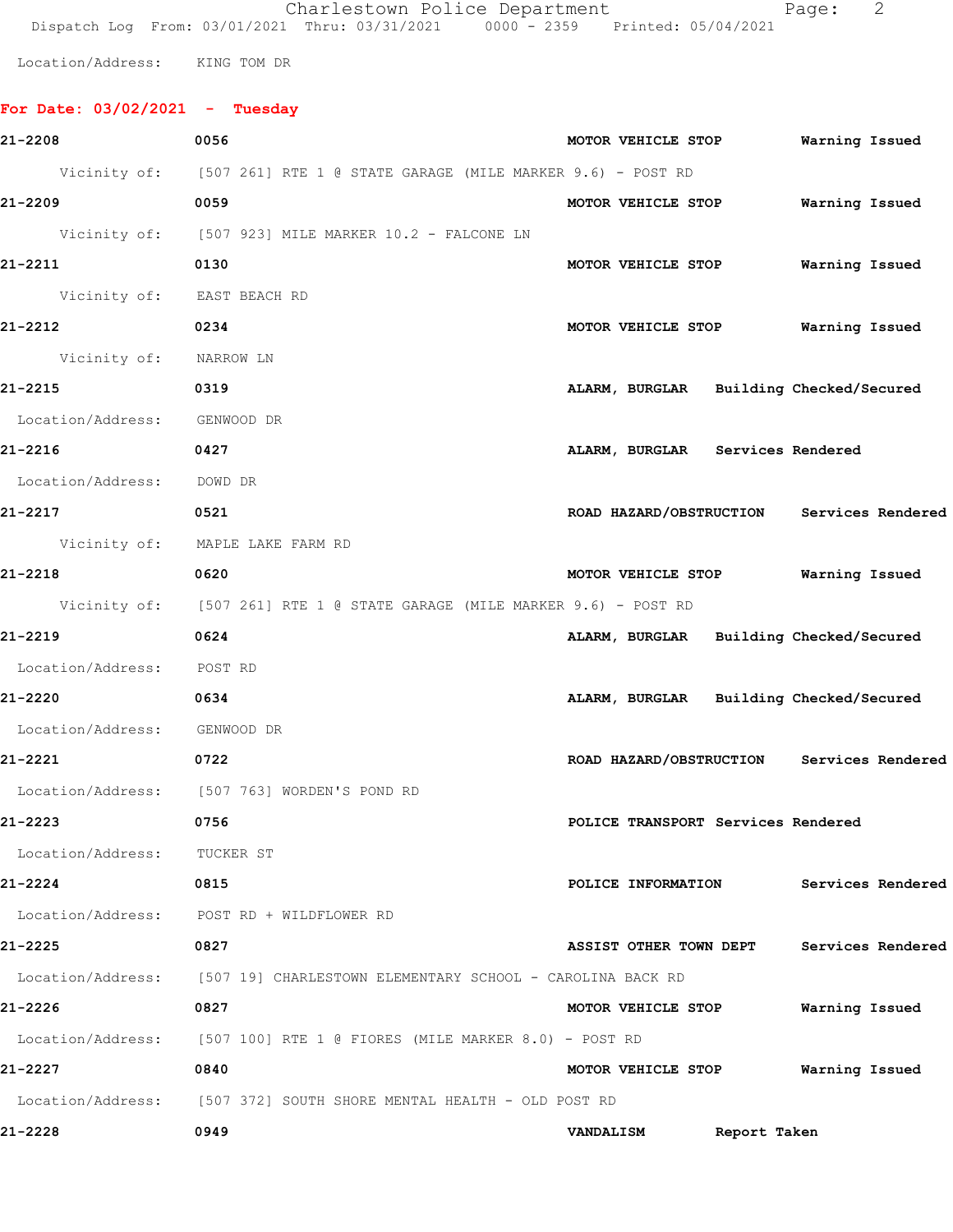|                                       | Charlestown Police Department<br>Dispatch Log From: 03/01/2021 Thru: 03/31/2021 0000 - 2359 Printed: 05/04/2021                       |                                           | 3<br>Page:        |
|---------------------------------------|---------------------------------------------------------------------------------------------------------------------------------------|-------------------------------------------|-------------------|
|                                       | Location/Address: [507 868] MICHAEL'S GARAGE - POST RD<br>Refer To Incident: 21-61-OF                                                 |                                           |                   |
| 21-2255                               | 1211                                                                                                                                  | MOTOR VEHICLE STOP                        | Warning Issued    |
|                                       | Location/Address: [507 100] RTE 1 @ FIORES (MILE MARKER 8.0) - POST RD                                                                |                                           |                   |
| 21-2259                               | 1219                                                                                                                                  | PSYCHOLOGICAL EMERGENCY                   | Transported to    |
| Hospital<br>Location/Address:         | [507 901] GROUP HOME (BY WHIPPLE DRIVE) - SOUTH COUNTY TRL                                                                            |                                           |                   |
| 21-2262                               | 1810                                                                                                                                  | MOTOR VEHICLE STOP                        | Warning Issued    |
|                                       | Location/Address: [507 279] RTE 2 @ CHARLESTOWN TOWN HALL - SOUTH COUNTY TRL                                                          |                                           |                   |
| 21-2263                               | 2020                                                                                                                                  | <b>WARRANT ARREST</b><br>Arrest(s) Made   |                   |
| Location/Address:<br>Refer To Arrest: | [507 642] CHARLESTOWN POLICE DEPARTMENT - OLD POST RD<br>$21 - 20 - AR$                                                               |                                           |                   |
| Arrest:<br>Address:                   | ASHAWAY, RI                                                                                                                           |                                           |                   |
| Age:<br>Charges:                      | 36<br>RECK. DRIVE/DRAG RACING/ELUDING POLICE-1ST OFF<br>OBSTRUCTING OFFICER IN EXECUTION OF DUTY<br>RESISTING LEGAL OR ILLEGAL ARREST |                                           |                   |
| 21-2265                               | 2352                                                                                                                                  | MOTOR VEHICLE STOP                        | Warning Issued    |
|                                       | Location/Address: POST RD + SCHOOLHOUSE POND RD                                                                                       |                                           |                   |
| For Date: 03/03/2021 - Wednesday      |                                                                                                                                       |                                           |                   |
| 21-2267                               | 0019                                                                                                                                  | MOTOR VEHICLE STOP                        | Warning Issued    |
| Location/Address:                     | POST RD + KING'S FACTORY RD                                                                                                           |                                           |                   |
| 21-2275                               | 0809                                                                                                                                  | MOTOR VEHICLE STOP                        | Warning Issued    |
| Location/Address:                     | NORTH OF BESTWAY - POST RD                                                                                                            |                                           |                   |
| 21-2279                               | 0820                                                                                                                                  | TRAFFIC CONTROL No Action Required        |                   |
|                                       | Location/Address: [507 19] CHARLESTOWN ELEMENTARY SCHOOL - CAROLINA BACK RD                                                           |                                           |                   |
| 21-2277                               | 0823                                                                                                                                  | ASSIST OTHER TOWN DEPT Services Rendered  |                   |
|                                       | Location/Address: [507 19] CHARLESTOWN ELEMENTARY SCHOOL - CAROLINA BACK RD                                                           |                                           |                   |
| 21-2278                               | 0825                                                                                                                                  | ASSIST OTHER TOWN DEPT                    | Services Rendered |
|                                       | Location/Address: [507 19] CHARLESTOWN ELEMENTARY SCHOOL - CAROLINA BACK RD                                                           |                                           |                   |
| 21-2281                               | 0930                                                                                                                                  | FOLLOW-UP INVESTIGATION Services Rendered |                   |
|                                       | Location/Address: [507 19] CHARLESTOWN ELEMENTARY SCHOOL - CAROLINA BACK RD                                                           |                                           |                   |
| 21-2282                               | 0956                                                                                                                                  | TRAFFIC CONTROL No Action Required        |                   |
|                                       | Location/Address: [507 263] RTE 1 @ TOURIST INFO (MILE MARKER 7.6) - POST RD                                                          |                                           |                   |
| 21-2283                               | 1021                                                                                                                                  | MOTOR VEHICLE STOP Warning Issued         |                   |
|                                       | Location/Address: [507 263] RTE 1 @ TOURIST INFO (MILE MARKER 7.6) - POST RD                                                          |                                           |                   |
| 21-2285                               | 1057                                                                                                                                  | ALARM, BURGLAR False Alarm                |                   |
|                                       | Location/Address: [507 76] DOWNEY WEAVER POST - WHIPPLE DR                                                                            |                                           |                   |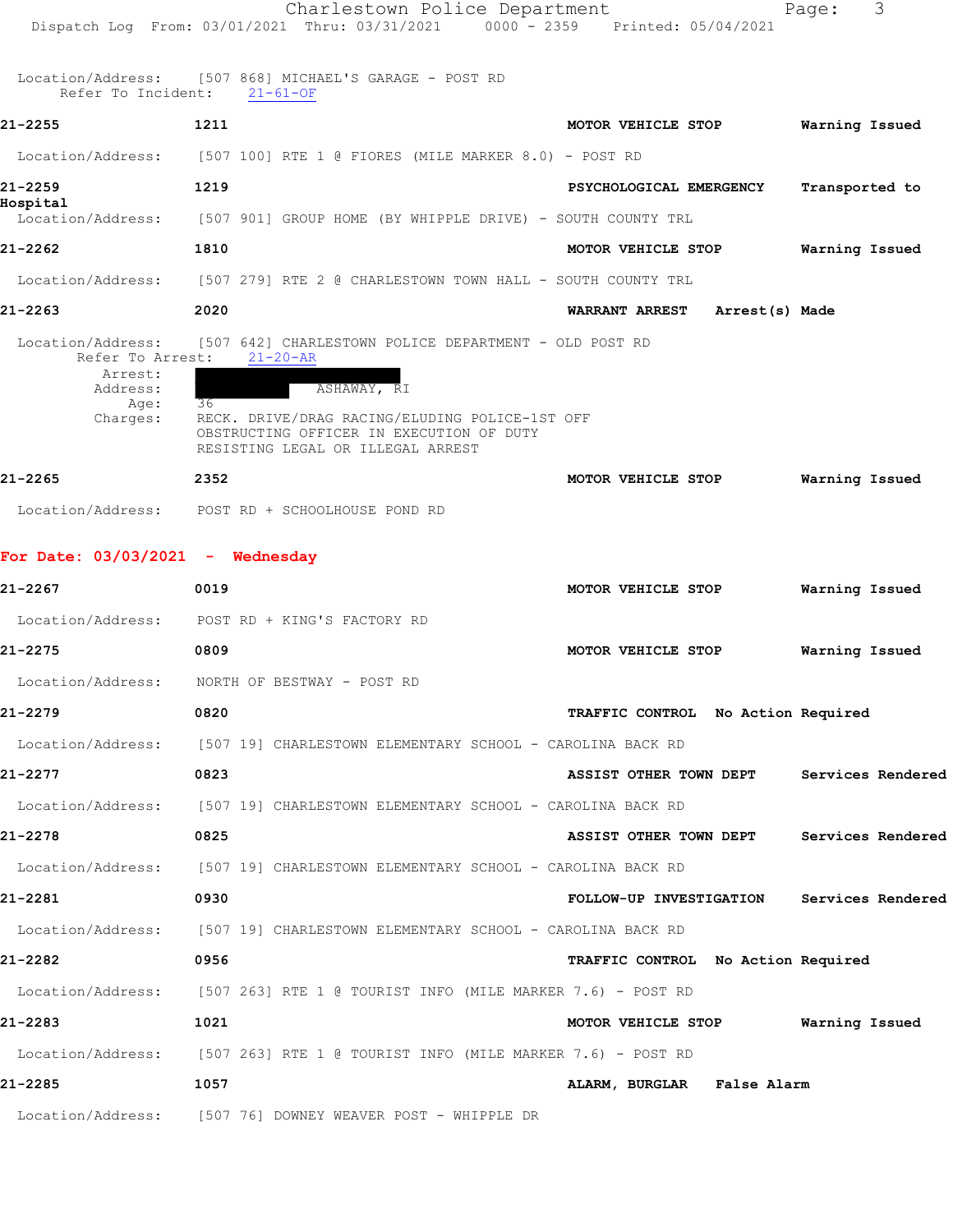|                                                                      | Charlestown Police Department<br>Dispatch Log From: 03/01/2021 Thru: 03/31/2021 0000 - 2359 Printed: 05/04/2021 |                                            | 4<br>Page:               |
|----------------------------------------------------------------------|-----------------------------------------------------------------------------------------------------------------|--------------------------------------------|--------------------------|
| 21-2286                                                              | 1231                                                                                                            | ASSIST OTHER TOWN DEPT Services Rendered   |                          |
|                                                                      | Location/Address: [507 19] CHARLESTOWN ELEMENTARY SCHOOL - CAROLINA BACK RD                                     |                                            |                          |
| 21-2287<br>1259                                                      |                                                                                                                 | FOLLOW-UP INVESTIGATION Services Rendered  |                          |
| Location/Address: CAROLINA BACK RD                                   |                                                                                                                 |                                            |                          |
| 21-2289<br>$\sim$ 1425                                               |                                                                                                                 | DISABLED MV Services Rendered              |                          |
|                                                                      | Vicinity of: SOUTH COUNTY TRL                                                                                   |                                            |                          |
| 21-2290                                                              | 1525                                                                                                            | POLICE INFORMATION Services Rendered       |                          |
|                                                                      | Location/Address: [507 38] CHARLESTOWN POST OFFICE - OLD POST RD                                                |                                            |                          |
| 21-2291                                                              | 1525                                                                                                            | TRAFFIC CONTROL Services Rendered          |                          |
|                                                                      | Location/Address: [507 19] CHARLESTOWN ELEMENTARY SCHOOL - CAROLINA BACK RD                                     |                                            |                          |
| 21-2292                                                              | 1530                                                                                                            | ASSIST CITIZEN Services Rendered           |                          |
|                                                                      | Location/Address: [507 100] RTE 1 @ FIORES (MILE MARKER 8.0) - POST RD                                          |                                            |                          |
| 21-2293                                                              | 1546                                                                                                            | FOUND/LOST PROPERTY Report Taken           |                          |
| Refer To Incident: 21-62-OF                                          | Location/Address: [507 72] CUMBERLAND FARMS - OLD POST RD                                                       |                                            |                          |
| 21-2296<br>1649                                                      |                                                                                                                 | MOTOR VEHICLE STOP Warning Issued          |                          |
| Vicinity of: WEST BEACH RD                                           |                                                                                                                 |                                            |                          |
| 21-2299                                                              | 1841                                                                                                            | MOTOR VEHICLE COMPLAINT                    | Unfounded                |
|                                                                      | Location/Address: [507 259] RTE 1 @ CASTLEROCK - POST RD                                                        |                                            |                          |
| 21-2301<br>2301<br>Required                                          |                                                                                                                 | MOTOR VEHICLE STOP No Action               |                          |
|                                                                      | Vicinity of: POST RD + FALCONE LN                                                                               |                                            |                          |
| 21-2303                                                              | 2325                                                                                                            | DEATH; Sudden/Unexpected Services Rendered |                          |
| Location/Address: MARITIME DR<br>Refer To Incident:                  | $21 - 63 - OF$                                                                                                  |                                            |                          |
| For Date: $03/04/2021$ - Thursday                                    |                                                                                                                 |                                            |                          |
| 21-2312                                                              | 0747                                                                                                            | POLICE INFORMATION                         | <b>Services Rendered</b> |
|                                                                      | Location/Address: [507 261] RTE 1 @ STATE GARAGE (MILE MARKER 9.6) - POST RD                                    |                                            |                          |
| 21-2313                                                              | 0754                                                                                                            | JUVENILE OFFENSES Investigated             |                          |
| Location/Address: NEW BISCUIT CITY RD<br>Refer To Incident: 21-64-OF |                                                                                                                 |                                            |                          |
| 21-2314                                                              | 0823                                                                                                            | TRAFFIC CONTROL Services Rendered          |                          |
|                                                                      | Location/Address: [507 19] CHARLESTOWN ELEMENTARY SCHOOL - CAROLINA BACK RD                                     |                                            |                          |
| 21-2317                                                              | 0824                                                                                                            | <b>ASSIST OTHER AGENCY</b>                 | Services Rendered        |
|                                                                      | Location/Address: [507 19] CHARLESTOWN ELEMENTARY SCHOOL - CAROLINA BACK RD                                     |                                            |                          |
| 21-2315                                                              | 0836                                                                                                            | MOTOR VEHICLE STOP                         | Warning Issued           |
|                                                                      | Location/Address: POST RD + PROSSER TRL                                                                         |                                            |                          |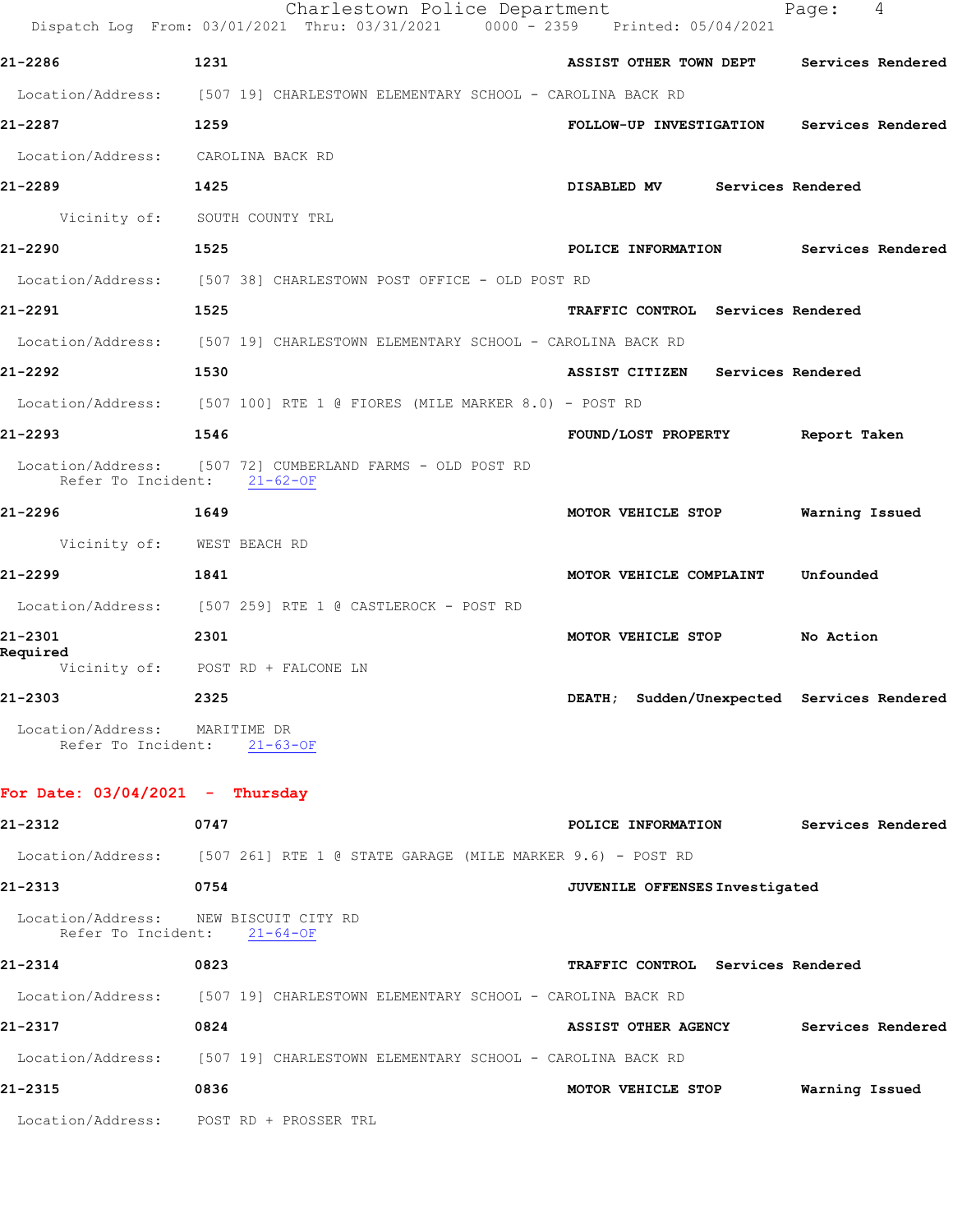|                                                                                  |                                                                                  | Charlestown Police Department<br>Dispatch Log From: 03/01/2021 Thru: 03/31/2021 0000 - 2359 Printed: 05/04/2021 |                                          | 5<br>Page:                                 |
|----------------------------------------------------------------------------------|----------------------------------------------------------------------------------|-----------------------------------------------------------------------------------------------------------------|------------------------------------------|--------------------------------------------|
| 21-2316                                                                          | 0837                                                                             |                                                                                                                 | ALARM, BURGLAR Building Checked/Secured  |                                            |
|                                                                                  | Location/Address: [507 557] RAM ISLAND RD                                        |                                                                                                                 |                                          |                                            |
| 21-2318                                                                          | 1043                                                                             |                                                                                                                 | SUSPICIOUS ACTIVITY/VEHICLE Unfounded    |                                            |
|                                                                                  | Location/Address: [507 20] NINIGRET PARK - PARK LN                               |                                                                                                                 |                                          |                                            |
| 21-2319                                                                          | 1124                                                                             |                                                                                                                 | TRAFFIC CONTROL No Action Required       |                                            |
|                                                                                  | Location/Address: POST RD + EAST BEACH RD                                        |                                                                                                                 |                                          |                                            |
| 21-2320                                                                          | 1129                                                                             |                                                                                                                 | MVA - Minor Report Taken                 |                                            |
| Refer To Accident: 21-32-AC                                                      | Location/Address: SHANNOCK RD + COLUMBIA HEIGHTS RD                              |                                                                                                                 |                                          |                                            |
| 21-2324                                                                          | 1305                                                                             |                                                                                                                 | ASSIST CITIZEN Services Rendered         |                                            |
| Location/Address: DRIFTWOOD DR<br>Refer To Incident: 21-65-OF                    |                                                                                  |                                                                                                                 |                                          |                                            |
| 21-2325                                                                          | 1428                                                                             |                                                                                                                 | SUSPICIOUS ACTIVITY/VEHICLE Investigated |                                            |
| Location/Address: EAST CHARLES ST<br>Refer To Incident: 21-66-OF                 |                                                                                  |                                                                                                                 |                                          |                                            |
| 21-2326                                                                          | 1448                                                                             |                                                                                                                 |                                          | ASSIST OTHER POLICE DEPT Services Rendered |
|                                                                                  |                                                                                  | Location/Address: [507 642] CHARLESTOWN POLICE DEPARTMENT - OLD POST RD                                         |                                          |                                            |
| 21-2327                                                                          | 1501                                                                             |                                                                                                                 | TRAFFIC CONTROL Services Rendered        |                                            |
|                                                                                  |                                                                                  | Location/Address: [507 19] CHARLESTOWN ELEMENTARY SCHOOL - CAROLINA BACK RD                                     |                                          |                                            |
| 21-2328                                                                          | 1605                                                                             |                                                                                                                 | MOTOR VEHICLE STOP                       | Warning Issued                             |
|                                                                                  | Location/Address: WEST BEACH RD + POST RD                                        |                                                                                                                 |                                          |                                            |
| 21-2330                                                                          | 1822                                                                             |                                                                                                                 | MOTOR VEHICLE STOP Arrest(s) Made        |                                            |
| Location/Address:<br>Refer To Arrest:<br>Arrest:<br>Address:<br>Age:<br>Charges: | [507 269] RTE 1 @ DRIVING RANGE - POST RD<br>$21 - 21 - AR$<br>ASHAWAY, RI<br>37 | DRIVING WITH SUSPENDED/REVOKED/CANCELLED LIC-3RD+ OFF                                                           |                                          |                                            |
| For Date: $03/05/2021$ - Friday                                                  |                                                                                  |                                                                                                                 |                                          |                                            |
| 21-2348                                                                          | 0254                                                                             |                                                                                                                 | MOTOR VEHICLE STOP                       | Warning Issued                             |
|                                                                                  |                                                                                  | Location/Address: [507 258] RTE 1 @ SOUTH KINGSTOWN LINE (MM 11.4) - POST RD                                    |                                          |                                            |
| 21-2349                                                                          | 0817                                                                             |                                                                                                                 | ALARM, BURGLAR Services Rendered         |                                            |
| Refer To Incident: 21-67-OF                                                      | Location/Address: [507 583] FORT NINIGRET RD                                     |                                                                                                                 |                                          |                                            |
| 21-2350                                                                          | 0822                                                                             |                                                                                                                 | TRAFFIC CONTROL Services Rendered        |                                            |
|                                                                                  |                                                                                  | Location/Address: [507 19] CHARLESTOWN ELEMENTARY SCHOOL - CAROLINA BACK RD                                     |                                          |                                            |
| 21-2351                                                                          | 0824                                                                             |                                                                                                                 | <b>ASSIST OTHER TOWN DEPT</b>            | Services Rendered                          |
|                                                                                  |                                                                                  | Location/Address: [507 19] CHARLESTOWN ELEMENTARY SCHOOL - CAROLINA BACK RD                                     |                                          |                                            |
| 21-2353                                                                          | 0942                                                                             |                                                                                                                 | LOST/STOLEN LICENSE PLATES Report Taken  |                                            |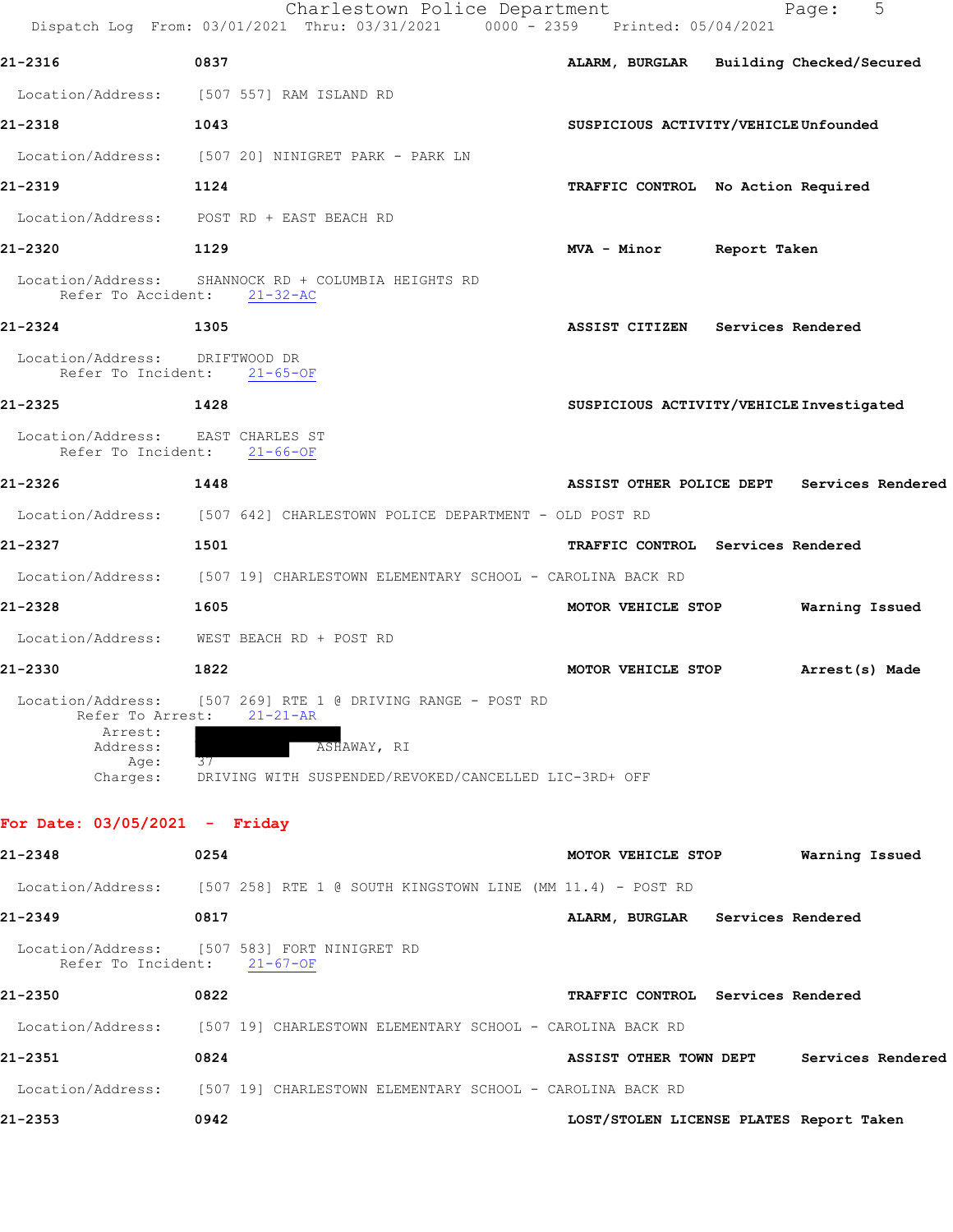|                                       | Charlestown Police Department<br>Dispatch Log From: 03/01/2021 Thru: 03/31/2021 0000 - 2359 Printed: 05/04/2021 | 6<br>Page:                                  |
|---------------------------------------|-----------------------------------------------------------------------------------------------------------------|---------------------------------------------|
| Location/Address: CLEARVIEW RD        | Refer To Incident: 21-68-OF                                                                                     |                                             |
| 21-2354                               | 1025                                                                                                            | EMBEZZELMENT/FRAUD/FORGERY Report Taken     |
|                                       | Location/Address: [507 29] ARROWHEAD DENTAL - SOUTH COUNTY TRL<br>Refer To Incident: 21-69-OF                   |                                             |
| 21-2355                               | 1053                                                                                                            | ASSIST ELDERLY Services Rendered            |
|                                       | Location/Address: [507 940] 45 MOHEGAN ROAD - MOHEGAN RD                                                        |                                             |
| 21-2357                               | 1128                                                                                                            | <b>ASSIST CITIZEN</b><br>Report Taken       |
| Location/Address: KING'S FACTORY RD   | Refer To Incident: 21-70-OF                                                                                     |                                             |
| 21-2359                               | 1418                                                                                                            | Warning Issued<br>MOTOR VEHICLE STOP        |
|                                       | Location/Address: [507 260] RTE 1 @ GENERAL STANTON - POST RD                                                   |                                             |
| 21-2360<br>Services Rendered          | 1458                                                                                                            | TOWN COUNCIL DOCKET DELIVERY                |
|                                       | Location/Address: [507 1] CHARLESTOWN TOWN HALL - SOUTH COUNTY TRL                                              |                                             |
| 21-2361                               | 1538                                                                                                            | MOTOR VEHICLE STOP<br>Warning Issued        |
|                                       | Location/Address: [507 921] MILE MARKER 9.6 - CROSS MILLS RD                                                    |                                             |
| 21-2362                               | 1626                                                                                                            | Warning Issued<br>MOTOR VEHICLE STOP        |
|                                       | Location/Address: HORESHOE FALLS - SHANNOCK RD                                                                  |                                             |
| 21-2363                               | 1634                                                                                                            | Report Taken<br>OFFICER WANTED              |
| Location/Address: KING PHILLIP TRL    | Refer To Incident: 21-71-OF                                                                                     |                                             |
| 21-2364                               | 1653                                                                                                            | ALARM, BURGLAR Building Checked/Secured     |
| Location/Address: BUCKEYE BROOK RD    |                                                                                                                 |                                             |
| 21-2365                               | 1922                                                                                                            | MOTOR VEHICLE STOP<br>Arrest(s) Made        |
| Location/Address:<br>Refer To Arrest: | $[507 100]$ RTE 1 @ FIORES (MILE MARKER 8.0) - POST RD<br>$21 - 22 - AR$                                        |                                             |
| Arrest:<br>Address:                   | CENTRAL FALLS, RI                                                                                               |                                             |
| Age:<br>Charges:                      | 45<br>DRIVING WITH EXPIRED LICENSE OR WITHOUT LIC-2ND OFF                                                       |                                             |
| 21-2366                               | 1940                                                                                                            | <b>OFFICER WANTED</b><br>No Action Required |
| Location/Address:                     | LAURI DR                                                                                                        |                                             |
| For Date: $03/06/2021 -$ Saturday     |                                                                                                                 |                                             |
| 21-2372                               | 0019                                                                                                            | MOTOR VEHICLE STOP<br>Warning Issued        |
| Location/Address:                     | [507 278] RTE 2 @ RIPPY'S MARKET - SOUTH COUNTY TRL                                                             |                                             |
| 21-2377                               | 0058                                                                                                            | Warning Issued<br>MOTOR VEHICLE STOP        |
| Vicinity of:                          | [507 9] BRENDA'S BEAUTY SALON - ALTON CAROLINA RD                                                               |                                             |
| 21-2380<br>Required                   | 0115                                                                                                            | MOTOR VEHICLE STOP<br>No Action             |
|                                       | Location/Address: [507 269] RTE 1 @ DRIVING RANGE - POST RD                                                     |                                             |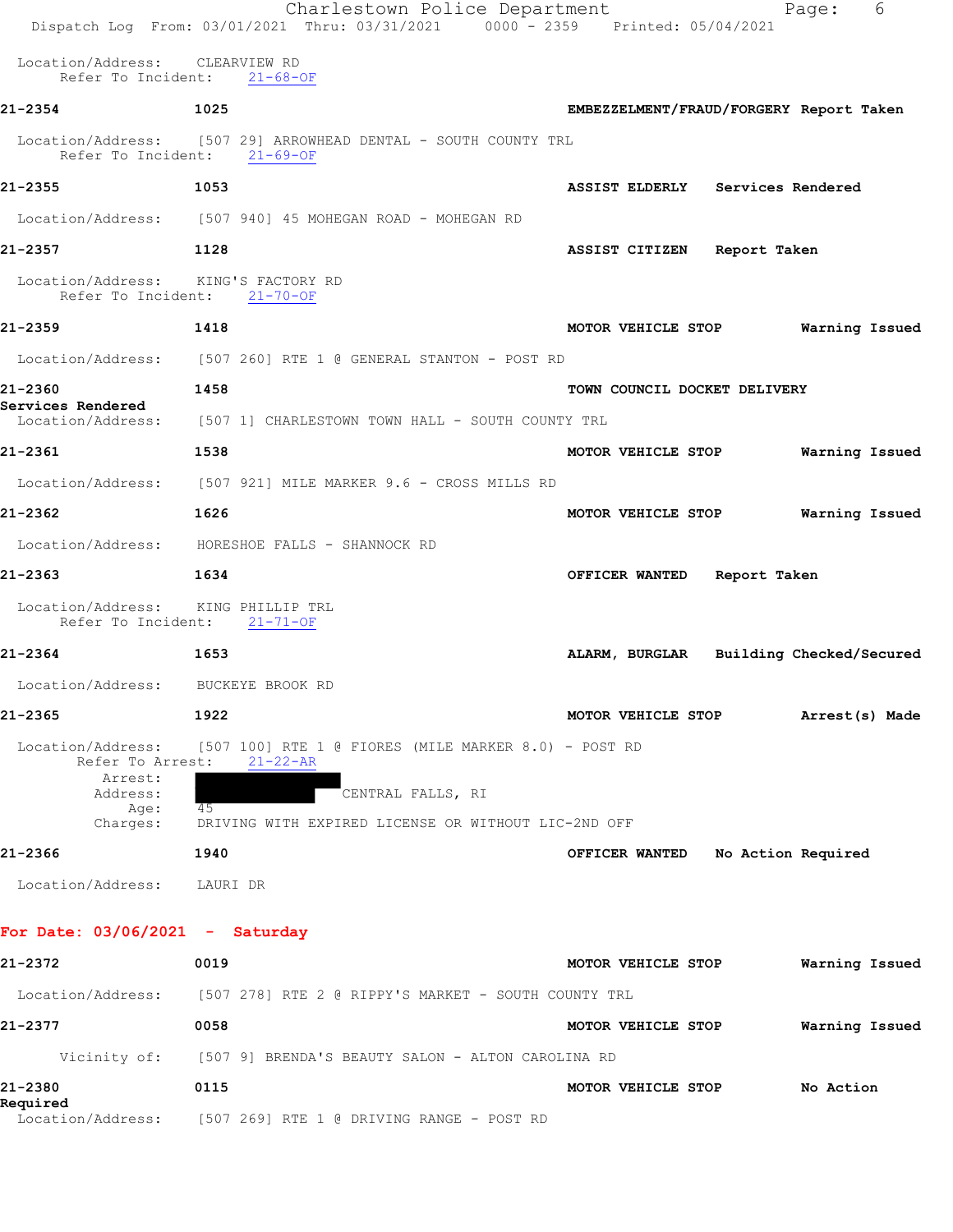|                                 | Charlestown Police Department<br>Dispatch Log From: 03/01/2021 Thru: 03/31/2021        |                    | 0000 - 2359 Printed: 05/04/2021    | Page:           | 7                 |
|---------------------------------|----------------------------------------------------------------------------------------|--------------------|------------------------------------|-----------------|-------------------|
| 21-2383                         | 0124                                                                                   |                    | MOTOR VEHICLE STOP                 | Warning Issued  |                   |
|                                 | Location/Address: [507 287] RTE 112 @ CHARLESTOWN ELEMENTARY SCHOOL - CAROLINA BACK RD |                    |                                    |                 |                   |
| 21-2388                         | 0312                                                                                   | MOTOR VEHICLE STOP |                                    | Warning Issued  |                   |
|                                 | Location/Address: BOTKA DR + SOUTH COUNTY TRL                                          |                    |                                    |                 |                   |
| 21-2396                         | 1559                                                                                   |                    | FIRE, STRUCTURE Investigated       |                 |                   |
| Location/Address:               | TOADSTOOL KNL                                                                          |                    |                                    |                 |                   |
| 21-2398                         | 1908                                                                                   |                    | MOTOR VEHICLE STOP                 | Warning Issued  |                   |
|                                 | Vicinity of: POST RD + GENERAL STANTON LN                                              |                    |                                    |                 |                   |
| 21-2399                         | 1920                                                                                   | MOTOR VEHICLE STOP |                                    | Warning Issued  |                   |
|                                 | Location/Address: SOUTH COUNTY TRL + EAST CHARLES ST                                   |                    |                                    |                 |                   |
|                                 |                                                                                        |                    |                                    |                 |                   |
| For Date: $03/07/2021$ - Sunday |                                                                                        |                    |                                    |                 |                   |
| 21-2402                         | 0025                                                                                   | MOTOR VEHICLE STOP |                                    | Warning Issued  |                   |
|                                 | Location/Address: [507 269] RTE 1 @ DRIVING RANGE - POST RD                            |                    |                                    |                 |                   |
| 21-2403                         | 0034                                                                                   |                    | MOTOR VEHICLE STOP                 | Warning Issued  |                   |
|                                 | Location/Address: [507 275] RTE 1 @ WESTERLY LINE - POST RD                            |                    |                                    |                 |                   |
| 21-2404                         | 0044                                                                                   | MOTOR VEHICLE STOP |                                    | Warning Issued  |                   |
|                                 | Location/Address: [507 269] RTE 1 @ DRIVING RANGE - POST RD                            |                    |                                    |                 |                   |
| 21-2405                         | 0045                                                                                   | MOTOR VEHICLE STOP |                                    | Warning Issued  |                   |
|                                 | Location/Address: POST RD + WILDFLOWER RD                                              |                    |                                    |                 |                   |
| 21-2407                         | 0109                                                                                   | MOTOR VEHICLE STOP |                                    | Citation Issued |                   |
|                                 | Location/Address: [507 72] CUMBERLAND FARMS - OLD POST RD                              |                    |                                    |                 |                   |
| 21-2413                         | 0227                                                                                   |                    | MOTOR VEHICLE STOP                 | Warning Issued  |                   |
|                                 | Location/Address: [507 269] RTE 1 @ DRIVING RANGE - POST RD                            |                    |                                    |                 |                   |
| 21-2414                         | 0238                                                                                   |                    | POLICE INFORMATION                 |                 | Services Rendered |
|                                 | Location/Address: [507 642] CHARLESTOWN POLICE DEPARTMENT - OLD POST RD                |                    |                                    |                 |                   |
| 21-2415                         | 0246                                                                                   |                    | MOTOR VEHICLE STOP                 | Warning Issued  |                   |
|                                 | Vicinity of: SOUTH COUNTY TRL + CAROLINA BACK RD                                       |                    |                                    |                 |                   |
| 21-2416                         | 0246                                                                                   |                    | MOTOR VEHICLE STOP                 | Warning Issued  |                   |
|                                 | Vicinity of: POST RD + WILDFLOWER RD                                                   |                    |                                    |                 |                   |
| 21-2417                         | 0330                                                                                   |                    | MOTOR VEHICLE STOP Warning Issued  |                 |                   |
|                                 | Location/Address: [507 260] RTE 1 @ GENERAL STANTON - POST RD                          |                    |                                    |                 |                   |
| 21-2425                         | 0903                                                                                   |                    | TRAFFIC CONTROL No Action Required |                 |                   |
|                                 | Location/Address: [507 42] CHURCH OF THE HOLY SPIRIT - OLD POST RD                     |                    |                                    |                 |                   |

**21-2426 1016 FIRE, OTHER Services Rendered**

Location/Address: BOTKA WOODS DR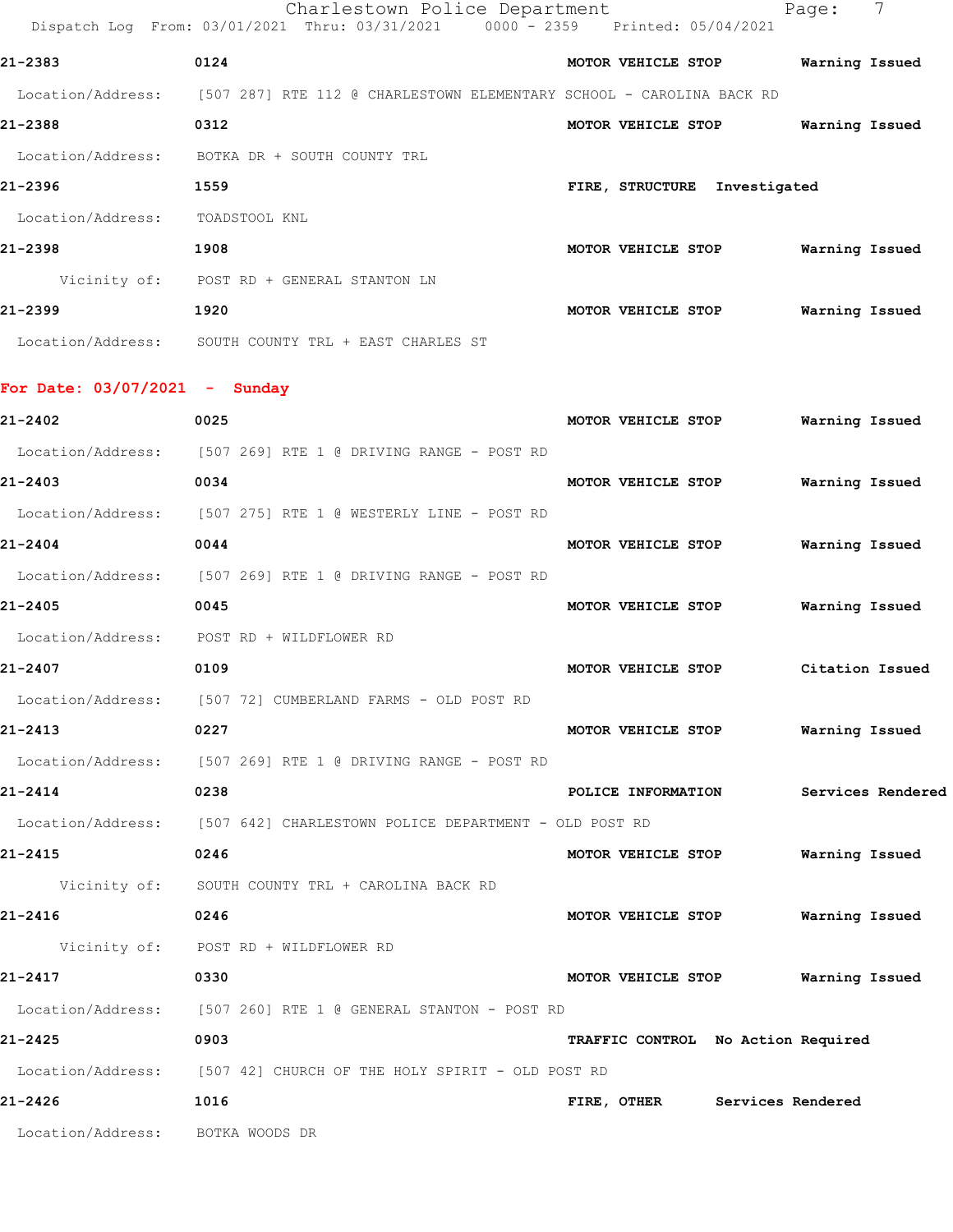Charlestown Police Department Fage: 8 Dispatch Log From: 03/01/2021 Thru: 03/31/2021 0000 - 2359 Printed: 05/04/2021

| 21-2427                                                  | 1051                                                           | POLICE INFORMATION                    | Report Taken   |
|----------------------------------------------------------|----------------------------------------------------------------|---------------------------------------|----------------|
| Location/Address: SOUTH COUNTY TRL<br>Refer To Incident: | $21 - 72 - OF$                                                 |                                       |                |
| $21 - 2428$                                              | 1147                                                           | FIRE, BRUSH<br>Services Rendered      |                |
| Location/Address: SAGAMORE DR                            |                                                                |                                       |                |
| $21 - 2429$                                              | 1607                                                           | MOTOR VEHICLE STOP                    | Warning Issued |
|                                                          | Location/Address: SOUTH OF SOUTH SHORE MENTAL HEALTH - POST RD |                                       |                |
| 21-2431                                                  | 1900                                                           | SUSPICIOUS ACTIVITY/VEHICLE Unfounded |                |
|                                                          | Vicinity of: SOUTH COUNTY TRL + SHANNOCK RD                    |                                       |                |
| 21-2433                                                  | 1944                                                           | PSYCHOLOGICAL EMERGENCY               | Report Taken   |
| Location/Address: AUBURN DR<br>Refer To Incident:        | $21 - 73 - OF$                                                 |                                       |                |
| For Date: $03/08/2021 -$                                 | Monday                                                         |                                       |                |

| 21-2445                               | 0009                                                             | SUSPICIOUS ACTIVITY/VEHICLE Investigated   |                   |
|---------------------------------------|------------------------------------------------------------------|--------------------------------------------|-------------------|
|                                       | Location/Address: [507 44] KINGSTON PIZZA - OLD POST RD          |                                            |                   |
| 21-2447                               | 0026                                                             | ASSIST CITIZEN<br>No Action Required       |                   |
| Vicinity of:                          | [507 9] BRENDA'S BEAUTY SALON - ALTON CAROLINA RD                |                                            |                   |
| $21 - 2454$                           | 0219                                                             | MOTOR VEHICLE STOP                         | Warning Issued    |
| Vicinity of:                          | [507 303] RTE 1 @ SOUTH SHORE MENTAL HEALTH (MM 9.0) - POST RD   |                                            |                   |
| 21-2456                               | 0336                                                             | POLICE INFORMATION                         | No Action         |
| Required<br>Location/Address:         | LAURI DR                                                         |                                            |                   |
| 21-2458                               | 0828                                                             | ASSIST OTHER TOWN DEPT                     | Services Rendered |
| Location/Address:                     | [507 19] CHARLESTOWN ELEMENTARY SCHOOL - CAROLINA BACK RD        |                                            |                   |
| 21-2460                               | 0834                                                             | ASSIST OTHER TOWN DEPT                     | Peace Restored    |
| Location/Address:                     | [507 19] CHARLESTOWN ELEMENTARY SCHOOL - CAROLINA BACK RD        |                                            |                   |
| 21-2461                               | 1212                                                             | MOTOR VEHICLE STOP                         | Citation Issued   |
| Location/Address: POST RD + NARROW LN |                                                                  |                                            |                   |
| 21-2462                               | 1217                                                             | MOTOR VEHICLE STOP                         | Warning Issued    |
|                                       | Location/Address: [507 266] RTE 1 @ WILLOWS - POST RD            |                                            |                   |
| 21-2463                               | 1250                                                             | ALARM, BURGLAR False Alarm                 |                   |
| Location/Address: ELIZABETH COOPER DR |                                                                  |                                            |                   |
| 21-2465                               | 1301                                                             | MVA - Minor<br>Report Taken                |                   |
|                                       | Vicinity of: POST RD + FALCONE LN<br>Refer To Accident: 21-33-AC |                                            |                   |
| 21-2466<br>Hospital                   | 1335                                                             | SUSPICIOUS ACTIVITY/VEHICLE Transported to |                   |

Location/Address: KEITH DR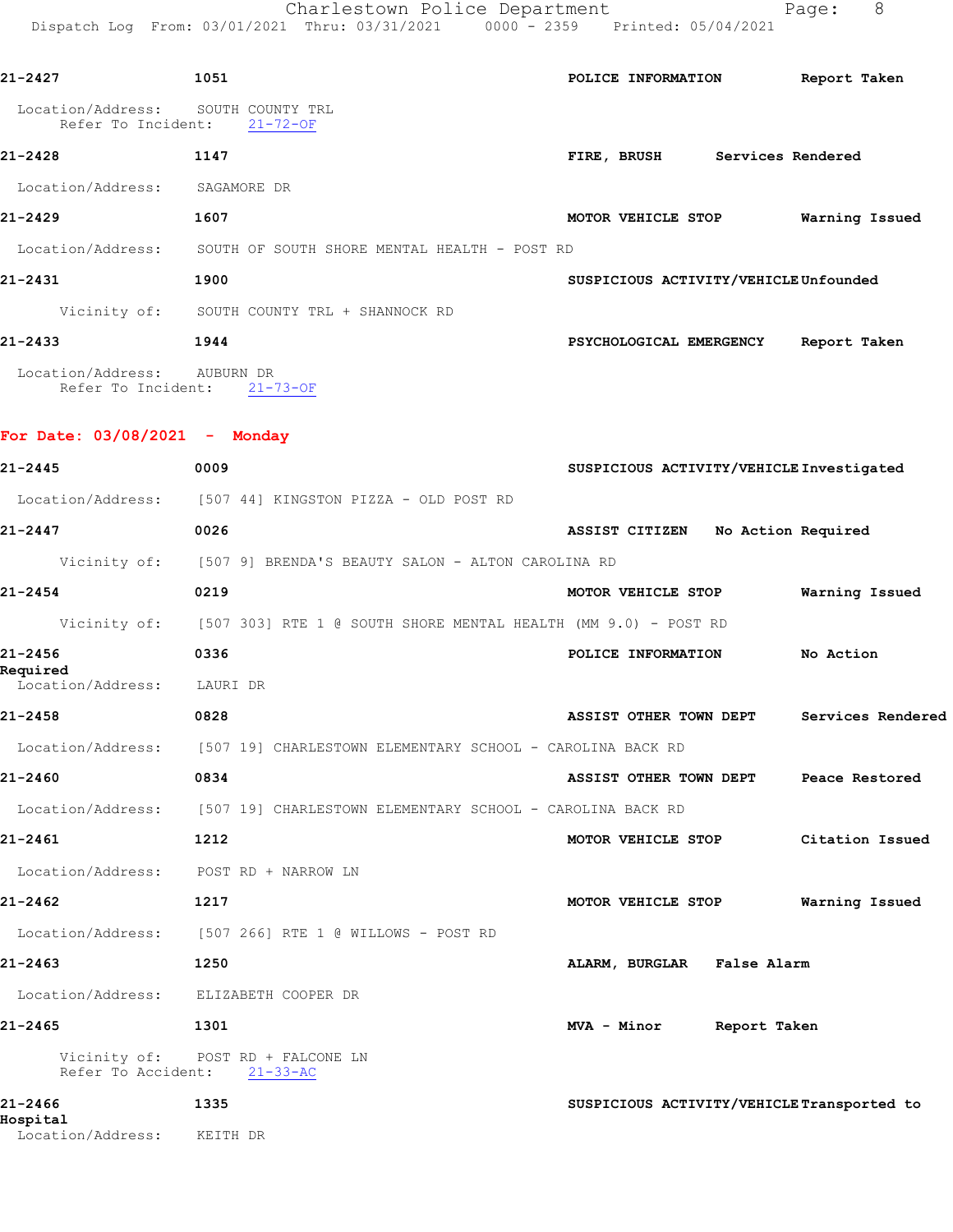|                                       | Charlestown Police Department<br>Dispatch Log From: 03/01/2021 Thru: 03/31/2021 0000 - 2359 Printed: 05/04/2021 |                                            | 9<br>Page:     |
|---------------------------------------|-----------------------------------------------------------------------------------------------------------------|--------------------------------------------|----------------|
|                                       | Refer To Incident: 21-74-OF                                                                                     |                                            |                |
| 21-2470                               | 1349                                                                                                            | HOUSE CHECK Building Checked/Secured       |                |
| Location/Address: LAUREL RD           |                                                                                                                 |                                            |                |
| 21-2471                               | 1515                                                                                                            | EMBEZZELMENT/FRAUD/FORGERY Report Taken    |                |
| Location/Address: JONATHAN DR         | Refer To Incident: 21-75-OF                                                                                     |                                            |                |
| 21-2472                               | 1551                                                                                                            | MOTOR VEHICLE STOP Warning Issued          |                |
|                                       | Location/Address: [507 303] RTE 1 @ SOUTH SHORE MENTAL HEALTH (MM 9.0) - POST RD                                |                                            |                |
| 21-2474                               | 1734                                                                                                            | ALARM, BURGLAR Investigated                |                |
| Location/Address: DUDLEY LN           |                                                                                                                 |                                            |                |
| 21-2475<br>Hospital                   | 2030                                                                                                            | MVA - W/Injury/Fluid/HazardTransported to  |                |
| Location/Address: MAIZE DR            | Refer To Accident: 21-34-AC                                                                                     |                                            |                |
| For Date: $03/09/2021 -$ Tuesday      |                                                                                                                 |                                            |                |
| 21-2477                               | 0021                                                                                                            | MOTOR VEHICLE STOP                         | Warning Issued |
|                                       | Vicinity of: [507 20] NINIGRET PARK - PARK LN                                                                   |                                            |                |
| 21-2479                               | 0032                                                                                                            | MOTOR VEHICLE STOP                         | Warning Issued |
|                                       | Location/Address: POST RD + SOUTH COUNTY TRL                                                                    |                                            |                |
| 21-2492                               | 0826                                                                                                            | ASSIST OTHER TOWN DEPT Services Rendered   |                |
|                                       | Location/Address: [507 19] CHARLESTOWN ELEMENTARY SCHOOL - CAROLINA BACK RD                                     |                                            |                |
| 21-2493                               | 0831                                                                                                            | TRAFFIC CONTROL Services Rendered          |                |
|                                       | Location/Address: [507 19] CHARLESTOWN ELEMENTARY SCHOOL - CAROLINA BACK RD                                     |                                            |                |
| 21-2495                               | 1046                                                                                                            | MOTOR VEHICLE STOP Warning Issued          |                |
|                                       | Location/Address: [507 261] RTE 1 @ STATE GARAGE (MILE MARKER 9.6) - POST RD                                    |                                            |                |
| 21-2497                               | 1100                                                                                                            | TRAFFIC CONTROL Warning Issued             |                |
|                                       | Location/Address: [507 604] BESTWAY GAS STATION - POST RD                                                       |                                            |                |
| 21-2498<br>1156                       |                                                                                                                 | POLICE INFORMATION Report Taken            |                |
| Location/Address: OLD RD              | Refer To Incident: 21-76-OF                                                                                     |                                            |                |
| 21-2500                               | 1259                                                                                                            | MOTOR VEHICLE STOP                         | Warning Issued |
| Location/Address: POST RD + NARROW LN |                                                                                                                 |                                            |                |
| 21-2503                               | 1611                                                                                                            | ASSIST OTHER POLICE DEPT Services Rendered |                |
|                                       | Location/Address: SAND PLAIN RD + SOUTH COUNTY TRL                                                              |                                            |                |
| 21-2505                               | 1718                                                                                                            | ASSIST CITIZEN Services Rendered           |                |
| Location/Address: ROSS HILL RD        |                                                                                                                 |                                            |                |
| 21-2508                               | 1804                                                                                                            | MOTOR VEHICLE STOP                         | Warning Issued |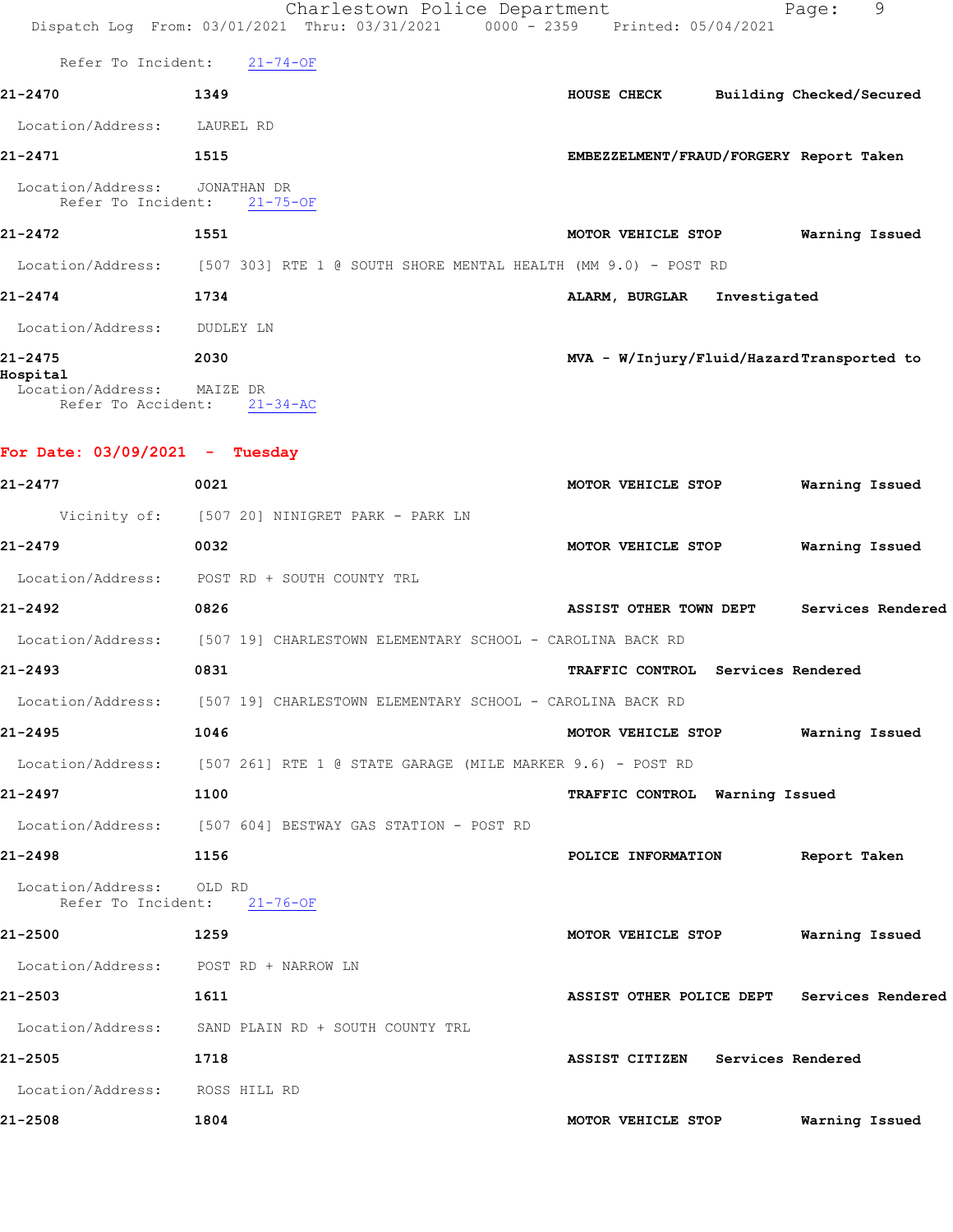|                                  | Charlestown Police Department<br>Dispatch Log From: 03/01/2021 Thru: 03/31/2021 | 0000 - 2359 Printed: 05/04/2021    | 10<br>Page:       |
|----------------------------------|---------------------------------------------------------------------------------|------------------------------------|-------------------|
|                                  | Vicinity of: [507 254] GALAPAGOS COLLECTION - OLD POST RD                       |                                    |                   |
| 21-2511                          |                                                                                 |                                    |                   |
|                                  | 2037                                                                            | MOTOR VEHICLE STOP Citation Issued |                   |
|                                  | Location/Address: [507 607] RTE 1 @ BESTWAY - POST RD                           |                                    |                   |
| 21-2512                          | 2317                                                                            | MOTOR VEHICLE STOP                 | Warning Issued    |
|                                  | Vicinity of: [507 254] GALAPAGOS COLLECTION - OLD POST RD                       |                                    |                   |
| 21-2514                          | 2355                                                                            | MOTOR VEHICLE STOP                 | Warning Issued    |
|                                  | Vicinity of: POST RD + SOUTH COUNTY TRL                                         |                                    |                   |
| For Date: 03/10/2021 - Wednesday |                                                                                 |                                    |                   |
| 21-2516                          | 0021                                                                            | MOTOR VEHICLE STOP                 | Warning Issued    |
|                                  | Vicinity of: SOUTH COUNTY TRL + WHIPPLE DR                                      |                                    |                   |
| 21-2518                          | 0050                                                                            | MOTOR VEHICLE STOP                 | Warning Issued    |
| Vicinity of: ROSS HILL RD        |                                                                                 |                                    |                   |
| 21-2524                          | 0342                                                                            | MOTOR VEHICLE STOP                 | No Action         |
| Required                         | Location/Address: [507 261] RTE 1 @ STATE GARAGE (MILE MARKER 9.6) - POST RD    |                                    |                   |
| 21-2526                          | 0825                                                                            | ASSIST OTHER TOWN DEPT             | Services Rendered |
|                                  | Location/Address: [507 19] CHARLESTOWN ELEMENTARY SCHOOL - CAROLINA BACK RD     |                                    |                   |
| 21-2530                          | 1016                                                                            | MOTOR VEHICLE STOP                 | Warning Issued    |
|                                  | Location/Address: POST RD + KING'S FACTORY RD                                   |                                    |                   |
| 21-2531                          | 1018                                                                            | MOTOR VEHICLE STOP                 | Warning Issued    |
|                                  | Location/Address: POST RD + LAKESIDE DR                                         |                                    |                   |
| 21-2534                          | 1032                                                                            | MOTOR VEHICLE STOP                 | Warning Issued    |
|                                  | Location/Address: [507 260] RTE 1 @ GENERAL STANTON - POST RD                   |                                    |                   |
| 21-2535                          | 1034                                                                            | MOTOR VEHICLE STOP                 | Warning Issued    |
|                                  | Location/Address: [507 260] RTE 1 @ GENERAL STANTON - POST RD                   |                                    |                   |
| 21-2539                          | 1045                                                                            | PARKING VIOLATIONS                 | Services Rendered |
| Location/Address: EAST BEACH RD  |                                                                                 |                                    |                   |
| 21-2540                          | 1045                                                                            | MOTOR VEHICLE STOP                 | Warning Issued    |
|                                  | Location/Address: [507 261] RTE 1 @ STATE GARAGE (MILE MARKER 9.6) - POST RD    |                                    |                   |
| 21-2542                          | 1055                                                                            | FOLLOW-UP INVESTIGATION            | Services Rendered |
| Location/Address: DRIFTWOOD DR   |                                                                                 |                                    |                   |
| 21-2543                          | 1057                                                                            | MOTOR VEHICLE STOP                 | Warning Issued    |
|                                  | Location/Address: POST RD + LAKESIDE DR                                         |                                    |                   |
| 21-2545                          | 1059                                                                            | MOTOR VEHICLE STOP                 | Warning Issued    |
|                                  | Location/Address: [507 260] RTE 1 @ GENERAL STANTON - POST RD                   |                                    |                   |
| 21-2546                          | 1110                                                                            | MOTOR VEHICLE STOP                 | Warning Issued    |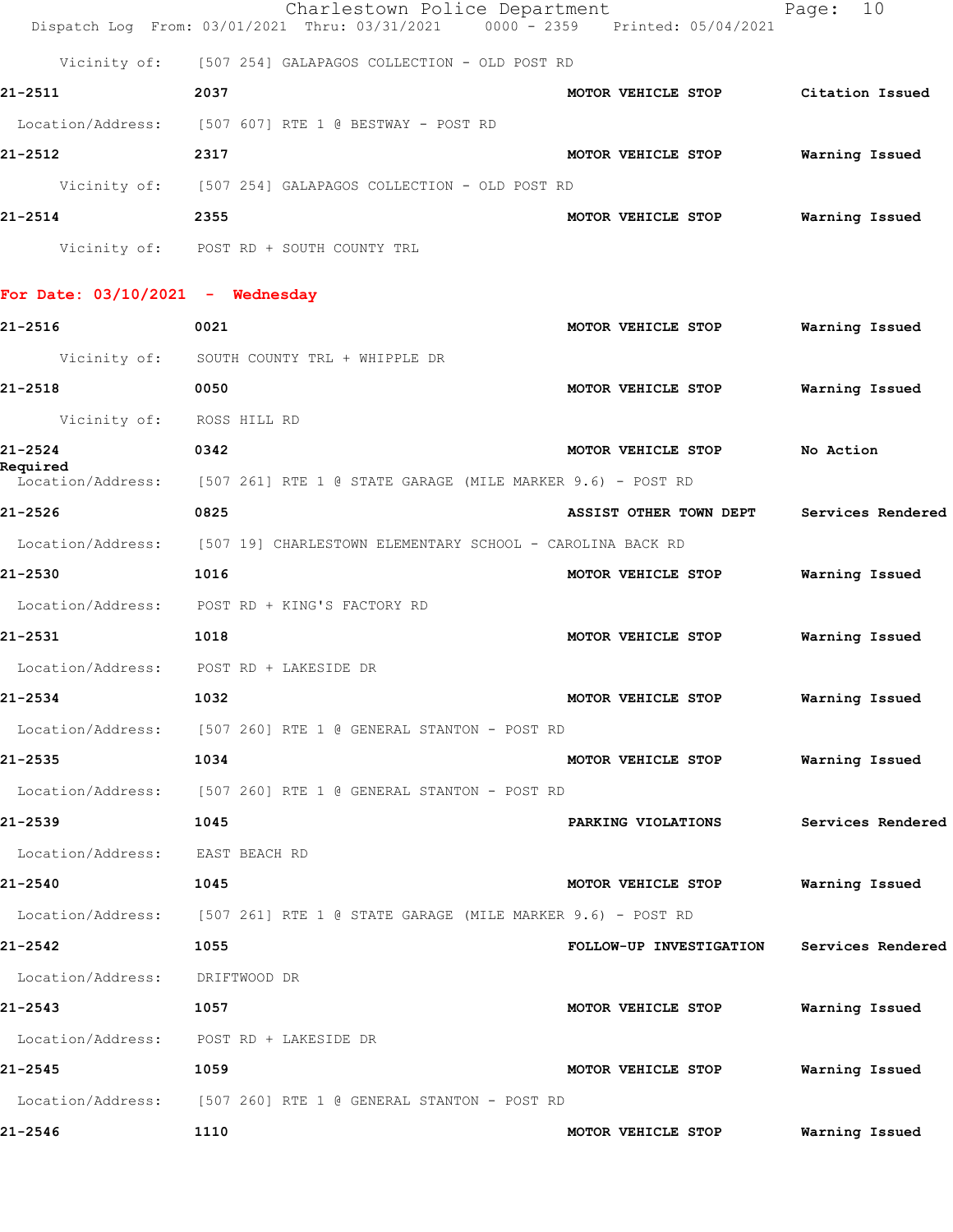|                                                                | Charlestown Police Department<br>Dispatch Log From: 03/01/2021 Thru: 03/31/2021                       | 0000 - 2359 Printed: 05/04/2021         | 11<br>Page:       |
|----------------------------------------------------------------|-------------------------------------------------------------------------------------------------------|-----------------------------------------|-------------------|
| Location/Address:                                              | [507 258] RTE 1 @ SOUTH KINGSTOWN LINE (MM 11.4) - POST RD                                            |                                         |                   |
| 21-2547                                                        | 1113                                                                                                  | MOTOR VEHICLE STOP                      | Warning Issued    |
| Location/Address:                                              | $[507\;\;258]$ RTE 1 @ SOUTH KINGSTOWN LINE (MM 11.4) - POST RD                                       |                                         |                   |
| 21-2549                                                        | 1121                                                                                                  | MOTOR VEHICLE STOP                      | Warning Issued    |
| Location/Address:                                              | NARROW LN + MOHAWK TRL                                                                                |                                         |                   |
| 21-2550                                                        | 1124                                                                                                  | MOTOR VEHICLE STOP                      | No Action         |
| Required<br>Location/Address:                                  | POST RD + LAKESIDE DR                                                                                 |                                         |                   |
| 21-2551                                                        | 1125                                                                                                  | MOTOR VEHICLE STOP                      | Warning Issued    |
| Location/Address:                                              | KING'S FACTORY RD                                                                                     |                                         |                   |
| 21-2552                                                        | 1129                                                                                                  | MOTOR VEHICLE STOP                      | Citation Issued   |
| Vicinity of:                                                   | [507 374] SAINT MARYS CHURCH - CAROLINA BACK RD                                                       |                                         |                   |
| 21-2553                                                        | 1130                                                                                                  | MOTOR VEHICLE STOP                      | Warning Issued    |
| Location/Address:<br>Refer To Summons:<br>Summons:<br>Address: | POST RD + LAKESIDE DR<br>$21 - 23 - AR$<br>WESTERLY, RI                                               |                                         |                   |
| Age:<br>Charges:                                               | 19<br>Driving after denial, suspension or revocation of license - 1st Offense                         |                                         |                   |
| 21-2554                                                        | 1134                                                                                                  | MOTOR VEHICLE STOP                      | Warning Issued    |
| Location/Address:                                              | POST RD + SOUTH COUNTY TRL                                                                            |                                         |                   |
| 21-2555                                                        | 1138                                                                                                  | MOTOR VEHICLE STOP                      | Warning Issued    |
| Location/Address:                                              | KING'S FACTORY RD                                                                                     |                                         |                   |
| 21-2556                                                        | 1148                                                                                                  | MOTOR VEHICLE STOP                      | Warning Issued    |
|                                                                | Vicinity of: ALTON CAROLINA RD                                                                        |                                         |                   |
| 21-2557                                                        | 1149                                                                                                  | MOTOR VEHICLE STOP                      | Warning Issued    |
|                                                                | Location/Address: POST RD + TAMANACO DR                                                               |                                         |                   |
| 21-2559                                                        | 1210                                                                                                  | DUMPING VIOLATIONS                      | Investigated      |
| Location/Address: NEW BISCUIT CITY RD                          | Refer To Incident: 21-78-OF                                                                           |                                         |                   |
| 21-2560                                                        | 1232                                                                                                  | ASSIST OTHER TOWN DEPT                  | Services Rendered |
|                                                                | Location/Address: [507 19] CHARLESTOWN ELEMENTARY SCHOOL - CAROLINA BACK RD                           |                                         |                   |
| 21-2561                                                        | 1237                                                                                                  | MOTOR VEHICLE STOP                      | Citation Issued   |
|                                                                | Location/Address: POST RD + FALCONE LN                                                                |                                         |                   |
| 21-2565                                                        | 1331                                                                                                  | FOLLOW-UP INVESTIGATION                 | Investigated      |
|                                                                | Vicinity of: BISCUIT CITY RD                                                                          |                                         |                   |
| 21-2566                                                        | 1340                                                                                                  | LOST/STOLEN LICENSE PLATES Report Taken |                   |
|                                                                | Location/Address: [507 902] GROUP HOME STATE OF RHODE ISLAND - NOKA LN<br>Refer To Incident: 21-77-OF |                                         |                   |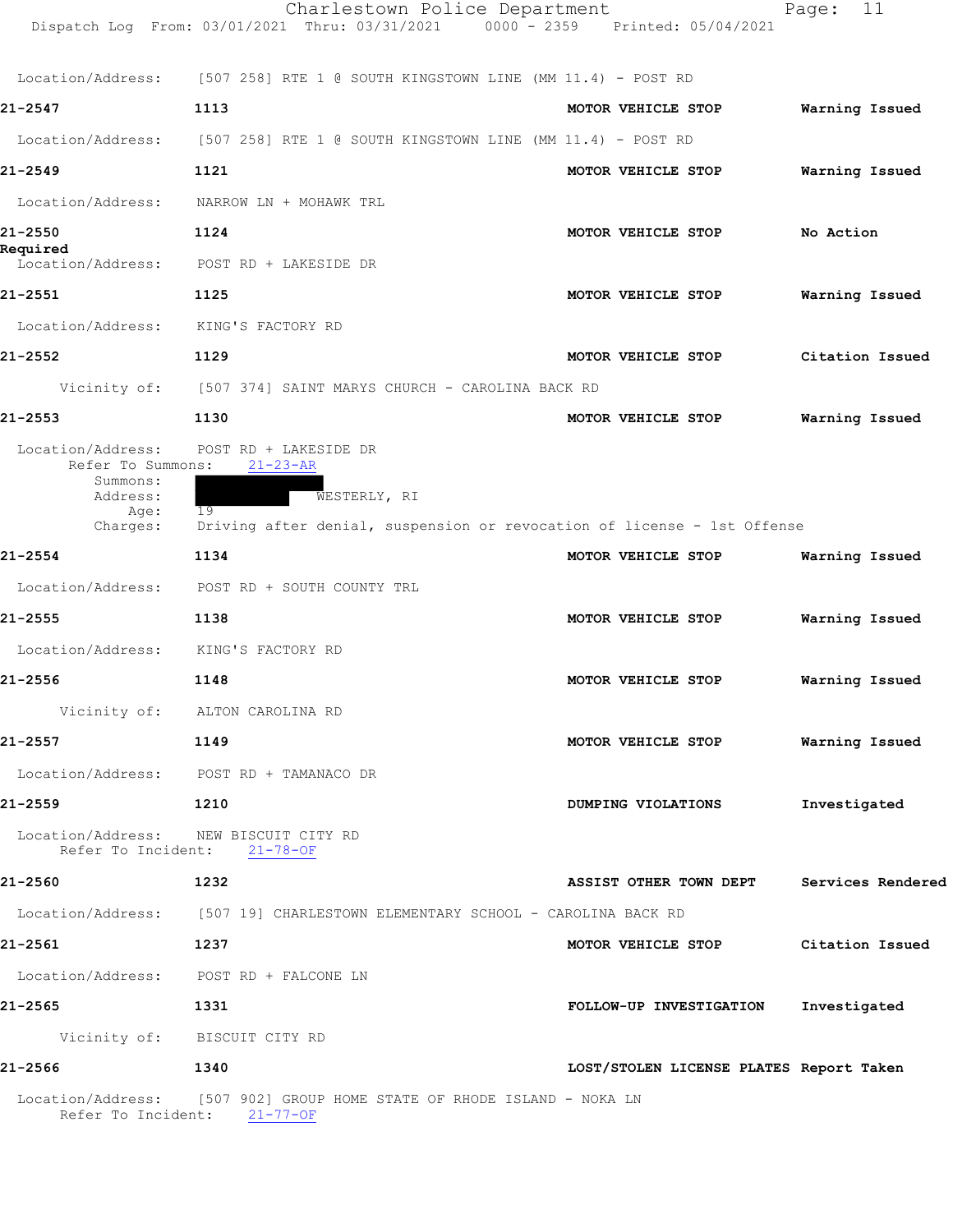|                                   | Charlestown Police Department<br>Dispatch Log From: 03/01/2021 Thru: 03/31/2021 0000 - 2359 Printed: 05/04/2021 |                                    | 12<br>Page:        |
|-----------------------------------|-----------------------------------------------------------------------------------------------------------------|------------------------------------|--------------------|
| 21-2567                           | 1614                                                                                                            | MOTOR VEHICLE STOP                 | Warning Issued     |
| Vicinity of: KLONDIKE RD          |                                                                                                                 |                                    |                    |
| 21-2574                           | 2055                                                                                                            | ALARM, BURGLAR False Alarm         |                    |
|                                   | Location/Address: [507 46] WASHINGTON TRUST COMPANY - OLD POST RD                                               |                                    |                    |
| 21-2576                           | 2139                                                                                                            | FOLLOW-UP INVESTIGATION            | Services Rendered  |
| Location/Address:                 | OLD POST RD                                                                                                     |                                    |                    |
| 21-2577                           | 2150                                                                                                            | FIRE, OTHER Services Rendered      |                    |
| Location/Address: KING TOM DR     |                                                                                                                 |                                    |                    |
| For Date: $03/11/2021$ - Thursday |                                                                                                                 |                                    |                    |
| 21-2587                           | 0204                                                                                                            | PHONE CALL                         | No Action Required |
| 21-2588<br>Required               | 0219                                                                                                            | POLICE INFORMATION                 | No Action          |
|                                   | Location/Address: [507 435] SOUTH SHORE MENTAL HEALTH CHARLESTOWN HOUS - OLD POST RD                            |                                    |                    |
| 21-2595                           | 0604                                                                                                            | COMPLAINT No Action Required       |                    |
|                                   | Location/Address: [507 33] BROOKSIDE APARTMENTS - SOUTH COUNTY TRL                                              |                                    |                    |
| 21-2596                           | 0705                                                                                                            | MOTOR VEHICLE STOP                 | Citation Issued    |
|                                   | Location/Address: [507 266] RTE 1 @ WILLOWS - POST RD                                                           |                                    |                    |
| 21-2597                           | 0712                                                                                                            | FOLLOW-UP INVESTIGATION            | Services Rendered  |
|                                   | Location/Address: [507 583] FORT NINIGRET RD                                                                    |                                    |                    |
| 21-2598                           | 0715                                                                                                            | MOTOR VEHICLE STOP                 | Warning Issued     |
| Location/Address:                 | [507 913] MILE MARKER 6.4 - MEADOW LN                                                                           |                                    |                    |
| 21-2599                           | 0733                                                                                                            | MOTOR VEHICLE STOP                 | Citation Issued    |
|                                   | Vicinity of: [507 901] SOUTH COUNTY TRL                                                                         |                                    |                    |
| 21-2600                           | 0734                                                                                                            | MOTOR VEHICLE STOP                 | Warning Issued     |
|                                   | Location/Address: POST RD + PROSSER TRL                                                                         |                                    |                    |
| 21–2601                           | 0742                                                                                                            | MOTOR VEHICLE STOP                 | Citation Issued    |
| Location/Address:                 | SOUTH COUNTY TRL + SHANNOCK RD                                                                                  |                                    |                    |
| 21-2602                           | 0752                                                                                                            | MOTOR VEHICLE STOP                 | Warning Issued     |
|                                   | Vicinity of: [507 467] SOUTH COUNTY TRL                                                                         |                                    |                    |
| 21-2603<br>Required               | 0754                                                                                                            | FOLLOW-UP INVESTIGATION            | No Action          |
| Location/Address:                 | NEW BISCUIT CITY RD                                                                                             |                                    |                    |
| 21-2604                           | 0800                                                                                                            | MOTOR VEHICLE STOP                 | Warning Issued     |
|                                   | Vicinity of: [507 221] SHERMAN'S AUTO BODY INC - SOUTH COUNTY TRL                                               |                                    |                    |
| 21-2605                           | 0800                                                                                                            | TRAFFIC CONTROL No Action Required |                    |
| Location/Address:                 | CAROLINA BACK RD + OLD SHANNOCK RD                                                                              |                                    |                    |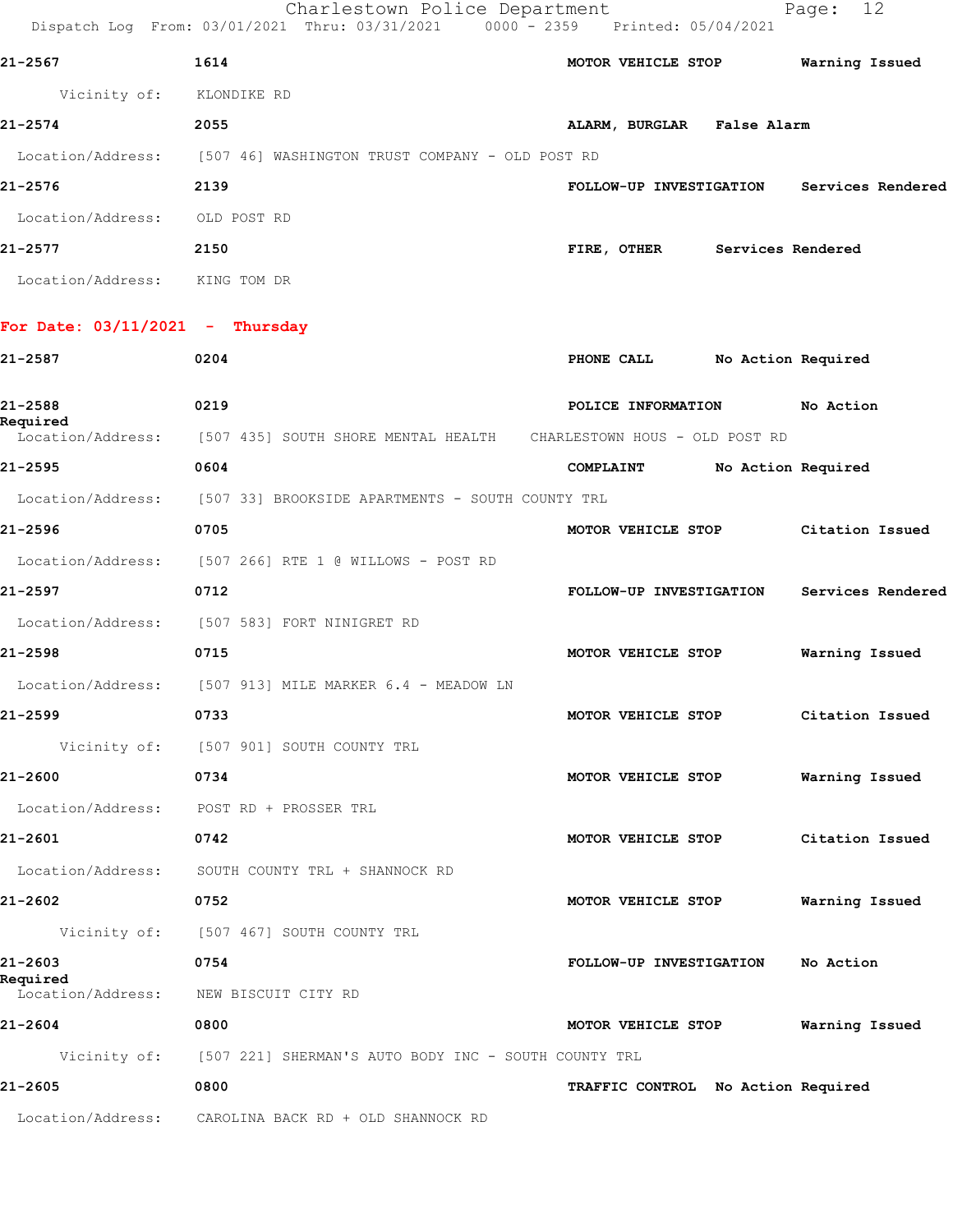| 21-2607<br>0806<br>MOTOR VEHICLE STOP Warning Issued<br>Vicinity of: [507 221] SHERMAN'S AUTO BODY INC - SOUTH COUNTY TRL<br>21-2608<br>0816<br>TRAFFIC CONTROL Warning Issued<br>Location/Address: [507 19] CHARLESTOWN ELEMENTARY SCHOOL - CAROLINA BACK RD<br>21-2609<br>0824<br>ASSIST OTHER TOWN DEPT Services Rendered<br>Location/Address: [507 19] CHARLESTOWN ELEMENTARY SCHOOL - CAROLINA BACK RD<br>0830<br>21-2610<br>MOTOR VEHICLE STOP<br>Location/Address: POST RD + PROSSER TRL<br>21-2611<br>0844<br>MOTOR VEHICLE STOP<br>Location/Address: PROSSER TRL + POST RD<br>21-2615<br>1242<br>MOTOR VEHICLE STOP Warning Issued<br>Location/Address: [507 914] MILE MARKER 6.8 - WILDFLOWER RD<br>1401<br>21-2617<br>MOTOR VEHICLE STOP Warning Issued<br>Location/Address: [507 221] SHERMAN'S AUTO BODY INC - SOUTH COUNTY TRL<br>21-2618<br>1407<br>MOTOR VEHICLE STOP<br>Warning Issued<br>Location/Address: MAPLE LAKE FARM RD + SOUTH COUNTY TRL<br>21-2619<br>1413<br>MOTOR VEHICLE STOP<br>Warning Issued<br>Vicinity of: [507 221] SHERMAN'S AUTO BODY INC - SOUTH COUNTY TRL<br>21-2620<br>1419<br>MOTOR VEHICLE STOP<br>Vicinity of: [507 467] SOUTH COUNTY TRL<br>21-2621<br>1546<br>ALARM, BURGLAR False Alarm<br>Location/Address:<br>ELIZABETH COOPER DR<br>21-2622<br>1609<br>ANIMAL COMPLAINT Taken to<br>Family/Guardian/Other<br>Location/Address:<br>ROSS HILL RD<br>21-2623<br>1621<br>Warning Issued<br>MOTOR VEHICLE STOP<br>Location/Address:<br>FALCONE LN + OLD POST RD<br>21-2624<br>1711<br>MOTOR VEHICLE STOP<br>Warning Issued<br>Location/Address:<br>SOUTH COUNTY TRL + LAURI DR<br>21-2625<br>1716<br>Warning Issued<br>MOTOR VEHICLE STOP<br>Location/Address:<br>[507 275] RTE 1 @ WESTERLY LINE - POST RD<br>1719<br>21-2626<br>MOTOR VEHICLE STOP<br>Arrest(s) Made<br>Location/Address:<br>SOUTH COUNTY TRL + SAND PLAIN RD<br>Refer To Summons:<br>$21 - 24 - AR$<br>Summons:<br>#A<br>EXETER, RI<br>32<br>Age:<br>Charges:<br>DRIVING WITH SUSPENDED/REVOKED/CANCELLED LIC-1ST OFF<br>2036<br>21-2627<br>MVA - Minor<br>Report Taken | Charlestown Police Department<br>Dispatch Log From: 03/01/2021 Thru: 03/31/2021 0000 - 2359 Printed: 05/04/2021 |  | 13<br>Page:     |
|------------------------------------------------------------------------------------------------------------------------------------------------------------------------------------------------------------------------------------------------------------------------------------------------------------------------------------------------------------------------------------------------------------------------------------------------------------------------------------------------------------------------------------------------------------------------------------------------------------------------------------------------------------------------------------------------------------------------------------------------------------------------------------------------------------------------------------------------------------------------------------------------------------------------------------------------------------------------------------------------------------------------------------------------------------------------------------------------------------------------------------------------------------------------------------------------------------------------------------------------------------------------------------------------------------------------------------------------------------------------------------------------------------------------------------------------------------------------------------------------------------------------------------------------------------------------------------------------------------------------------------------------------------------------------------------------------------------------------------------------------------------------------------------------------------------------------------------------------------------------------------------------------------------------------------------------------------------------------------------------------------------------------------------------------------------------------------------|-----------------------------------------------------------------------------------------------------------------|--|-----------------|
|                                                                                                                                                                                                                                                                                                                                                                                                                                                                                                                                                                                                                                                                                                                                                                                                                                                                                                                                                                                                                                                                                                                                                                                                                                                                                                                                                                                                                                                                                                                                                                                                                                                                                                                                                                                                                                                                                                                                                                                                                                                                                          |                                                                                                                 |  |                 |
|                                                                                                                                                                                                                                                                                                                                                                                                                                                                                                                                                                                                                                                                                                                                                                                                                                                                                                                                                                                                                                                                                                                                                                                                                                                                                                                                                                                                                                                                                                                                                                                                                                                                                                                                                                                                                                                                                                                                                                                                                                                                                          |                                                                                                                 |  |                 |
|                                                                                                                                                                                                                                                                                                                                                                                                                                                                                                                                                                                                                                                                                                                                                                                                                                                                                                                                                                                                                                                                                                                                                                                                                                                                                                                                                                                                                                                                                                                                                                                                                                                                                                                                                                                                                                                                                                                                                                                                                                                                                          |                                                                                                                 |  |                 |
|                                                                                                                                                                                                                                                                                                                                                                                                                                                                                                                                                                                                                                                                                                                                                                                                                                                                                                                                                                                                                                                                                                                                                                                                                                                                                                                                                                                                                                                                                                                                                                                                                                                                                                                                                                                                                                                                                                                                                                                                                                                                                          |                                                                                                                 |  |                 |
|                                                                                                                                                                                                                                                                                                                                                                                                                                                                                                                                                                                                                                                                                                                                                                                                                                                                                                                                                                                                                                                                                                                                                                                                                                                                                                                                                                                                                                                                                                                                                                                                                                                                                                                                                                                                                                                                                                                                                                                                                                                                                          |                                                                                                                 |  |                 |
|                                                                                                                                                                                                                                                                                                                                                                                                                                                                                                                                                                                                                                                                                                                                                                                                                                                                                                                                                                                                                                                                                                                                                                                                                                                                                                                                                                                                                                                                                                                                                                                                                                                                                                                                                                                                                                                                                                                                                                                                                                                                                          |                                                                                                                 |  |                 |
|                                                                                                                                                                                                                                                                                                                                                                                                                                                                                                                                                                                                                                                                                                                                                                                                                                                                                                                                                                                                                                                                                                                                                                                                                                                                                                                                                                                                                                                                                                                                                                                                                                                                                                                                                                                                                                                                                                                                                                                                                                                                                          |                                                                                                                 |  | Citation Issued |
|                                                                                                                                                                                                                                                                                                                                                                                                                                                                                                                                                                                                                                                                                                                                                                                                                                                                                                                                                                                                                                                                                                                                                                                                                                                                                                                                                                                                                                                                                                                                                                                                                                                                                                                                                                                                                                                                                                                                                                                                                                                                                          |                                                                                                                 |  |                 |
|                                                                                                                                                                                                                                                                                                                                                                                                                                                                                                                                                                                                                                                                                                                                                                                                                                                                                                                                                                                                                                                                                                                                                                                                                                                                                                                                                                                                                                                                                                                                                                                                                                                                                                                                                                                                                                                                                                                                                                                                                                                                                          |                                                                                                                 |  | Warning Issued  |
|                                                                                                                                                                                                                                                                                                                                                                                                                                                                                                                                                                                                                                                                                                                                                                                                                                                                                                                                                                                                                                                                                                                                                                                                                                                                                                                                                                                                                                                                                                                                                                                                                                                                                                                                                                                                                                                                                                                                                                                                                                                                                          |                                                                                                                 |  |                 |
|                                                                                                                                                                                                                                                                                                                                                                                                                                                                                                                                                                                                                                                                                                                                                                                                                                                                                                                                                                                                                                                                                                                                                                                                                                                                                                                                                                                                                                                                                                                                                                                                                                                                                                                                                                                                                                                                                                                                                                                                                                                                                          |                                                                                                                 |  |                 |
|                                                                                                                                                                                                                                                                                                                                                                                                                                                                                                                                                                                                                                                                                                                                                                                                                                                                                                                                                                                                                                                                                                                                                                                                                                                                                                                                                                                                                                                                                                                                                                                                                                                                                                                                                                                                                                                                                                                                                                                                                                                                                          |                                                                                                                 |  |                 |
|                                                                                                                                                                                                                                                                                                                                                                                                                                                                                                                                                                                                                                                                                                                                                                                                                                                                                                                                                                                                                                                                                                                                                                                                                                                                                                                                                                                                                                                                                                                                                                                                                                                                                                                                                                                                                                                                                                                                                                                                                                                                                          |                                                                                                                 |  |                 |
|                                                                                                                                                                                                                                                                                                                                                                                                                                                                                                                                                                                                                                                                                                                                                                                                                                                                                                                                                                                                                                                                                                                                                                                                                                                                                                                                                                                                                                                                                                                                                                                                                                                                                                                                                                                                                                                                                                                                                                                                                                                                                          |                                                                                                                 |  |                 |
|                                                                                                                                                                                                                                                                                                                                                                                                                                                                                                                                                                                                                                                                                                                                                                                                                                                                                                                                                                                                                                                                                                                                                                                                                                                                                                                                                                                                                                                                                                                                                                                                                                                                                                                                                                                                                                                                                                                                                                                                                                                                                          |                                                                                                                 |  |                 |
|                                                                                                                                                                                                                                                                                                                                                                                                                                                                                                                                                                                                                                                                                                                                                                                                                                                                                                                                                                                                                                                                                                                                                                                                                                                                                                                                                                                                                                                                                                                                                                                                                                                                                                                                                                                                                                                                                                                                                                                                                                                                                          |                                                                                                                 |  |                 |
|                                                                                                                                                                                                                                                                                                                                                                                                                                                                                                                                                                                                                                                                                                                                                                                                                                                                                                                                                                                                                                                                                                                                                                                                                                                                                                                                                                                                                                                                                                                                                                                                                                                                                                                                                                                                                                                                                                                                                                                                                                                                                          |                                                                                                                 |  |                 |
|                                                                                                                                                                                                                                                                                                                                                                                                                                                                                                                                                                                                                                                                                                                                                                                                                                                                                                                                                                                                                                                                                                                                                                                                                                                                                                                                                                                                                                                                                                                                                                                                                                                                                                                                                                                                                                                                                                                                                                                                                                                                                          |                                                                                                                 |  |                 |
|                                                                                                                                                                                                                                                                                                                                                                                                                                                                                                                                                                                                                                                                                                                                                                                                                                                                                                                                                                                                                                                                                                                                                                                                                                                                                                                                                                                                                                                                                                                                                                                                                                                                                                                                                                                                                                                                                                                                                                                                                                                                                          |                                                                                                                 |  | Warning Issued  |
|                                                                                                                                                                                                                                                                                                                                                                                                                                                                                                                                                                                                                                                                                                                                                                                                                                                                                                                                                                                                                                                                                                                                                                                                                                                                                                                                                                                                                                                                                                                                                                                                                                                                                                                                                                                                                                                                                                                                                                                                                                                                                          |                                                                                                                 |  |                 |
|                                                                                                                                                                                                                                                                                                                                                                                                                                                                                                                                                                                                                                                                                                                                                                                                                                                                                                                                                                                                                                                                                                                                                                                                                                                                                                                                                                                                                                                                                                                                                                                                                                                                                                                                                                                                                                                                                                                                                                                                                                                                                          |                                                                                                                 |  |                 |
|                                                                                                                                                                                                                                                                                                                                                                                                                                                                                                                                                                                                                                                                                                                                                                                                                                                                                                                                                                                                                                                                                                                                                                                                                                                                                                                                                                                                                                                                                                                                                                                                                                                                                                                                                                                                                                                                                                                                                                                                                                                                                          |                                                                                                                 |  |                 |
|                                                                                                                                                                                                                                                                                                                                                                                                                                                                                                                                                                                                                                                                                                                                                                                                                                                                                                                                                                                                                                                                                                                                                                                                                                                                                                                                                                                                                                                                                                                                                                                                                                                                                                                                                                                                                                                                                                                                                                                                                                                                                          |                                                                                                                 |  |                 |
|                                                                                                                                                                                                                                                                                                                                                                                                                                                                                                                                                                                                                                                                                                                                                                                                                                                                                                                                                                                                                                                                                                                                                                                                                                                                                                                                                                                                                                                                                                                                                                                                                                                                                                                                                                                                                                                                                                                                                                                                                                                                                          |                                                                                                                 |  |                 |
|                                                                                                                                                                                                                                                                                                                                                                                                                                                                                                                                                                                                                                                                                                                                                                                                                                                                                                                                                                                                                                                                                                                                                                                                                                                                                                                                                                                                                                                                                                                                                                                                                                                                                                                                                                                                                                                                                                                                                                                                                                                                                          |                                                                                                                 |  |                 |
|                                                                                                                                                                                                                                                                                                                                                                                                                                                                                                                                                                                                                                                                                                                                                                                                                                                                                                                                                                                                                                                                                                                                                                                                                                                                                                                                                                                                                                                                                                                                                                                                                                                                                                                                                                                                                                                                                                                                                                                                                                                                                          |                                                                                                                 |  |                 |
|                                                                                                                                                                                                                                                                                                                                                                                                                                                                                                                                                                                                                                                                                                                                                                                                                                                                                                                                                                                                                                                                                                                                                                                                                                                                                                                                                                                                                                                                                                                                                                                                                                                                                                                                                                                                                                                                                                                                                                                                                                                                                          |                                                                                                                 |  |                 |
|                                                                                                                                                                                                                                                                                                                                                                                                                                                                                                                                                                                                                                                                                                                                                                                                                                                                                                                                                                                                                                                                                                                                                                                                                                                                                                                                                                                                                                                                                                                                                                                                                                                                                                                                                                                                                                                                                                                                                                                                                                                                                          |                                                                                                                 |  |                 |
|                                                                                                                                                                                                                                                                                                                                                                                                                                                                                                                                                                                                                                                                                                                                                                                                                                                                                                                                                                                                                                                                                                                                                                                                                                                                                                                                                                                                                                                                                                                                                                                                                                                                                                                                                                                                                                                                                                                                                                                                                                                                                          |                                                                                                                 |  |                 |
|                                                                                                                                                                                                                                                                                                                                                                                                                                                                                                                                                                                                                                                                                                                                                                                                                                                                                                                                                                                                                                                                                                                                                                                                                                                                                                                                                                                                                                                                                                                                                                                                                                                                                                                                                                                                                                                                                                                                                                                                                                                                                          |                                                                                                                 |  |                 |
|                                                                                                                                                                                                                                                                                                                                                                                                                                                                                                                                                                                                                                                                                                                                                                                                                                                                                                                                                                                                                                                                                                                                                                                                                                                                                                                                                                                                                                                                                                                                                                                                                                                                                                                                                                                                                                                                                                                                                                                                                                                                                          |                                                                                                                 |  |                 |
|                                                                                                                                                                                                                                                                                                                                                                                                                                                                                                                                                                                                                                                                                                                                                                                                                                                                                                                                                                                                                                                                                                                                                                                                                                                                                                                                                                                                                                                                                                                                                                                                                                                                                                                                                                                                                                                                                                                                                                                                                                                                                          |                                                                                                                 |  |                 |
|                                                                                                                                                                                                                                                                                                                                                                                                                                                                                                                                                                                                                                                                                                                                                                                                                                                                                                                                                                                                                                                                                                                                                                                                                                                                                                                                                                                                                                                                                                                                                                                                                                                                                                                                                                                                                                                                                                                                                                                                                                                                                          |                                                                                                                 |  |                 |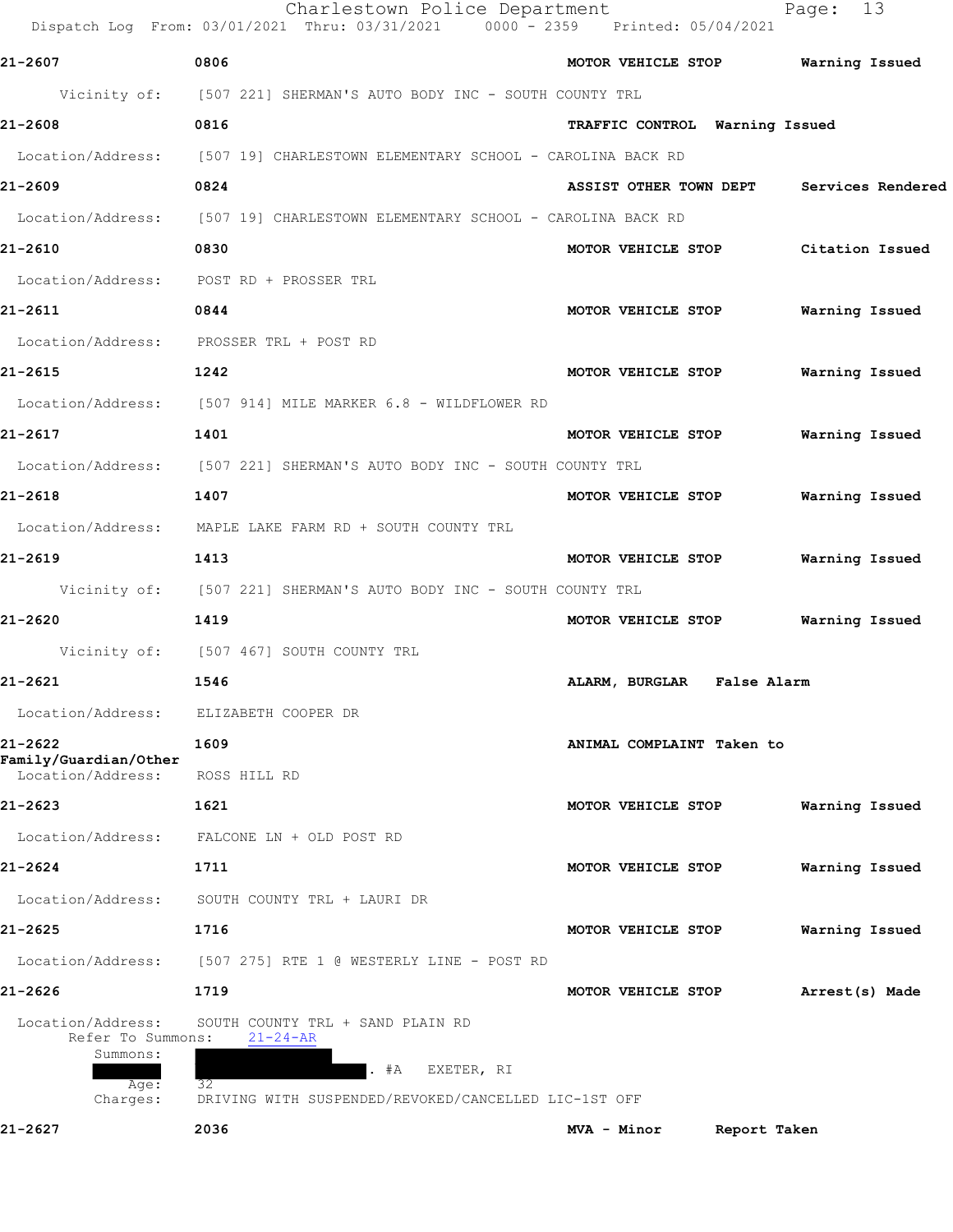Location/Address: OLD SHANNOCK RD Refer To Accident: 21-35-AC

| 21-2628             | 2038                                                   | <b>MOTOR VEHICLE STOP</b> | Warning Issued |  |
|---------------------|--------------------------------------------------------|---------------------------|----------------|--|
| Location/Address:   | POST RD + PROSSER TRL                                  |                           |                |  |
| 21-2629             | 2056                                                   | MOTOR VEHICLE STOP        | Warning Issued |  |
| Location/Address:   | $[507 100]$ RTE 1 @ FIORES (MILE MARKER 8.0) - POST RD |                           |                |  |
| 21-2631<br>Required | 2346                                                   | MOTOR VEHICLE STOP        | No Action      |  |
| Vicinity of:        | + NARROW LN<br>POST RD                                 |                           |                |  |

## **For Date: 03/12/2021 - Friday**

| 21-2632                             | 0007                                                                         | MOTOR VEHICLE STOP                       | Warning Issued |
|-------------------------------------|------------------------------------------------------------------------------|------------------------------------------|----------------|
|                                     | Vicinity of: POST RD + NARROW LN                                             |                                          |                |
| 21-2633                             | 0014                                                                         | MOTOR VEHICLE STOP                       | Warning Issued |
|                                     | Vicinity of: SOUTH COUNTY TRL + SAND PLAIN RD                                |                                          |                |
| 21-2636                             | 0032                                                                         | MOTOR VEHICLE STOP                       | No Action      |
| Required<br>Vicinity of: WHIPPLE DR |                                                                              |                                          |                |
| 21-2644                             | 0201                                                                         | MOTOR VEHICLE STOP Warning Issued        |                |
|                                     | Vicinity of: [507 372] SOUTH SHORE MENTAL HEALTH - OLD POST RD               |                                          |                |
| 21-2646                             | 0248                                                                         | ALARM, BURGLAR Building Checked/Secured  |                |
|                                     | Location/Address: [507 88] EAST WEST MARKET - POST RD                        |                                          |                |
| 21-2647                             | 0446                                                                         | ALARM, BURGLAR False Alarm               |                |
|                                     | Location/Address: [507 72] CUMBERLAND FARMS - OLD POST RD                    |                                          |                |
| 21-2648                             | 0601                                                                         | MOTOR VEHICLE STOP Citation Issued       |                |
|                                     | Location/Address: [507 261] RTE 1 @ STATE GARAGE (MILE MARKER 9.6) - POST RD |                                          |                |
| 21-2649                             | 0620                                                                         | MOTOR VEHICLE STOP Warning Issued        |                |
|                                     | Vicinity of: POST RD + NARROW LN                                             |                                          |                |
| 21-2650                             | 0703                                                                         | MVA - W/Injury/Fluid/Hazard Report Taken |                |
| Refer To Accident: 21-36-AC         | Location/Address: [507 467] SOUTH COUNTY TRL                                 |                                          |                |
| 21-2651                             | 0731                                                                         | ALARM, FIRE False Alarm                  |                |
| Location/Address: OLD POST RD       |                                                                              |                                          |                |
| 21-2652                             | 0826                                                                         | ASSIST OTHER TOWN DEPT Services Rendered |                |
|                                     | Location/Address: [507 19] CHARLESTOWN ELEMENTARY SCHOOL - CAROLINA BACK RD  |                                          |                |
| 21-2653                             | 0828                                                                         | ASSIST OTHER AGENCY Services Rendered    |                |
|                                     | Location/Address: [507 19] CHARLESTOWN ELEMENTARY SCHOOL - CAROLINA BACK RD  |                                          |                |
| 21-2654                             | 0956                                                                         | MOTOR VEHICLE STOP Warning Issued        |                |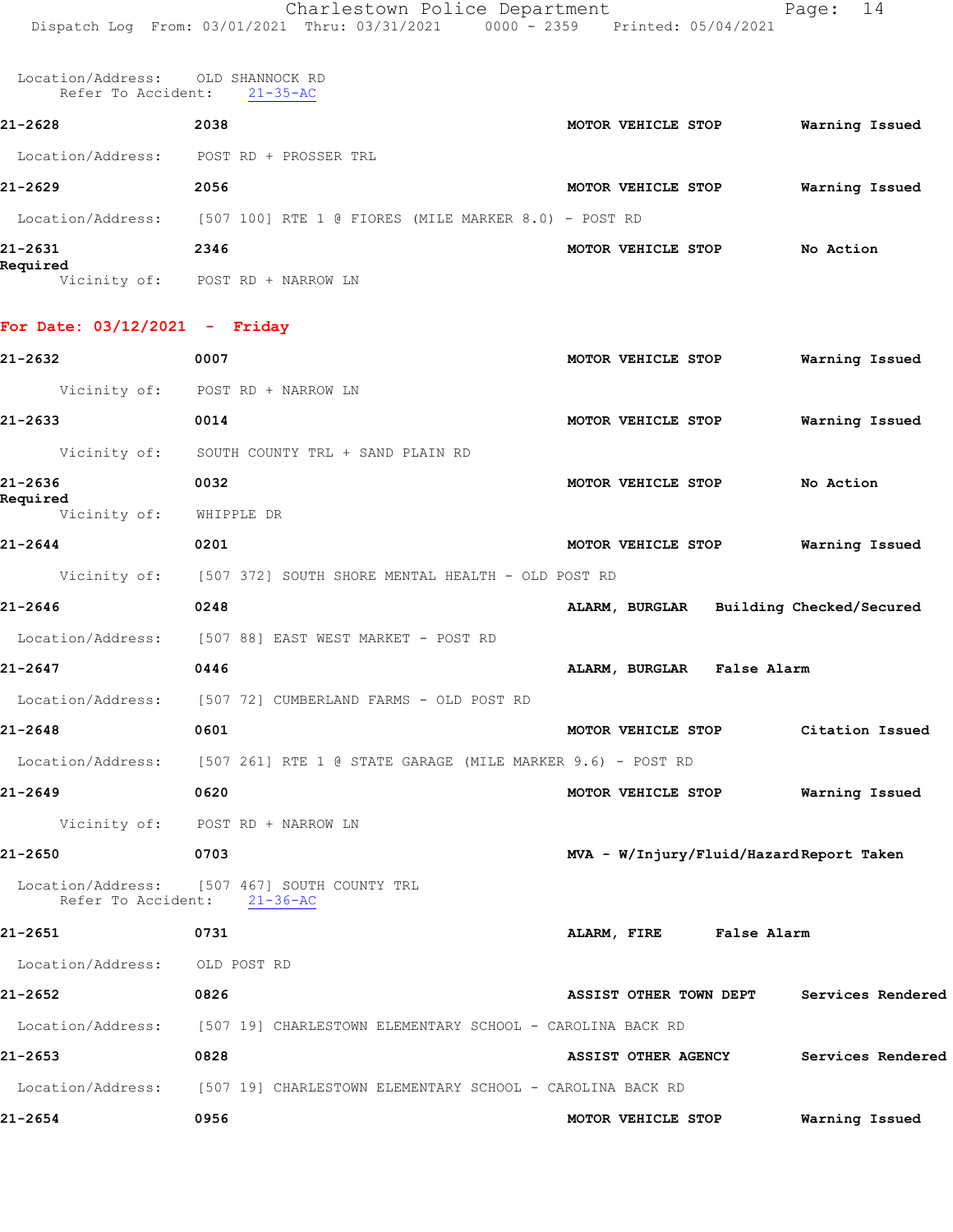|                                       | Charlestown Police Department<br>Dispatch Log From: 03/01/2021 Thru: 03/31/2021 0000 - 2359 Printed: 05/04/2021 | 15<br>Page:                              |
|---------------------------------------|-----------------------------------------------------------------------------------------------------------------|------------------------------------------|
| Location/Address:                     | POST RD + KING'S FACTORY RD                                                                                     |                                          |
| 21-2655                               | 1009                                                                                                            | MOTOR VEHICLE STOP<br>Warning Issued     |
| Location/Address:                     | POST RD + ROSS HILL RD                                                                                          |                                          |
| 21-2656                               | 1031                                                                                                            | Services Rendered<br>OFFICER WANTED      |
| Location/Address:                     | [507 372] SOUTH SHORE MENTAL HEALTH - OLD POST RD                                                               |                                          |
| 21-2658                               | 1107                                                                                                            | MOTOR VEHICLE STOP<br>Citation Issued    |
| Location/Address:                     | POST RD + SCHOOLHOUSE POND RD                                                                                   |                                          |
| 21-2659                               | 1121                                                                                                            | MOTOR VEHICLE STOP<br>Warning Issued     |
| Location/Address:                     | [507 266] RTE 1 @ WILLOWS - POST RD                                                                             |                                          |
| 21-2660                               | 1127                                                                                                            | DOMESTIC/Assault/Diso/Other Investigated |
| Location/Address:<br>Refer To Arrest: | OLD SHANNOCK RD<br>$21 - 25 - AR$                                                                               |                                          |
| Arrest:                               |                                                                                                                 |                                          |
| Age:<br>Charges:                      | RICHMOND, RI<br>22<br>DOMESTIC-SIMPLE ASSAULT/BATTERY                                                           |                                          |
| Refer To Incident:                    | DOMESTIC-DISORDERLY CONDUCT<br>$21 - 80 - OF$                                                                   |                                          |
| 21-2665                               | 1313                                                                                                            | POLICE TRANSPORT Arrest(s) Made          |
| Location/Address:                     | [507 642] CHARLESTOWN POLICE DEPARTMENT - OLD POST RD                                                           |                                          |
| Refer To Arrest:<br>Arrest:           | $21 - 25 - AR$                                                                                                  |                                          |
| $Aq$ e:                               | RICHMOND, RI<br>22                                                                                              |                                          |
| Charges:                              | DOMESTIC-SIMPLE ASSAULT/BATTERY<br>DOMESTIC-DISORDERLY CONDUCT                                                  |                                          |
| 21-2667                               | 1435                                                                                                            | OFFICER WANTED<br>Investigated           |
| Location/Address:                     | [507 19] CHARLESTOWN ELEMENTARY SCHOOL - CAROLINA BACK RD                                                       |                                          |
| 21-2668                               | 1539                                                                                                            | <b>WARRANT ARREST</b><br>Arrest(s) Made  |
| Location/Address:                     | [507 88] WEST BEACH RD                                                                                          |                                          |
| Refer To Arrest:                      |                                                                                                                 |                                          |
| Address:<br>Age:                      | WESTERLY, RI<br>36                                                                                              |                                          |
| Charges:<br>21-2669                   | WARRANT OF ARREST ON AFFIDAVIT                                                                                  |                                          |
| Location/Address:                     | 1544<br>BOULDER AVE                                                                                             | SUSPICIOUS ACTIVITY/VEHICLE Investigated |
| 21-2670                               | 1627                                                                                                            | Report Taken<br>MVA - Minor              |
| Vicinity of:                          | [507 844] SOUTH FARM PERSERVE - OLD COACH RD                                                                    |                                          |
| Refer To Accident:                    | $21 - 37 - AC$                                                                                                  |                                          |
| 21-2673                               | 2226                                                                                                            | POLICE TRANSPORT Services Rendered       |
|                                       | Location/Address: [507 642] CHARLESTOWN POLICE DEPARTMENT - OLD POST RD                                         |                                          |
| For Date: $03/13/2021$ - Saturday     |                                                                                                                 |                                          |
| 21-2699                               | 0133                                                                                                            | MOTOR VEHICLE STOP<br>Warning Issued     |
|                                       |                                                                                                                 |                                          |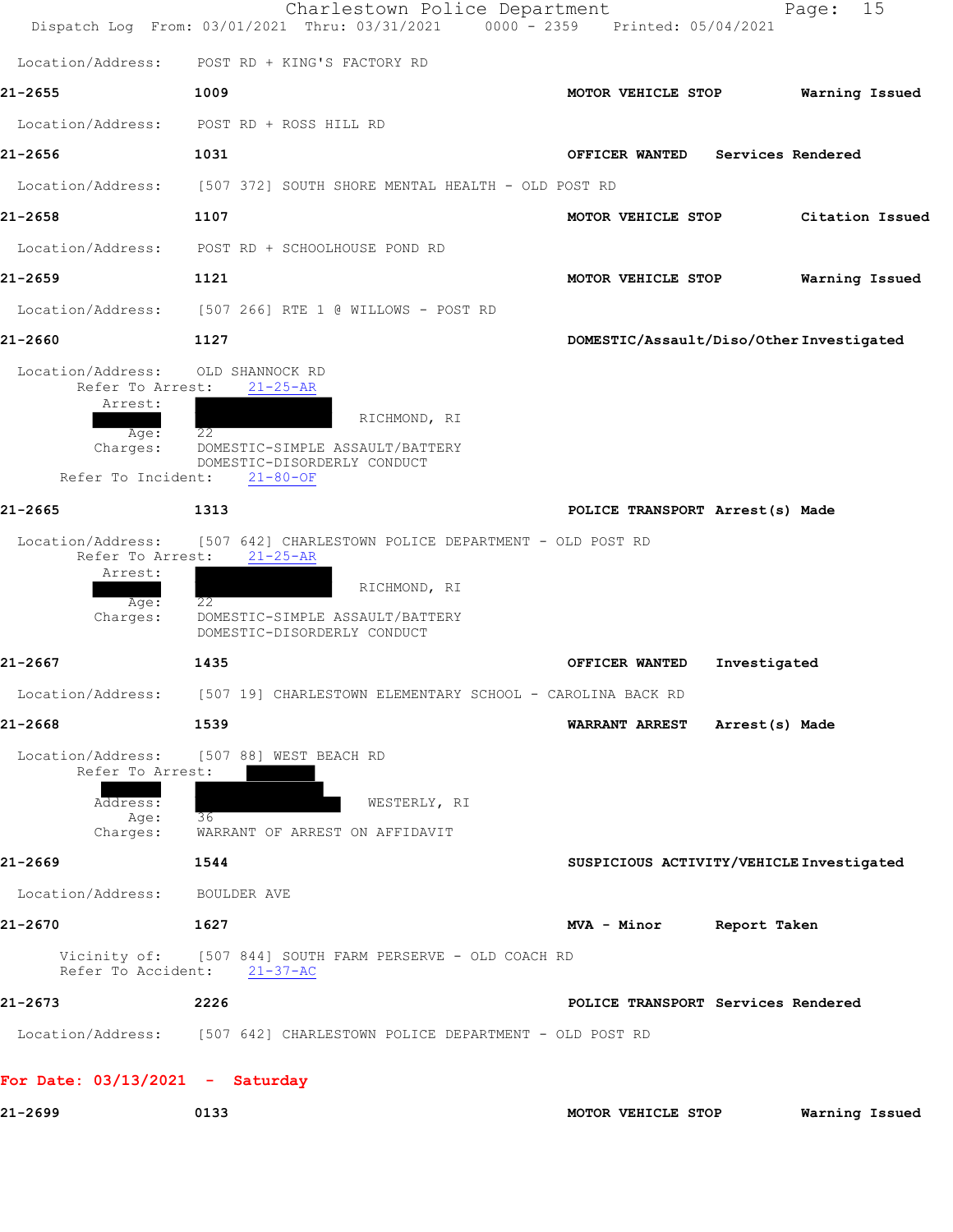|                                  | Charlestown Police Department<br>Dispatch Log From: 03/01/2021 Thru: 03/31/2021 0000 - 2359 Printed: 05/04/2021 |                                         | 16<br>Page:       |
|----------------------------------|-----------------------------------------------------------------------------------------------------------------|-----------------------------------------|-------------------|
|                                  | Location/Address: MATUNUCK SCHOOLHOUSE RD + BROWNING DR                                                         |                                         |                   |
| 21-2701                          | 0222                                                                                                            | ALARM, BURGLAR Building Checked/Secured |                   |
|                                  | Location/Address: [507 354] PAT'S POWER EQUIPMENT - OLD POST RD                                                 |                                         |                   |
| 21-2704                          | 0837                                                                                                            | MOTOR VEHICLE STOP                      | Warning Issued    |
|                                  | Location/Address: SOUTH OF SSMH - POST RD                                                                       |                                         |                   |
| 21-2705                          | 1014                                                                                                            | FOUND/LOST PROPERTY                     | Investigated      |
|                                  | Location/Address: [507 642] CHARLESTOWN POLICE DEPARTMENT - OLD POST RD                                         |                                         |                   |
| 21-2706                          | 1127                                                                                                            | TRAFFIC CONTROL Warning Issued          |                   |
|                                  | Location/Address: [507 604] BESTWAY GAS STATION - POST RD                                                       |                                         |                   |
| 21-2708                          | 1521                                                                                                            | TRAFFIC CONTROL No Action Required      |                   |
|                                  | Location/Address: [507 604] BESTWAY GAS STATION - POST RD                                                       |                                         |                   |
| 21-2709                          | 1531                                                                                                            | TRAFFIC CONTROL Services Rendered       |                   |
|                                  | Location/Address: CHARLESTOWN BEACH RD                                                                          |                                         |                   |
| 21-2711                          | 1606                                                                                                            | ROAD HAZARD/OBSTRUCTION Removed Hazard  |                   |
|                                  | Location/Address: PROSSER TRL + POST RD                                                                         |                                         |                   |
| 21-2714                          | 1722                                                                                                            | MOTOR VEHICLE STOP                      | Warning Issued    |
|                                  | Location/Address: STATE GARAGE - POST RD                                                                        |                                         |                   |
| 21-2716                          | 1752                                                                                                            | MOTOR VEHICLE STOP                      | Warning Issued    |
| Location/Address: SSMH - POST RD |                                                                                                                 |                                         |                   |
| 21-2719                          | 2021                                                                                                            | <b>ASSIST OTHER AGENCY</b>              | Services Rendered |
| Location/Address: POST RD        |                                                                                                                 |                                         |                   |
|                                  |                                                                                                                 |                                         |                   |
| For Date: $03/14/2021$ - Sunday  |                                                                                                                 |                                         |                   |
| 21-2724                          | 0009                                                                                                            | MOTOR VEHICLE STOP                      | Warning Issued    |
|                                  | Vicinity of: [507 19] CHARLESTOWN ELEMENTARY SCHOOL - CAROLINA BACK RD                                          |                                         |                   |
| 21-2725                          | 0013                                                                                                            | MOTOR VEHICLE STOP                      | Warning Issued    |
|                                  | Vicinity of: CAROLINA BACK RD                                                                                   |                                         |                   |
| 21-2728                          | 0029                                                                                                            | MOTOR VEHICLE STOP                      | Warning Issued    |
|                                  | Location/Address: [507 261] RTE 1 @ STATE GARAGE (MILE MARKER 9.6) - POST RD                                    |                                         |                   |
| 21-2737                          | 0041                                                                                                            | MOTOR VEHICLE STOP                      | Citation Issued   |
|                                  | Vicinity of: POST RD + KING'S FACTORY RD                                                                        |                                         |                   |

**21-2744 0108 MOTOR VEHICLE STOP Warning Issued**

 Vicinity of: NARROW LN + KNUDSEN DR **21-2749 0315 MOTOR VEHICLE STOP Warning Issued** Location/Address: [507 849] NINIGRET NATIONAL WILDLIFE REFUGE - POST RD **21-2751 0835 MOTOR VEHICLE STOP Warning Issued**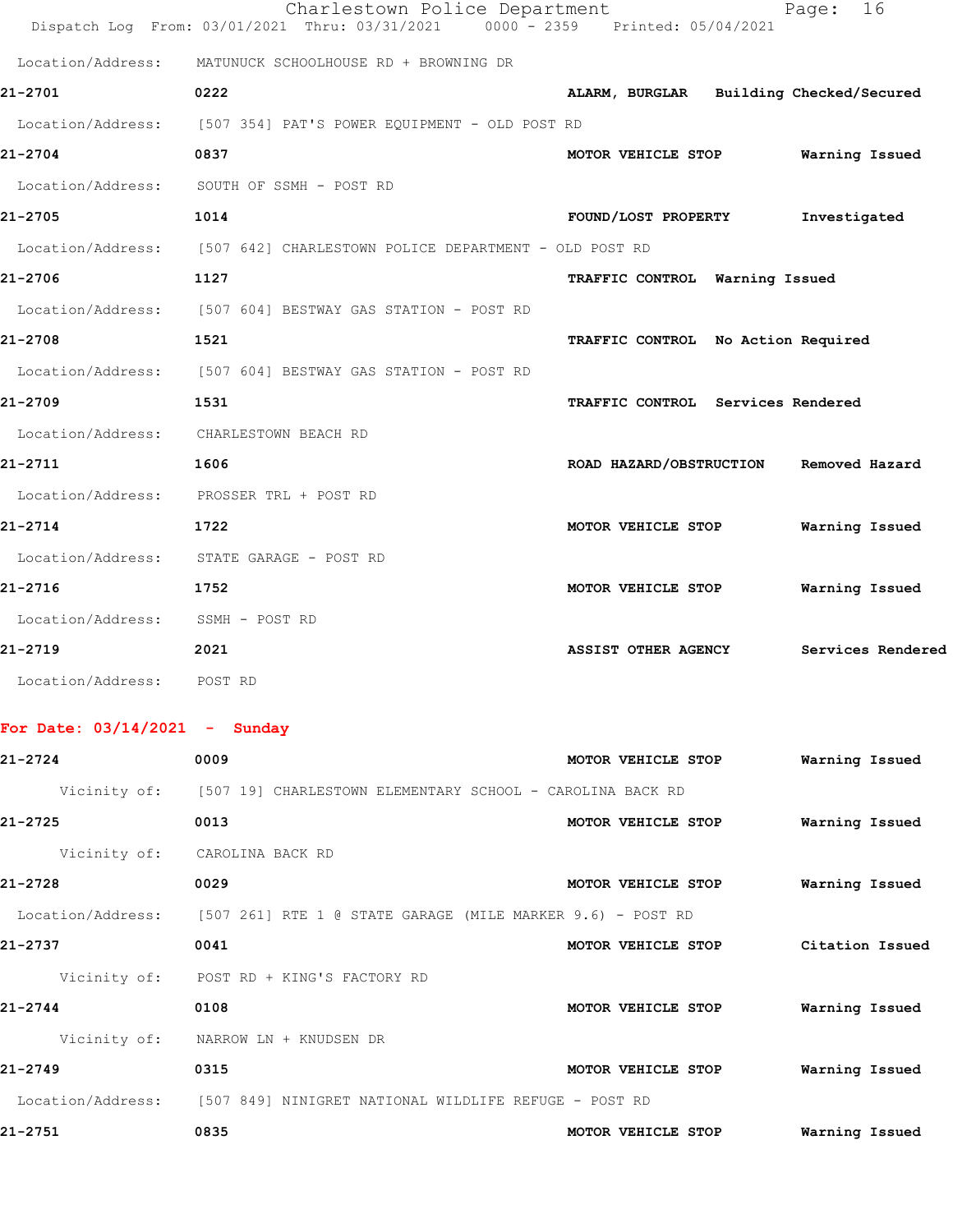|                                                     | Charlestown Police Department<br>Dispatch Log From: 03/01/2021 Thru: 03/31/2021 0000 - 2359 Printed: 05/04/2021 |                                         | Page: 17                                   |
|-----------------------------------------------------|-----------------------------------------------------------------------------------------------------------------|-----------------------------------------|--------------------------------------------|
|                                                     |                                                                                                                 |                                         |                                            |
|                                                     | Vicinity of: POST RD + NARROW LN                                                                                |                                         |                                            |
| 21-2752                                             | 0846                                                                                                            | TRAFFIC CONTROL Warning Issued          |                                            |
|                                                     | Location/Address: [507 604] BESTWAY GAS STATION - POST RD                                                       |                                         |                                            |
| 21-2755                                             | 0952                                                                                                            | MOTOR VEHICLE STOP                      | Warning Issued                             |
|                                                     | Vicinity of: POST RD + FALCONE LN                                                                               |                                         |                                            |
| 21-2756                                             | 0955                                                                                                            | LARCENY Report Taken                    |                                            |
| Location/Address: MARITIME DR<br>Refer To Incident: | $21 - 81 - OF$<br>Refer To Incident: 21-82-OF                                                                   |                                         |                                            |
| 21-2758<br>1150                                     |                                                                                                                 | TRAFFIC CONTROL No Action Required      |                                            |
|                                                     | Location/Address: [507 19] CHARLESTOWN ELEMENTARY SCHOOL - CAROLINA BACK RD                                     |                                         |                                            |
| 21-2759                                             | 1239                                                                                                            | TRAFFIC CONTROL Warning Issued          |                                            |
|                                                     | Location/Address: [507 604] BESTWAY GAS STATION - POST RD                                                       |                                         |                                            |
| 21-2763                                             | 1411                                                                                                            | ALARM, BURGLAR Building Checked/Secured |                                            |
|                                                     | Location/Address: [507 464] WEST END RD                                                                         |                                         |                                            |
| 21-2765                                             | 1547                                                                                                            | FOLLOW-UP INVESTIGATION                 | Investigated                               |
| Location/Address: MARITIME DR                       |                                                                                                                 |                                         |                                            |
| 21-2767                                             | 1837                                                                                                            |                                         | ASSIST OTHER POLICE DEPT Services Rendered |
| Location/Address: ROSS HILL RD                      |                                                                                                                 |                                         |                                            |
| For Date: $03/15/2021$ - Monday                     |                                                                                                                 |                                         |                                            |
| 21-2782                                             | 0459                                                                                                            | MOTOR VEHICLE STOP                      | Warning Issued                             |
|                                                     | Location/Address: [507 269] RTE 1 @ DRIVING RANGE - POST RD                                                     |                                         |                                            |
| 21-2783                                             | 0746                                                                                                            | TRAFFIC CONTROL Warning Issued          |                                            |
|                                                     | Location/Address: [507 604] BESTWAY GAS STATION - POST RD                                                       |                                         |                                            |
| 21-2784                                             | 0820                                                                                                            | TRAFFIC CONTROL Warning Issued          |                                            |
| Location/Address:                                   | [507 19] CHARLESTOWN ELEMENTARY SCHOOL - CAROLINA BACK RD                                                       |                                         |                                            |
| 21-2786                                             | 0928                                                                                                            | MOTOR VEHICLE STOP                      | Warning Issued                             |
| Location/Address:                                   | SOUTH COUNTY TRL + NEW BISCUIT CITY RD                                                                          |                                         |                                            |
| 21-2788                                             | 0937                                                                                                            | MOTOR VEHICLE STOP                      | Warning Issued                             |
| Location/Address:                                   | SOUTH COUNTY TRL + MAPLE LAKE FARM RD                                                                           |                                         |                                            |
| 21-2789                                             | 0941                                                                                                            | MOTOR VEHICLE STOP                      | Warning Issued                             |
| Location/Address:                                   | SOUTH COUNTY TRL + NEW BISCUIT CITY RD                                                                          |                                         |                                            |
| 21-2790                                             | 0952                                                                                                            | MOTOR VEHICLE STOP                      | Warning Issued                             |

**21-2791 0956 MOTOR VEHICLE STOP Warning Issued**

Location/Address: SOUTH COUNTY TRL + NEW BISCUIT CITY RD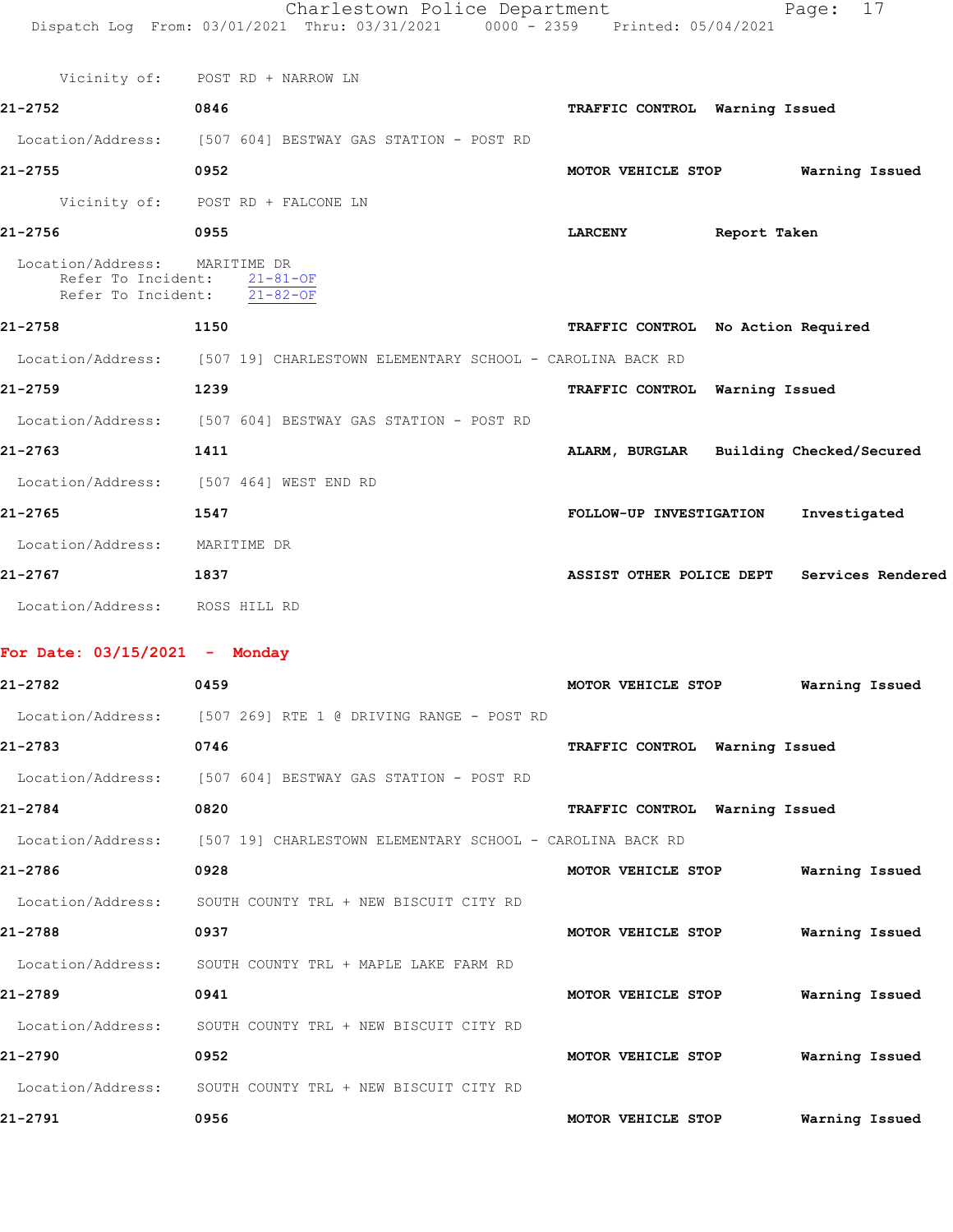|                                       | Charlestown Police Department<br>Dispatch Log From: 03/01/2021 Thru: 03/31/2021 0000 - 2359 Printed: 05/04/2021 |                                           | 18<br>Page:    |
|---------------------------------------|-----------------------------------------------------------------------------------------------------------------|-------------------------------------------|----------------|
| Location/Address:                     | PROSSER TRAIL - POST RD                                                                                         |                                           |                |
| 21-2792                               | 0957                                                                                                            | MOTOR VEHICLE STOP                        | Warning Issued |
| Location/Address:                     | SOUTH COUNTY TRL + NEW BISCUIT CITY RD                                                                          |                                           |                |
| 21-2793                               | 1007                                                                                                            | TRAFFIC CONTROL Warning Issued            |                |
| Location/Address:                     | 390 ROSS HILL ROAD - ROSS HILL RD                                                                               |                                           |                |
| 21-2794                               | 1007                                                                                                            | MOTOR VEHICLE STOP                        | Warning Issued |
| Location/Address:                     | SOUTH COUNTY TRL + NEW BISCUIT CITY RD                                                                          |                                           |                |
| 21-2795                               | 1016                                                                                                            | MOTOR VEHICLE STOP                        | Warning Issued |
| Location/Address:                     | SOUTH COUNTY TRL + NEW BISCUIT CITY RD                                                                          |                                           |                |
| 21-2796                               | 1022                                                                                                            | MOTOR VEHICLE STOP                        | Warning Issued |
| Location/Address:                     | SOUTH COUNTY TRL + MAPLE LAKE FARM RD                                                                           |                                           |                |
| 21-2797                               | 1029                                                                                                            | MOTOR VEHICLE STOP                        | Warning Issued |
| Location/Address:                     | SOUTH COUNTY TRL + MAPLE LAKE FARM RD                                                                           |                                           |                |
| 21-2798                               | 1033                                                                                                            | MOTOR VEHICLE STOP                        | Warning Issued |
| Location/Address:                     | SOUTH COUNTY TRL + NEW BISCUIT CITY RD                                                                          |                                           |                |
| 21-2799                               | 1039                                                                                                            | MOTOR VEHICLE STOP                        | Warning Issued |
| Location/Address:                     | SOUTH COUNTY TRL + MAPLE LAKE FARM RD                                                                           |                                           |                |
| 21-2804                               | 1141                                                                                                            | MOTOR VEHICLE STOP                        | Warning Issued |
| Location/Address:                     | CAROLINA BACK RD + ALTON CAROLINA RD                                                                            |                                           |                |
| 21-2805                               | 1216                                                                                                            | TRAFFIC CONTROL No Action Required        |                |
| Location/Address:                     | [507 42] CHURCH OF THE HOLY SPIRIT - OLD POST RD                                                                |                                           |                |
| 21-2807                               | 1238                                                                                                            | OFFICER WANTED Report Taken               |                |
|                                       | Location/Address: [507 33] BROOKSIDE APARTMENTS - SOUTH COUNTY TRL<br>Refer To Incident: 21-83-OF               |                                           |                |
| 21-2808                               | 1300                                                                                                            | MOTOR VEHICLE STOP                        | Warning Issued |
| Location/Address: POST RD + NARROW LN |                                                                                                                 |                                           |                |
| 21-2809                               | 1312                                                                                                            | MOTOR VEHICLE STOP                        | Warning Issued |
|                                       | Location/Address: NARROW LN + MOHAWK TRL                                                                        |                                           |                |
| 21-2810                               | 1329                                                                                                            | <b>JUVENILE OFFENSES Could Not Locate</b> |                |
| Location/Address:                     | PARTRIDGE RUN                                                                                                   |                                           |                |
| 21-2814                               | 1706                                                                                                            | MOTOR VEHICLE STOP                        | Warning Issued |
|                                       | Location/Address: [507 261] RTE 1 @ STATE GARAGE (MILE MARKER 9.6) - POST RD                                    |                                           |                |
| 21-2815                               | 1720                                                                                                            | MOTOR VEHICLE STOP                        | Warning Issued |
|                                       | Location/Address: POST RD + SCHOOLHOUSE POND RD                                                                 |                                           |                |
| 21-2816                               | 1730                                                                                                            | MOTOR VEHICLE STOP                        | Warning Issued |
| Location/Address:                     | POST RD + ROSS HILL RD                                                                                          |                                           |                |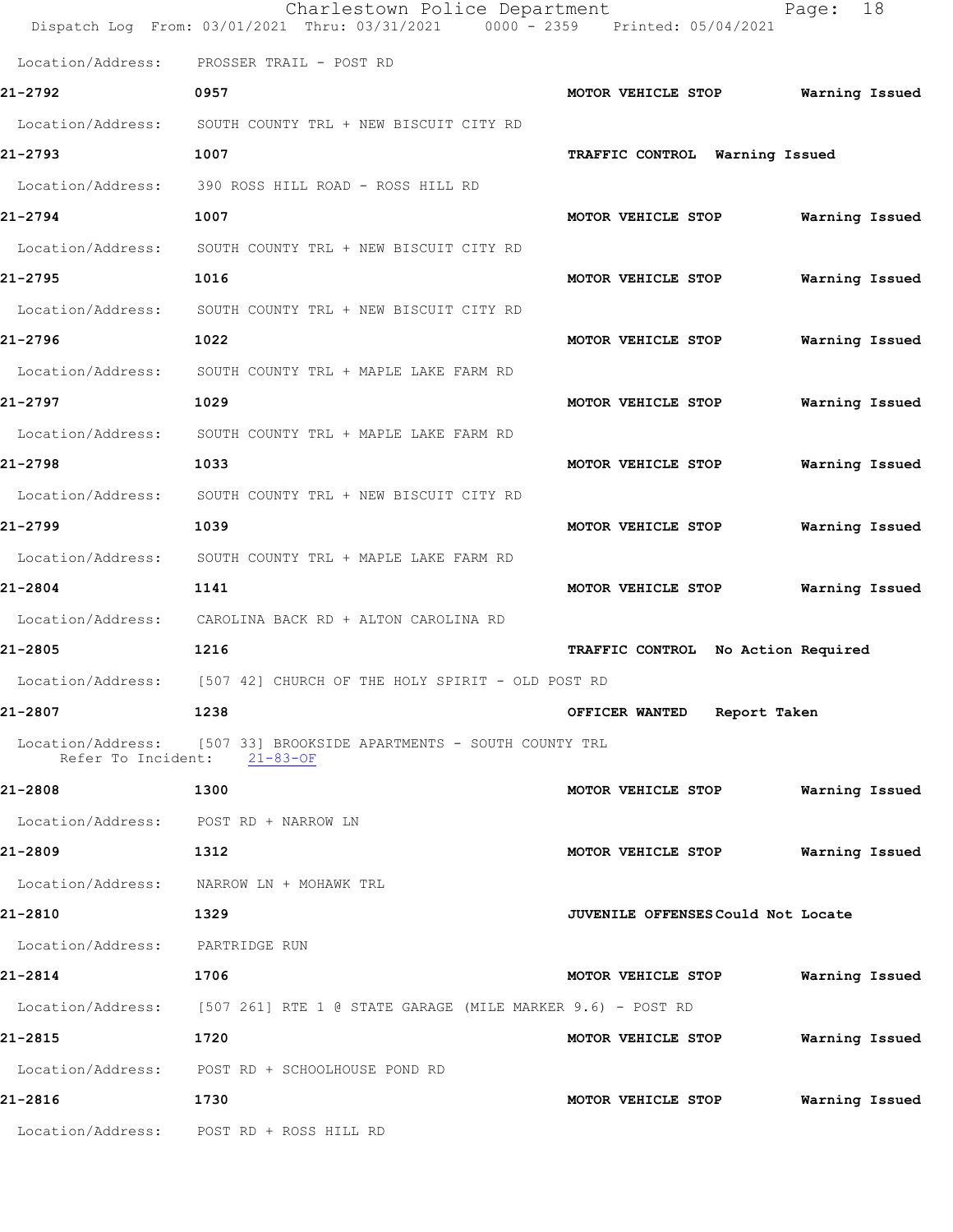Charlestown Police Department Page: 19 Dispatch Log From: 03/01/2021 Thru: 03/31/2021 0000 - 2359 Printed: 05/04/2021

| 21-2817           | 1730                                                 | MOTOR VEHICLE STOP |           | Warning Issued |  |
|-------------------|------------------------------------------------------|--------------------|-----------|----------------|--|
| Location/Address: | POST RD + SCHOOLHOUSE POND RD                        |                    |           |                |  |
| 21-2819           | 1805                                                 | MOTOR VEHICLE STOP |           | Warning Issued |  |
| Location/Address: | SOUTH COUNTY TRL + HONEY LOCUST DR                   |                    |           |                |  |
| 21-2821           | 2114                                                 | MOTOR VEHICLE STOP |           | Warning Issued |  |
| Location/Address: | [507 100] RTE 1 @ FIORES (MILE MARKER 8.0) - POST RD |                    |           |                |  |
| 21-2822           | 2141                                                 | MOTOR VEHICLE STOP |           | Warning Issued |  |
| Location/Address: | [507 920] MILE MARKER 9.2 - POST RD                  |                    |           |                |  |
| 21-2823           | 2205                                                 | OFFICER WANTED     | Unfounded |                |  |
| Location/Address: | [507 33]<br>BROOKSIDE APARTMENTS - SOUTH COUNTY TRL  |                    |           |                |  |

**For Date: 03/16/2021 - Tuesday 21-2834 0801 TRAFFIC CONTROL Services Rendered**

 Location/Address: [507 19] CHARLESTOWN ELEMENTARY SCHOOL - CAROLINA BACK RD **21-2835 0804 MOTOR VEHICLE COMPLAINT Services Rendered** Vicinity of: CAROLINA BACK RD **21-2836 0826 ASSIST OTHER TOWN DEPT Services Rendered** Location/Address: [507 19] CHARLESTOWN ELEMENTARY SCHOOL - CAROLINA BACK RD **21-2838 1031 MOTOR VEHICLE STOP Warning Issued** Location/Address: POST RD + SCHOOLHOUSE POND RD **21-2839 1036 MOTOR VEHICLE STOP Warning Issued** Location/Address: [507 261] RTE 1 @ STATE GARAGE (MILE MARKER 9.6) - POST RD **21-2840 1042 MOTOR VEHICLE STOP Warning Issued** Location/Address: POST RD + SCHOOLHOUSE POND RD **21-2841 1042 DISABLED MV Services Rendered**

 Location/Address: POST RD + LAKESIDE DR **21-2842 1053 MOTOR VEHICLE STOP Warning Issued** Location/Address: POST RD + SCHOOLHOUSE POND RD **21-2843 1101 MOTOR VEHICLE STOP Warning Issued** Location/Address: [507 302] RTE 1A @ SOUTH SHORE MENTAL HEALTH - OLD POST RD **21-2844 1107 MOTOR VEHICLE STOP Warning Issued** Location/Address: [507 261] RTE 1 @ STATE GARAGE (MILE MARKER 9.6) - POST RD

**21-2845 1127 DISABLED MV Services Rendered** Location/Address: POST RD + FALCONE LN **21-2846 1128 MOTOR VEHICLE STOP Citation Issued**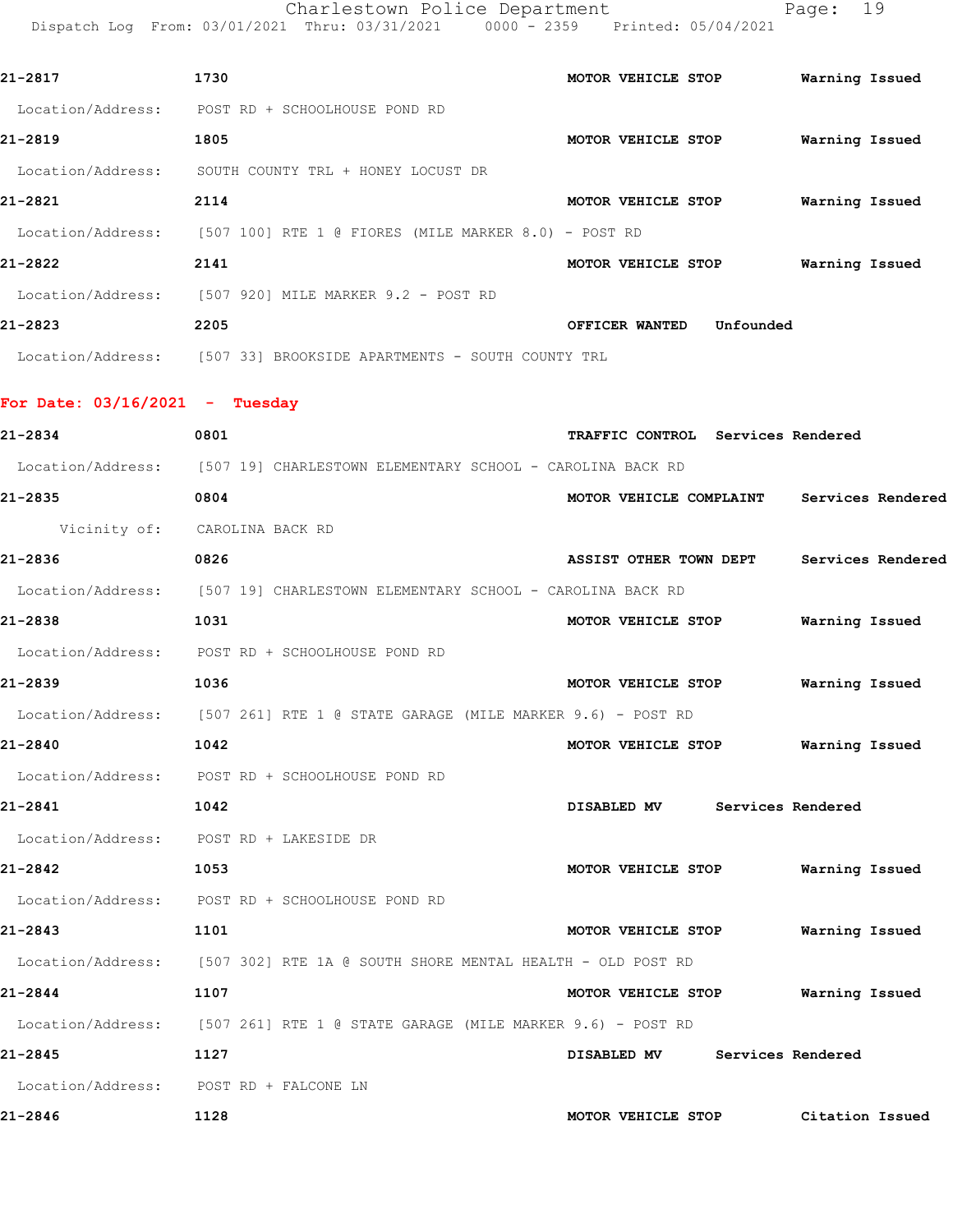|                                    | Charlestown Police Department<br>Dispatch Log From: 03/01/2021 Thru: 03/31/2021 0000 - 2359 Printed: 05/04/2021 | 20<br>Page:                              |
|------------------------------------|-----------------------------------------------------------------------------------------------------------------|------------------------------------------|
|                                    | Location/Address: [507 283] RTE 2 @ GIFT BARN - SOUTH COUNTY TRL                                                |                                          |
| 21-2847                            | 1132                                                                                                            | MOTOR VEHICLE STOP<br>Warning Issued     |
|                                    | Location/Address: POST RD + SCHOOLHOUSE POND RD                                                                 |                                          |
| 21-2848                            | 1148                                                                                                            | DISABLED MV Services Rendered            |
|                                    | Location/Address: [507 100] RTE 1 @ FIORES (MILE MARKER 8.0) - POST RD                                          |                                          |
| 21-2849                            | 1405                                                                                                            | MOTOR VEHICLE STOP<br>Warning Issued     |
|                                    | Location/Address: POST RD + SCHOOLHOUSE POND RD                                                                 |                                          |
| 21-2850                            | 1413                                                                                                            | MOTOR VEHICLE STOP<br>Warning Issued     |
|                                    | Location/Address: [507 263] RTE 1 @ TOURIST INFO (MILE MARKER 7.6) - POST RD                                    |                                          |
| 21-2851                            | 1459                                                                                                            | DISABLED MV<br>Services Rendered         |
|                                    | Vicinity of: [507 364] CROTTY AND SONS AUTO BODY - SOUTH COUNTY TRL                                             |                                          |
| 21-2852                            | 1508                                                                                                            | TRAFFIC CONTROL Services Rendered        |
|                                    | Location/Address: [507 19] CHARLESTOWN ELEMENTARY SCHOOL - CAROLINA BACK RD                                     |                                          |
| 21-2853                            | 1526                                                                                                            | ALARM, FIRE False Alarm                  |
|                                    | Location/Address: [507 854] WINDSWEPT INN - PROSSER TRL                                                         |                                          |
| 21-2854                            | 1622                                                                                                            | ASSIST CITIZEN Services Rendered         |
| Location/Address: OLD POST RD      |                                                                                                                 |                                          |
| 21-2857                            | 1747                                                                                                            | <b>JUVENILE OFFENSES Peace Restored</b>  |
|                                    | Location/Address: [507 88] EAST WEST MARKET - POST RD                                                           |                                          |
| 21-2858                            | 1800                                                                                                            | MOTOR VEHICLE STOP<br>Warning Issued     |
|                                    | Location/Address: [507 909] MILE MARKER 5.2 - WEST BEACH RD                                                     |                                          |
| 21-2859                            | 2039                                                                                                            | DOMESTIC/Assault/Diso/OtherUnfounded     |
| Location/Address: OLD MILL RD      |                                                                                                                 |                                          |
| 21-2860                            | 2122                                                                                                            | Investigated<br>DISABLED MV              |
|                                    | Location/Address: [507 1] CHARLESTOWN TOWN HALL - SOUTH COUNTY TRL                                              |                                          |
| For Date: $03/17/2021$ - Wednesday |                                                                                                                 |                                          |
| 21-2869                            | 0108                                                                                                            | SUSPICIOUS ACTIVITY/VEHICLE Investigated |
| Location/Address:                  | [507 215] SAINT ANDREW LUTHERAN CHURCH - EAST BEACH RD                                                          |                                          |
| 21-2876                            | 0201                                                                                                            | Warning Issued<br>MOTOR VEHICLE STOP     |
|                                    | Location/Address: [507 261] RTE 1 @ STATE GARAGE (MILE MARKER 9.6) - POST RD                                    |                                          |
| 21-2877                            | 0231                                                                                                            | POLICE INFORMATION<br>No Action          |
| Required                           | Location/Address: [507 435] SOUTH SHORE MENTAL HEALTH CHARLESTOWN HOUS - OLD POST RD                            |                                          |
| 21-2878                            | 0542                                                                                                            | ALARM, BURGLAR Building Checked/Secured  |
| Location/Address:                  | CLEARVIEW RD                                                                                                    |                                          |
| 21-2879                            | 0758                                                                                                            | Investigated<br>OFFICER WANTED           |
|                                    |                                                                                                                 |                                          |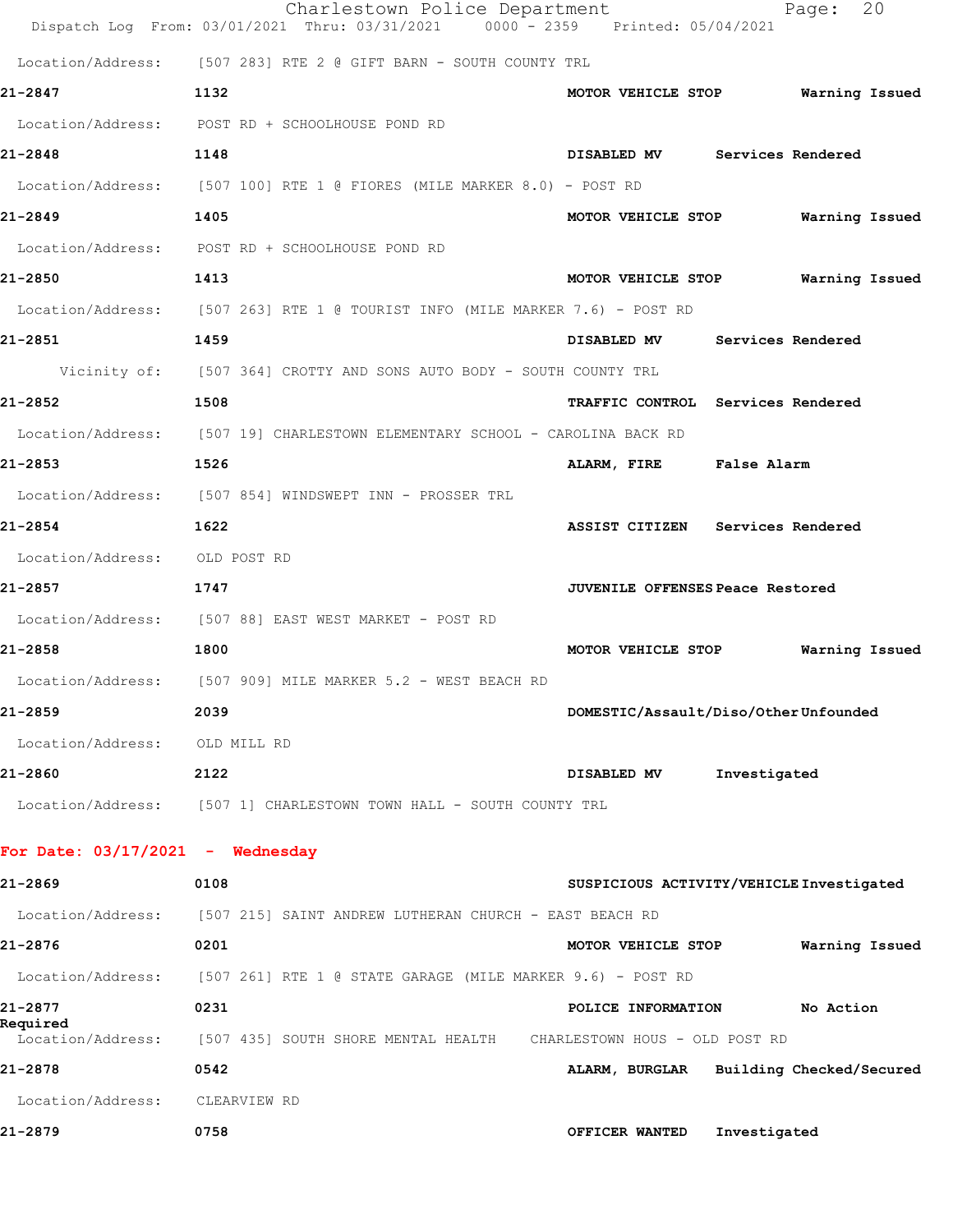|         | Charlestown Police Department<br>Dispatch Log From: 03/01/2021 Thru: 03/31/2021 0000 - 2359 Printed: 05/04/2021 |                                            | 21<br>Page:    |
|---------|-----------------------------------------------------------------------------------------------------------------|--------------------------------------------|----------------|
|         | Location/Address: [507 33] BROOKSIDE APARTMENTS - SOUTH COUNTY TRL                                              |                                            |                |
| 21-2882 | 0826                                                                                                            | ASSIST OTHER TOWN DEPT Services Rendered   |                |
|         | Location/Address: [507 19] CHARLESTOWN ELEMENTARY SCHOOL - CAROLINA BACK RD                                     |                                            |                |
| 21-2884 | 0929                                                                                                            | MOTOR VEHICLE STOP Citation Issued         |                |
|         | Vicinity of: [507 374] SAINT MARYS CHURCH - CAROLINA BACK RD                                                    |                                            |                |
| 21-2885 | 0957                                                                                                            | MOTOR VEHICLE STOP Warning Issued          |                |
|         | Location/Address: SOUTH COUNTY TRL + WIITALA DR                                                                 |                                            |                |
| 21-2886 | 1003                                                                                                            | MOTOR VEHICLE STOP                         | Warning Issued |
|         | Vicinity of: [507 33] BROOKSIDE APARTMENTS - SOUTH COUNTY TRL                                                   |                                            |                |
| 21-2887 | 1020                                                                                                            | MOTOR VEHICLE STOP                         | Warning Issued |
|         | Location/Address: SOUTH COUNTY TRL + WIITALA DR                                                                 |                                            |                |
| 21-2889 | 1026                                                                                                            | MOTOR VEHICLE STOP                         | Warning Issued |
|         | Location/Address: SOUTH COUNTY TRL + WIITALA DR                                                                 |                                            |                |
| 21-2890 | 1034                                                                                                            | MOTOR VEHICLE STOP                         | Warning Issued |
|         | Vicinity of: [507 33] BROOKSIDE APARTMENTS - SOUTH COUNTY TRL                                                   |                                            |                |
| 21-2892 | 1059                                                                                                            | MOTOR VEHICLE STOP                         | Warning Issued |
|         | Location/Address: SOUTH COUNTY TRL + BOTKA DR                                                                   |                                            |                |
| 21-2893 | 1104                                                                                                            | MOTOR VEHICLE STOP                         | Warning Issued |
|         | Vicinity of: [507 364] CROTTY AND SONS AUTO BODY - SOUTH COUNTY TRL                                             |                                            |                |
| 21-2894 | 1113                                                                                                            | MOTOR VEHICLE STOP                         | Warning Issued |
|         | Location/Address: SOUTH COUNTY TRL + NEW BISCUIT CITY RD                                                        |                                            |                |
| 21-2896 | 1119                                                                                                            | MOTOR VEHICLE STOP Warning Issued          |                |
|         | Location/Address: SOUTH COUNTY TRL + NEW BISCUIT CITY RD                                                        |                                            |                |
| 21-2897 | 1125                                                                                                            | MOTOR VEHICLE STOP                         | Warning Issued |
|         | Location/Address: [507 276] RTE 2 @ RICHMOND LINE - SOUTH COUNTY TRL                                            |                                            |                |
| 21-2898 | 1130                                                                                                            | MOTOR VEHICLE STOP                         | Warning Issued |
|         | Location/Address: SOUTH COUNTY TRL + NEW BISCUIT CITY RD                                                        |                                            |                |
| 21-2899 | 1136                                                                                                            | MOTOR VEHICLE STOP Warning Issued          |                |
|         | Vicinity of: [507 221] SHERMAN'S AUTO BODY INC - SOUTH COUNTY TRL                                               |                                            |                |
| 21-2900 | 1141                                                                                                            | MOTOR VEHICLE STOP                         | Warning Issued |
|         | Location/Address: [507 280] RTE 2 @ CROTTY'S GARAGE - SOUTH COUNTY TRL                                          |                                            |                |
| 21-2901 | 1147                                                                                                            | MOTOR VEHICLE STOP                         | Warning Issued |
|         | Location/Address: [507 280] RTE 2 @ CROTTY'S GARAGE - SOUTH COUNTY TRL                                          |                                            |                |
| 21-2902 | 1147                                                                                                            | ASSIST OTHER POLICE DEPT Services Rendered |                |
|         | Location/Address: [507 642] CHARLESTOWN POLICE DEPARTMENT - OLD POST RD                                         |                                            |                |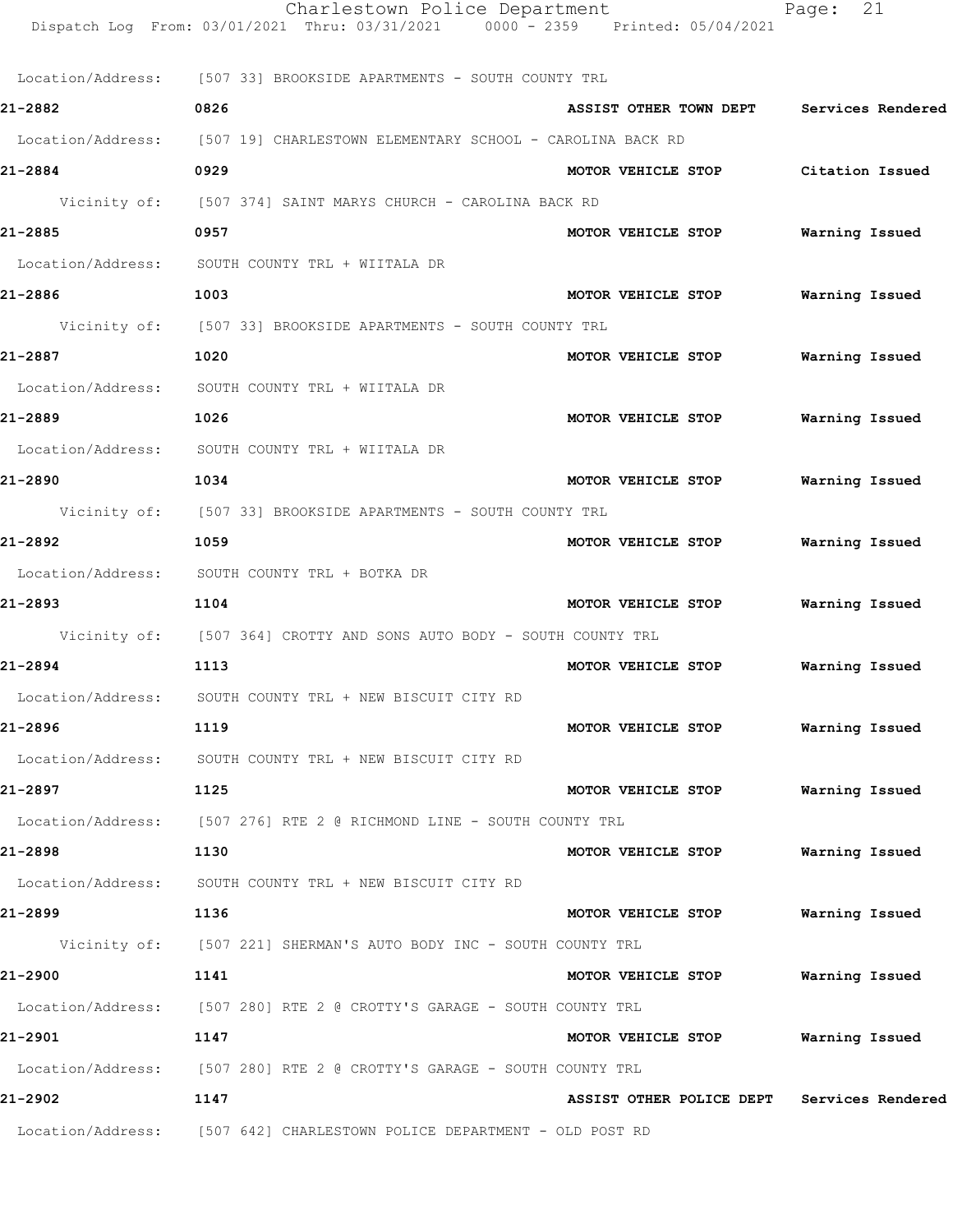|                                      | Charlestown Police Department<br>Dispatch Log From: 03/01/2021 Thru: 03/31/2021 0000 - 2359 Printed: 05/04/2021     |                                          | 22<br>Page:    |
|--------------------------------------|---------------------------------------------------------------------------------------------------------------------|------------------------------------------|----------------|
| 21-2903                              | 1153                                                                                                                | MOTOR VEHICLE STOP                       | Warning Issued |
|                                      | Location/Address: [507 276] RTE 2 @ RICHMOND LINE - SOUTH COUNTY TRL                                                |                                          |                |
| 21-2904                              | 1235                                                                                                                | ASSIST OTHER TOWN DEPT Services Rendered |                |
|                                      | Location/Address: [507 19] CHARLESTOWN ELEMENTARY SCHOOL - CAROLINA BACK RD                                         |                                          |                |
| 21-2905                              | 1422                                                                                                                | OFFICER WANTED Report Taken              |                |
| Location/Address: BISCUIT CITY RD    | Refer To Incident: 21-85-OF                                                                                         |                                          |                |
| 21-2906                              | 1444                                                                                                                | MVA - Minor Report Taken                 |                |
|                                      | Location/Address: [507 956] CHARLESTOWN RESIDENTIAL COLLECTION CENTER - SAND HILL RD<br>Refer To Accident: 21-38-AC |                                          |                |
| 21-2908                              | 1608                                                                                                                | FOLLOW-UP INVESTIGATION                  | Investigated   |
| Location/Address: BISCUIT CITY RD    | Refer To Incident: 21-85-OF                                                                                         |                                          |                |
| 21-2909                              | 1630                                                                                                                | MOTOR VEHICLE STOP                       | Warning Issued |
|                                      | Location/Address: [507 924] MILE MARKER 10.6 - NARROW LN                                                            |                                          |                |
| 21-2910                              | 1645                                                                                                                | FOLLOW-UP INVESTIGATION                  | Investigated   |
| Location/Address: CASTLE ROCK DR     |                                                                                                                     |                                          |                |
| 21-2911                              | 1842                                                                                                                | FIRE, OTHER Unfounded                    |                |
|                                      | Location/Address: BISCUIT CITY RD + MAIZE DR                                                                        |                                          |                |
| 21-2912                              | 1919                                                                                                                | HIGHWAY SAFETY - TRAFFIC STOP            |                |
| Warning Issued                       | Location/Address: OLD COACH RD + LADY SLIPPER DR                                                                    |                                          |                |
| 21-2913                              | 1949                                                                                                                | HIGHWAY SAFETY - TRAFFIC STOP            |                |
| Warning Issued<br>Location/Address:  | SOUTH COUNTY TRL + MAPLE LAKE FARM RD                                                                               |                                          |                |
| 21-2914                              | 2029                                                                                                                | HIGHWAY SAFETY - TRAFFIC STOP            |                |
| Citation Issued<br>Location/Address: | [507 266] RTE 1 @ WILLOWS - POST RD                                                                                 |                                          |                |
| 21-2915                              | 2034                                                                                                                | HIGHWAY SAFETY - TRAFFIC STOP            |                |
| Warning Issued<br>Location/Address:  | SOUTH COUNTY TRL + SHANNOCK RD                                                                                      |                                          |                |
| 21-2916                              | 2054                                                                                                                | HIGHWAY SAFETY - TRAFFIC STOP            |                |
| Warning Issued<br>Location/Address:  | POST RD + SCHOOLHOUSE POND RD                                                                                       |                                          |                |
| 21-2918                              | 2122                                                                                                                | HIGHWAY SAFETY - TRAFFIC STOP            |                |
| Warning Issued<br>Location/Address:  | SOUTH COUNTY TRL + SHERMAN AVE                                                                                      |                                          |                |
| 21-2919                              | 2123                                                                                                                | HIGHWAY SAFETY - TRAFFIC STOP            |                |
| Warning Issued<br>Location/Address:  | $[507 100]$ RTE 1 @ FIORES (MILE MARKER 8.0) - POST RD                                                              |                                          |                |
| 21-2920                              | 2209                                                                                                                | HIGHWAY SAFETY - TRAFFIC STOP            |                |
| Warning Issued<br>Location/Address:  | [507 266] RTE 1 @ WILLOWS - POST RD                                                                                 |                                          |                |
| 21-2921<br>Warning Issued            | 2233                                                                                                                | HIGHWAY SAFETY - TRAFFIC STOP            |                |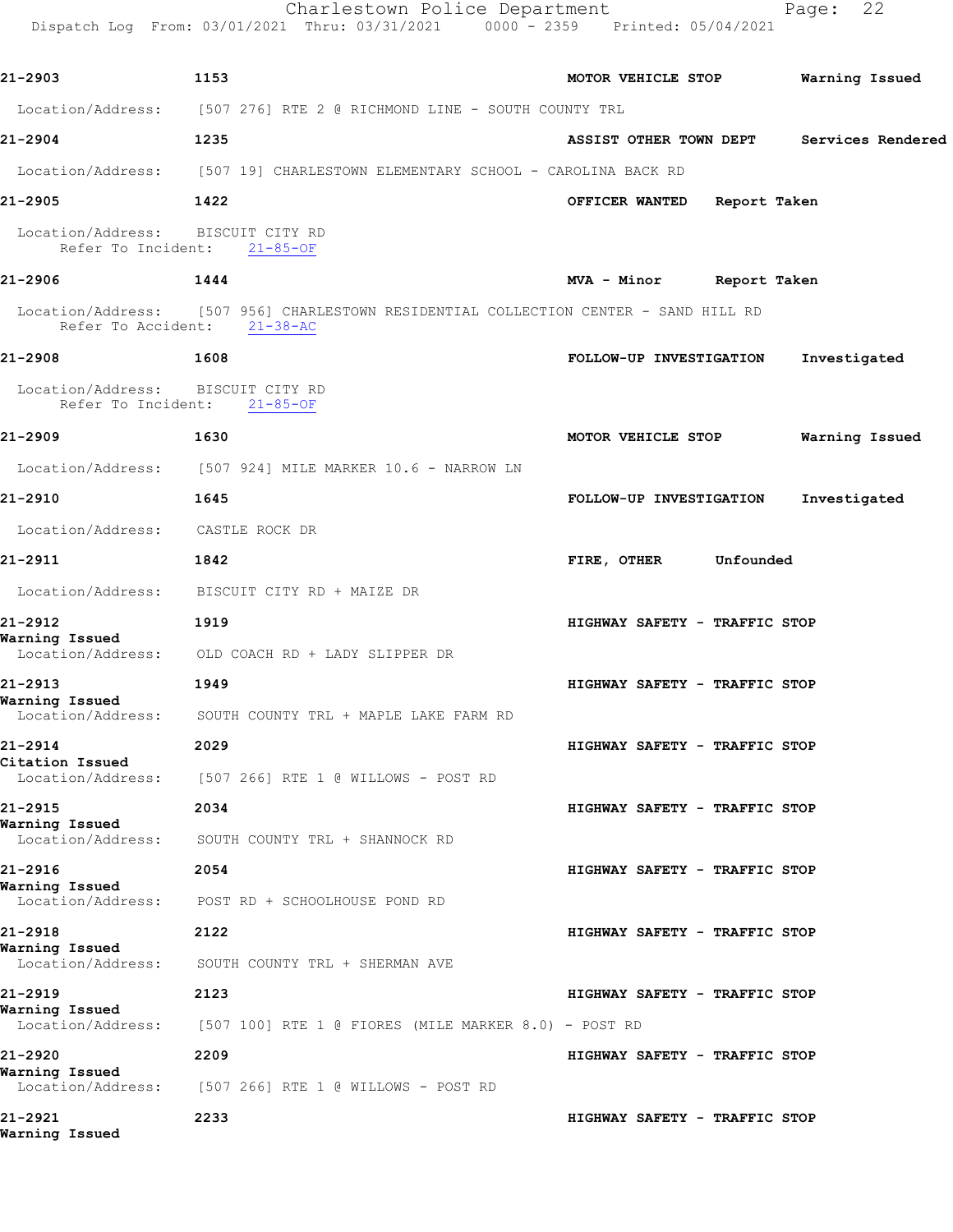|                                        | Charlestown Police Department<br>Dispatch Log From: 03/01/2021 Thru: 03/31/2021 | 0000 - 2359 Printed: 05/04/2021    | 23<br>Page:       |
|----------------------------------------|---------------------------------------------------------------------------------|------------------------------------|-------------------|
|                                        | Location/Address: [507 275] RTE 1 @ WESTERLY LINE - POST RD                     |                                    |                   |
| 21-2922<br>Warning Issued              | 2247                                                                            | HIGHWAY SAFETY - TRAFFIC STOP      |                   |
|                                        | Location/Address: POST RD + LAKESIDE DR                                         |                                    |                   |
| 21-2923                                | 2333                                                                            | MOTOR VEHICLE STOP Citation Issued |                   |
|                                        | Location/Address: [507 269] RTE 1 @ DRIVING RANGE - POST RD                     |                                    |                   |
| For Date: $03/18/2021$ - Thursday      |                                                                                 |                                    |                   |
| 21-2928                                | 0058                                                                            | MOTOR VEHICLE STOP                 | Citation Issued   |
|                                        | Location/Address: [507 261] RTE 1 @ STATE GARAGE (MILE MARKER 9.6) - POST RD    |                                    |                   |
| 21-2946                                | 0819                                                                            | TRAFFIC CONTROL Services Rendered  |                   |
|                                        | Location/Address: [507 19] CHARLESTOWN ELEMENTARY SCHOOL - CAROLINA BACK RD     |                                    |                   |
| 21-2947                                | 0823                                                                            | ASSIST OTHER TOWN DEPT             | Services Rendered |
| Location/Address:                      | [507 19] CHARLESTOWN ELEMENTARY SCHOOL - CAROLINA BACK RD                       |                                    |                   |
| 21-2948                                | 0858                                                                            | ASSIST CITIZEN Services Rendered   |                   |
|                                        | Location/Address: [507 80] FANTASTIC UMBRELLA FACTORY - OLD POST RD             |                                    |                   |
| 21-2949                                | 0913                                                                            | MOTOR VEHICLE STOP                 | Warning Issued    |
|                                        | Location/Address: [507 284] RTE 91 @ RICHMOND LINE - ALTON CAROLINA RD          |                                    |                   |
| 21-2950                                | 0925                                                                            | MOTOR VEHICLE STOP                 | Warning Issued    |
| Location/Address:                      | ALTON CAROLINA RD + HILLTOP DR                                                  |                                    |                   |
| 21-2951                                | 0938                                                                            | MOTOR VEHICLE STOP                 | Warning Issued    |
|                                        | Location/Address: [507 284] RTE 91 @ RICHMOND LINE - ALTON CAROLINA RD          |                                    |                   |
| 21-2964<br>Investigated                | 2318                                                                            | 911 CALLS/False/Hang-Ups/Open      |                   |
| Location/Address:                      | ELIZABETH COOPER DR                                                             |                                    |                   |
| For Date: $03/19/2021$ - Friday        |                                                                                 |                                    |                   |
| 21-2974                                | 0008                                                                            | MOTOR VEHICLE STOP                 | Arrest(s) Made    |
| Location/Address:<br>Refer To Summons: | [507 258] RTE 1 @ SOUTH KINGSTOWN LINE (MM 11.4) - POST RD<br>$21 - 27 - AR$    |                                    |                   |
| Summons:<br>Aae:                       | SOUTH KINGSTOWN, RI<br>21                                                       |                                    |                   |

 $Age:$  Charges: DRIVING WITH SUSPENDED/REVOKED/CANCELLED LIC-1ST OFF **21-2980 0046 MOTOR VEHICLE STOP Citation Issued** Location/Address: [507 269] RTE 1 @ DRIVING RANGE - POST RD **21-2985 0824 FOLLOW-UP INVESTIGATION Services Rendered** Location/Address: BISCUIT CITY RD

**21-2986 0826 ASSIST OTHER TOWN DEPT Services Rendered** Location/Address: [507 19] CHARLESTOWN ELEMENTARY SCHOOL - CAROLINA BACK RD **21-2988 0929 FOLLOW-UP INVESTIGATION Investigated**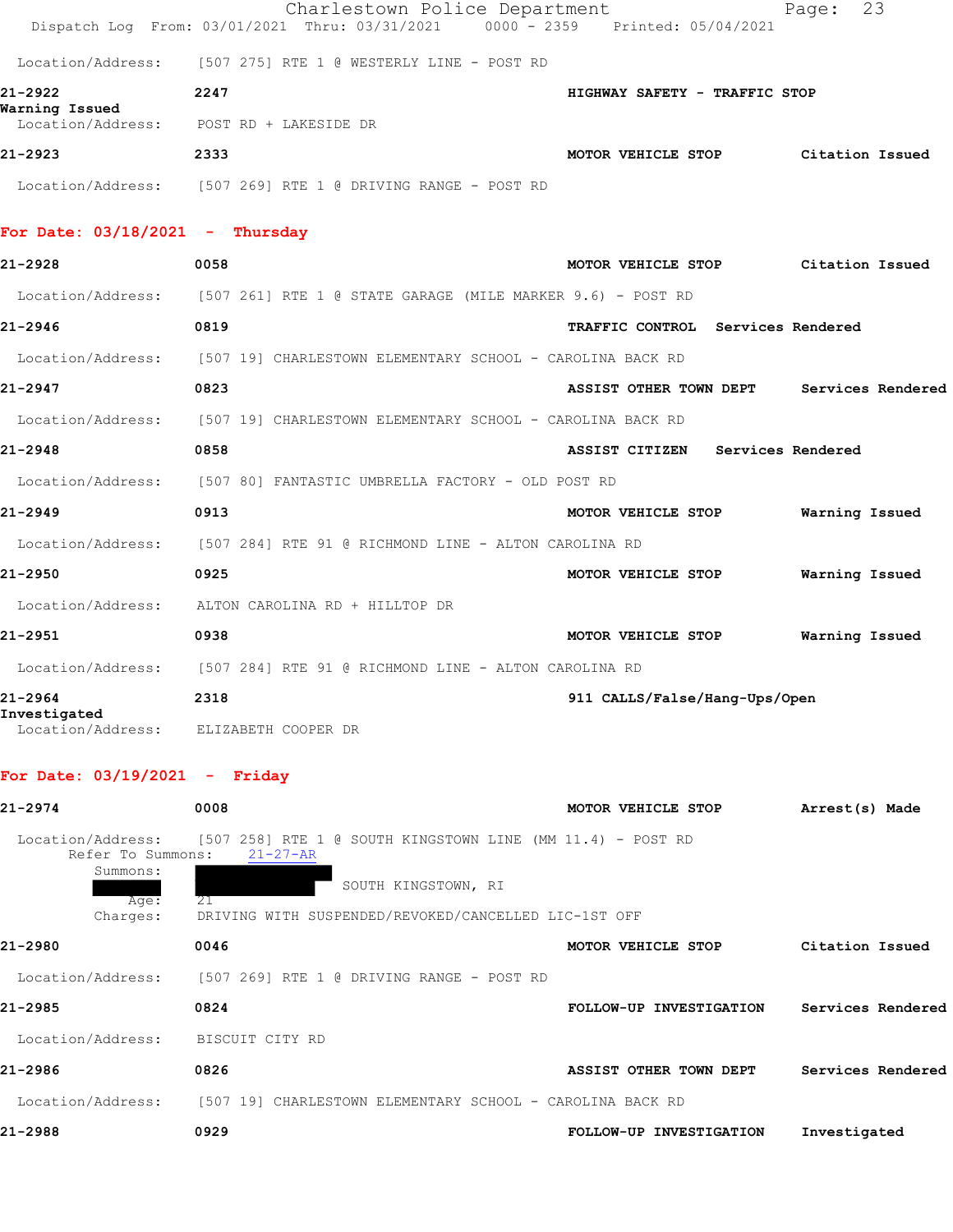Location/Address: BISCUIT CITY RD Refer To Incident: 21-85-OF **21-2989 0932 TRAFFIC CONTROL Warning Issued** Location/Address: [507 604] BESTWAY GAS STATION - POST RD **21-2990 1001 ASSIST OTHER AGENCY Services Rendered** Location/Address: [507 257] DUNNS CORNERS FIRE STATION (STATION TWO) - POST RD **21-2991 1020 SERVE SUMMONS Services Rendered** Location/Address: LAURI DR **21-2992 1330 FOLLOW-UP INVESTIGATION Could Not Locate** Location/Address: BISCUIT CITY RD<br>Refer To Incident: 21-85-OF Refer To Incident: **21-2993 1401 MOTOR VEHICLE COMPLAINT Could Not Locate** Location/Address: POST RD + ROSS HILL RD **21-2996 1517 OFFICER WANTED Investigated** Location/Address: BURDICKVILLE RD<br>Refer To Incident: 21-87-OF Refer To Incident: **21-2999 1732 FOLLOW-UP INVESTIGATION Services Rendered** Location/Address: BISCUIT CITY RD **21-3000 1922 HIGHWAY SAFETY - TRAFFIC STOP Warning Issued**  Location/Address: [507 258] RTE 1 @ SOUTH KINGSTOWN LINE (MM 11.4) - POST RD **21-3001 1926 WELL BEING CHECK Investigated** Location/Address: [507 867] STASIUNAS PROPERTIES LLC - OLD POST RD **21-3002 1952 HIGHWAY SAFETY - TRAFFIC STOP Warning Issued**  Location/Address: POST RD + SCHOOLHOUSE POND RD **21-3004 2021 HIGHWAY SAFETY - TRAFFIC STOP Warning Issued**  Location/Address: [507 266] RTE 1 @ WILLOWS - POST RD **21-3005 2029 HIGHWAY SAFETY - TRAFFIC STOP Arrest(s) Made**  Location/Address: [507 266] POST RD + BEND RD Refer To Arrest: 21-28-AR Arrest: REHOBOTH, MA Age:<br>Charges: DUI OF LIQUOR - .10 TO .15-1ST OFF **21-3006 2058 SUSPICIOUS ACTIVITY/VEHICLE Investigated** Location/Address: EDGEWARE ST **For Date: 03/20/2021 - Saturday**

| 21-3022           | 0836                                    | TRAFFIC CONTROL No Action Required |
|-------------------|-----------------------------------------|------------------------------------|
| Location/Address: | [507 604] BESTWAY GAS STATION - POST RD |                                    |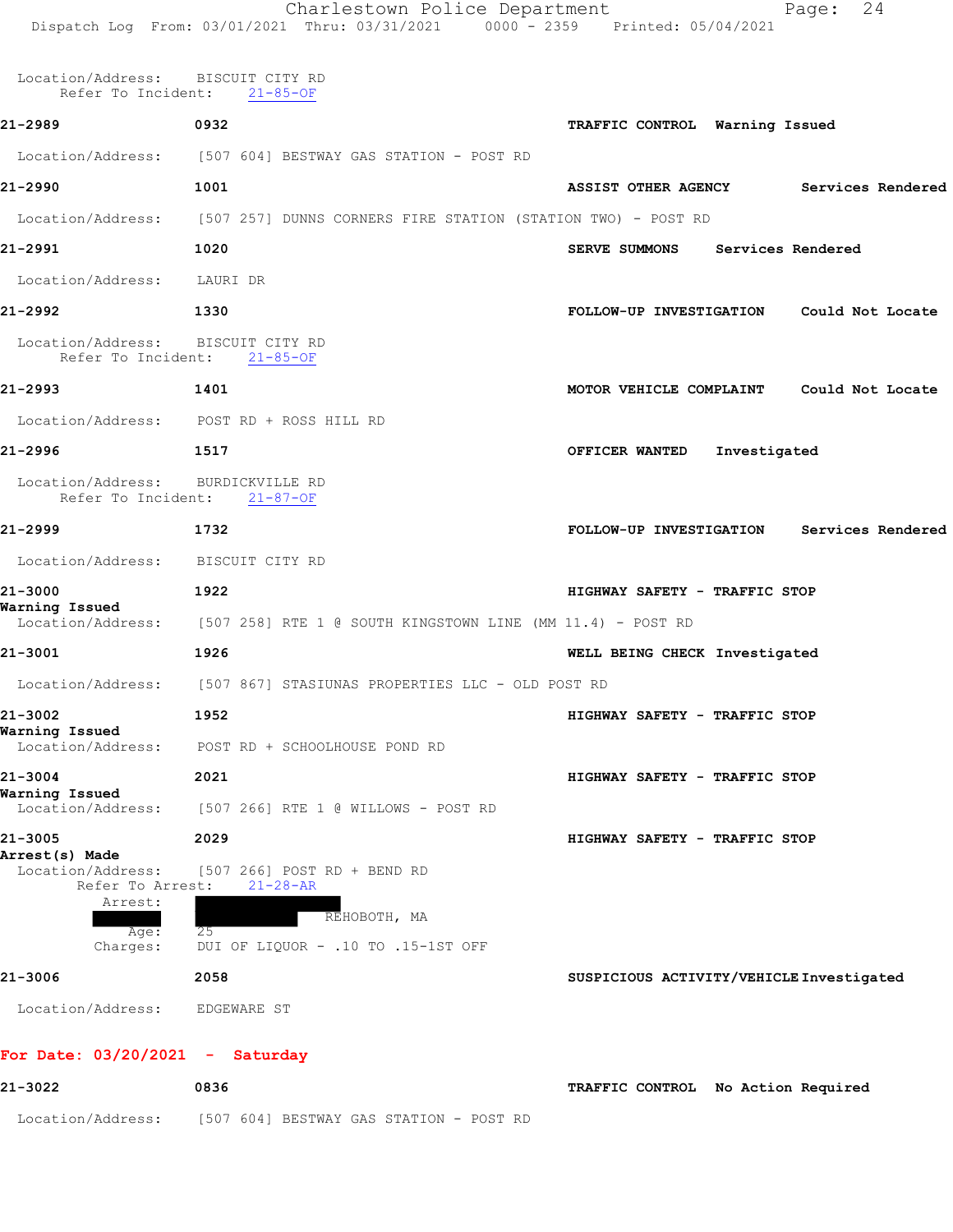|                            | Charlestown Police Department<br>Dispatch Log From: 03/01/2021 Thru: 03/31/2021 0000 - 2359 Printed: 05/04/2021 | Page: 25                                |  |
|----------------------------|-----------------------------------------------------------------------------------------------------------------|-----------------------------------------|--|
| 21-3026                    | 0953                                                                                                            | POLICE INFORMATION Report Taken         |  |
|                            | Location/Address: [507 642] CHARLESTOWN POLICE DEPARTMENT - OLD POST RD<br>Refer To Incident: 21-88-OF          |                                         |  |
| 21-3028                    | 1000                                                                                                            | MOTOR VEHICLE STOP Warning Issued       |  |
|                            | Location/Address: POST RD + SCHOOLHOUSE POND RD                                                                 |                                         |  |
| 21-3029                    | 1020                                                                                                            | ALARM, BURGLAR False Alarm              |  |
|                            | Location/Address: [507 416] MOHEGAN RD                                                                          |                                         |  |
| 21-3031                    | 1037                                                                                                            | MOTOR VEHICLE STOP Warning Issued       |  |
|                            | Location/Address: [507 100] RTE 1 @ FIORES (MILE MARKER 8.0) - POST RD                                          |                                         |  |
| 21-3032                    | 1110                                                                                                            | MOTOR VEHICLE STOP Warning Issued       |  |
|                            | Location/Address: [507 923] MILE MARKER 10.2 - FALCONE LN                                                       |                                         |  |
| 21-3033                    | 1144                                                                                                            | FIRE, OTHER Removed Hazard              |  |
|                            | Vicinity of: TIMBER RIDGE RD                                                                                    |                                         |  |
| 21-3035                    | 1153                                                                                                            | MOTOR VEHICLE STOP Warning Issued       |  |
|                            | Location/Address: [507 200] RTE 1 @ PACKAGE STORE - POST RD                                                     |                                         |  |
| 21-3036                    | 1156                                                                                                            | ROAD HAZARD/OBSTRUCTION Removed Hazard  |  |
|                            | Location/Address: [507 264] RTE 1 @ WINDSWEPT INN - POST RD                                                     |                                         |  |
| 21-3037                    | 1206                                                                                                            | TRAFFIC CONTROL Warning Issued          |  |
|                            | Location/Address: SOUTH OF SOUTH SHORE MENTAL HEALTH - POST RD                                                  |                                         |  |
| 21-3040                    | 1531                                                                                                            | MOTOR VEHICLE STOP Warning Issued       |  |
|                            | Vicinity of: [507 547] EAST BEACH RD                                                                            |                                         |  |
| 21-3042                    | 1649                                                                                                            | MOTOR VEHICLE STOP<br>Warning Issued    |  |
|                            | Location/Address: POST RD + KING'S FACTORY RD                                                                   |                                         |  |
| 21-3045                    | 1832                                                                                                            | DISABLED MV Services Rendered           |  |
|                            | Location/Address: POST RD + WEST BEACH RD                                                                       |                                         |  |
| 21-3046                    | 1849                                                                                                            | POLICE INFORMATION<br>Services Rendered |  |
|                            | Location/Address: [507 38] CHARLESTOWN POST OFFICE - OLD POST RD                                                |                                         |  |
| 21-3047<br>Warning Issued  | 1859                                                                                                            | HIGHWAY SAFETY - TRAFFIC STOP           |  |
| Location/Address:          | [507 266] RTE 1 @ WILLOWS - POST RD                                                                             |                                         |  |
| 21-3048<br>Citation Issued | 1919                                                                                                            | HIGHWAY SAFETY - TRAFFIC STOP           |  |
| Location/Address:          | POST RD + BEND RD                                                                                               |                                         |  |
| 21-3049<br>Citation Issued | 1936                                                                                                            | HIGHWAY SAFETY - TRAFFIC STOP           |  |
| Location/Address:          | [507 298] RTE 1A @ WILLOWS RESORT - POST RD                                                                     |                                         |  |
| 21-3050<br>Warning Issued  | 1958                                                                                                            | HIGHWAY SAFETY - TRAFFIC STOP           |  |
| Location/Address:          | POST RD + MEADOW LN                                                                                             |                                         |  |
| 21-3051                    | 2006                                                                                                            | HIGHWAY SAFETY - TRAFFIC STOP           |  |
|                            |                                                                                                                 |                                         |  |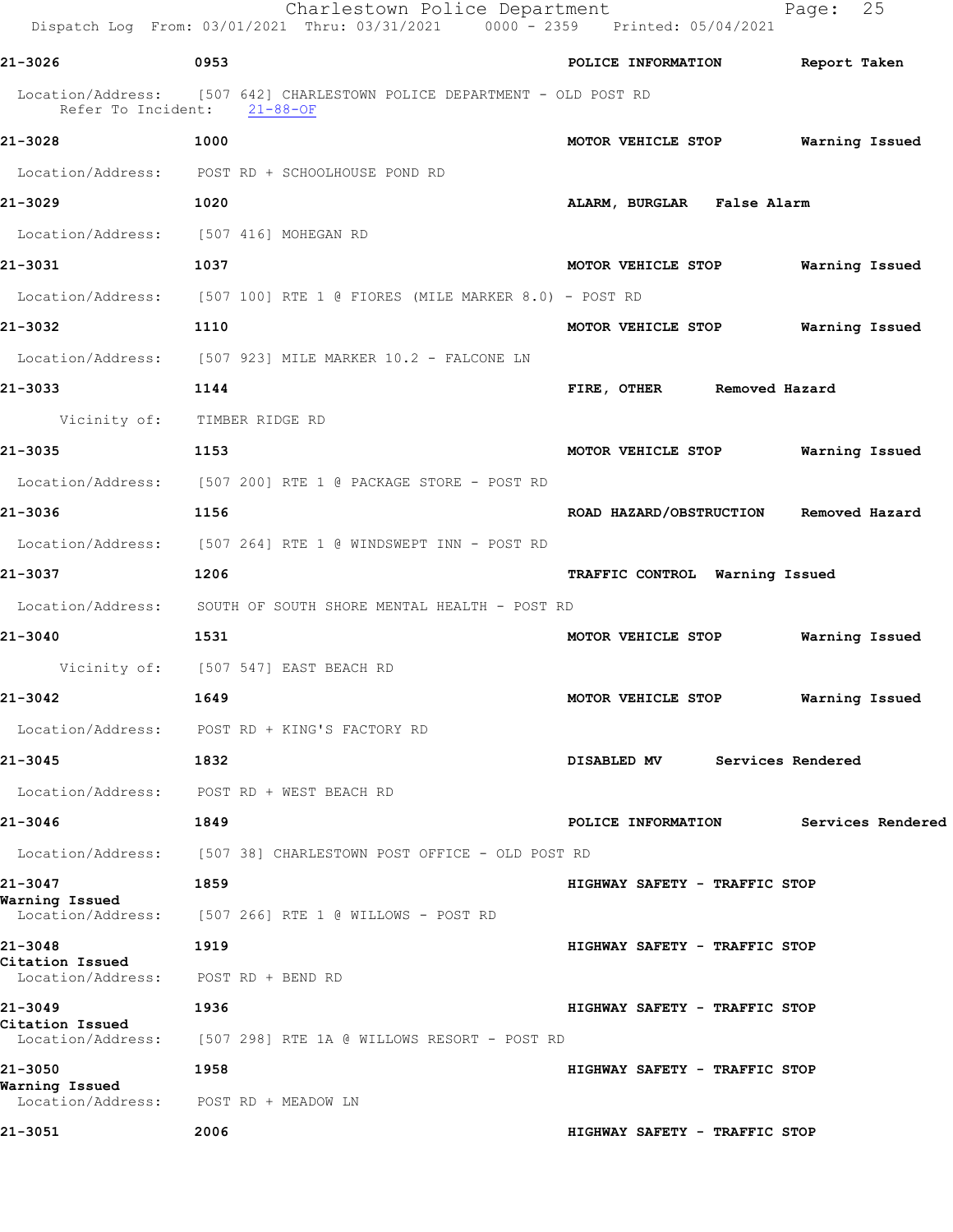|                                                                              |                                                        | Charlestown Police Department |                 |                                 | Page:        | 26 |
|------------------------------------------------------------------------------|--------------------------------------------------------|-------------------------------|-----------------|---------------------------------|--------------|----|
| Dispatch Log From: 03/01/2021 Thru: 03/31/2021                               |                                                        |                               |                 | 0000 - 2359 Printed: 05/04/2021 |              |    |
| Arrest(s) Made                                                               |                                                        |                               |                 |                                 |              |    |
| Location/Address:                                                            | POST RD + MEADOW LN                                    |                               |                 |                                 |              |    |
| Refer To Summons:                                                            | $21 - 29 - AR$                                         |                               |                 |                                 |              |    |
| Summons:<br>Address:                                                         |                                                        | WAKEFIELD, RI                 |                 |                                 |              |    |
| Age:                                                                         | 21                                                     |                               |                 |                                 |              |    |
| Charges:                                                                     | DRIVING WITH SUSPENDED/REVOKED/CANCELLED LIC-1ST OFF   |                               |                 |                                 |              |    |
| 21-3052                                                                      | 2032                                                   |                               |                 | HIGHWAY SAFETY - TRAFFIC STOP   |              |    |
| No Action Required                                                           |                                                        |                               |                 |                                 |              |    |
| Vicinity of:                                                                 | [507 254] GALAPAGOS COLLECTION - OLD POST RD           |                               |                 |                                 |              |    |
| $21 - 3053$                                                                  | 2043                                                   |                               |                 | HIGHWAY SAFETY - TRAFFIC STOP   |              |    |
| Warning Issued                                                               |                                                        |                               |                 |                                 |              |    |
| Location/Address:                                                            | $[507 100]$ RTE 1 @ FIORES (MILE MARKER 8.0) - POST RD |                               |                 |                                 |              |    |
| 21-3054                                                                      | 2050                                                   |                               |                 | HIGHWAY SAFETY - TRAFFIC STOP   |              |    |
| Citation Issued                                                              |                                                        |                               |                 |                                 |              |    |
| Location/Address:                                                            | POST RD + PROSSER TRL                                  |                               |                 |                                 |              |    |
| $21 - 3055$                                                                  | 2112                                                   |                               |                 | MOTOR VEHICLE COMPLAINT         | Investigated |    |
| Location/Address: [507 258] RTE 1 @ SOUTH KINGSTOWN LINE (MM 11.4) - POST RD |                                                        |                               |                 |                                 |              |    |
| 21-3056                                                                      | 2115                                                   |                               |                 | HIGHWAY SAFETY - TRAFFIC STOP   |              |    |
| Investigated                                                                 |                                                        |                               |                 |                                 |              |    |
| Location/Address:                                                            | POST RD + KING'S FACTORY RD                            |                               |                 |                                 |              |    |
| Refer To Arrest:                                                             | $21 - 30 - AR$                                         |                               |                 |                                 |              |    |
| Arrest:                                                                      |                                                        |                               |                 |                                 |              |    |
| Age:                                                                         | 59                                                     |                               | CHARLESTOWN, RI |                                 |              |    |
|                                                                              |                                                        |                               |                 |                                 |              |    |

 Charges: DUI/DRUGS/ALCOHOL/1ST OFFENSE - B.A.C. UNKNOWN Refusal to Submit to Chemical Test - 1st Violation

| For Date: $03/21/2021 -$ Sunday |                                                                |                                     |                |
|---------------------------------|----------------------------------------------------------------|-------------------------------------|----------------|
| 21-3098                         | 0859                                                           | TRAFFIC CONTROL No Action Required  |                |
|                                 | Location/Address: [507 604] BESTWAY GAS STATION - POST RD      |                                     |                |
| 21-3101                         | 1013                                                           | No Action Required<br>PHONE CALL    |                |
| 21-3103<br>Required             | 1047                                                           | POLICE INFORMATION                  | No Action      |
| Location/Address:               | [507 642] CHARLESTOWN POLICE DEPARTMENT - OLD POST RD          |                                     |                |
| 21-3104<br>Required             | 1057                                                           | GENERAL INFORMATION                 | No Action      |
| 21-3105                         | 1101                                                           | MOTOR VEHICLE STOP                  | Warning Issued |
|                                 | Vicinity of: [507 372] SOUTH SHORE MENTAL HEALTH - OLD POST RD |                                     |                |
| 21-3106                         | 1113                                                           | MOTOR VEHICLE STOP                  | Warning Issued |
| Location/Address:               | NARROW LANE - POST RD                                          |                                     |                |
| 21-3107                         | 1129                                                           | MOTOR VEHICLE STOP                  | Warning Issued |
| Location/Address:               | POST RD + LAKESIDE DR                                          |                                     |                |
| 21-3112                         | 1417                                                           | MOTOR VEHICLE STOP                  | Warning Issued |
| Location/Address:               | SSMH - POST RD                                                 |                                     |                |
| 21-3114                         | 1506                                                           | ASSIST CITIZEN<br>Services Rendered |                |
|                                 | Location/Address: [507 20] NINIGRET PARK - PARK LN             |                                     |                |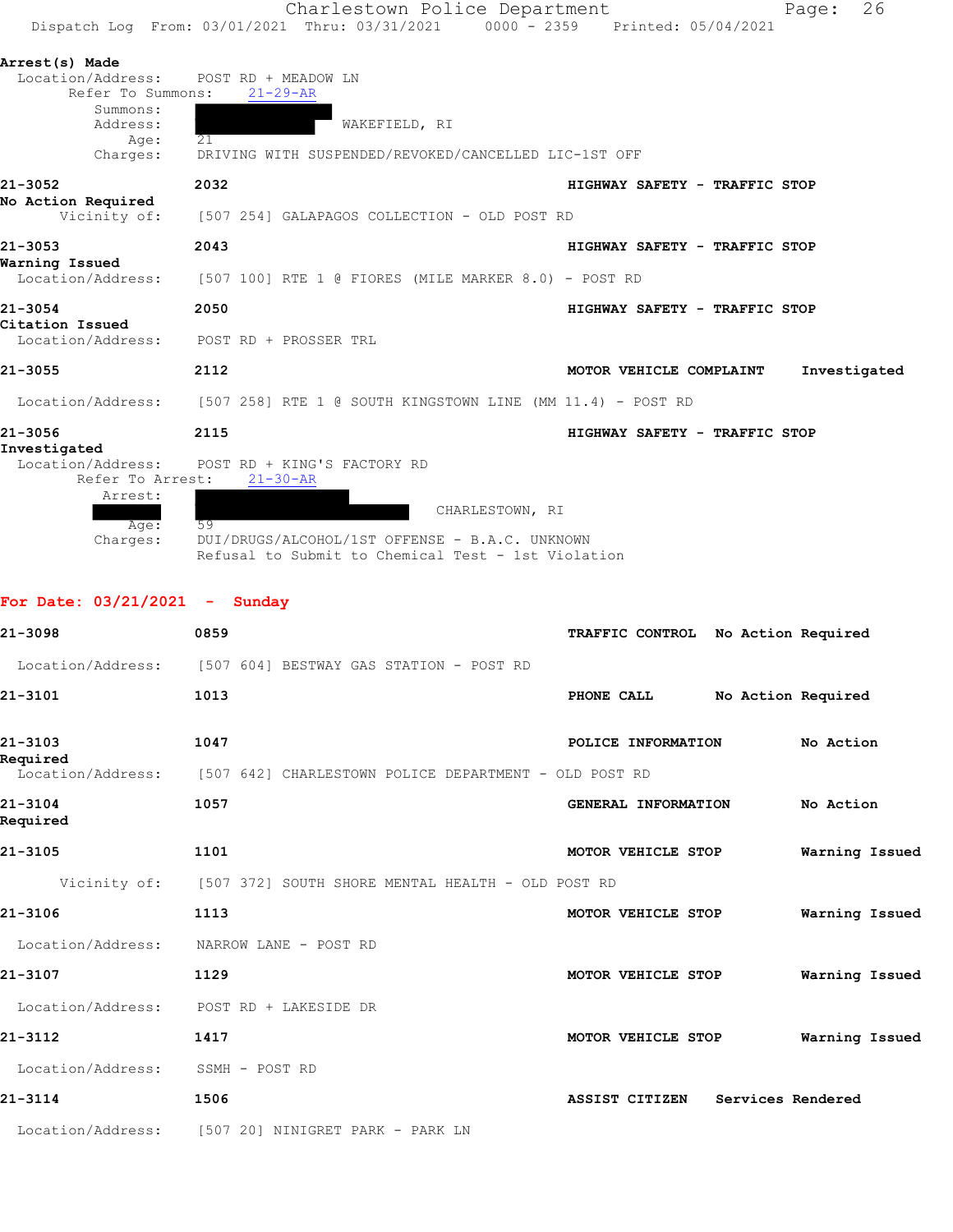Charlestown Police Department Fage: 27

Dispatch Log From: 03/01/2021 Thru: 03/31/2021 0000 - 2359 Printed: 05/04/2021

| 21-3116                                                      | 1615                                                                         |                | MOTOR VEHICLE STOP |              | Warning Issued    |  |
|--------------------------------------------------------------|------------------------------------------------------------------------------|----------------|--------------------|--------------|-------------------|--|
| Location/Address:                                            | SOUTH COUNTY TRL + CAROLINA BACK RD                                          |                |                    |              |                   |  |
| 21-3118                                                      | 1647                                                                         |                | MOTOR VEHICLE STOP |              | Warning Issued    |  |
| Location/Address:                                            | POST RD + SCHOOLHOUSE POND RD                                                |                |                    |              |                   |  |
| 21-3119                                                      | 1659                                                                         |                | MOTOR VEHICLE STOP |              | Warning Issued    |  |
|                                                              | Location/Address: [507 261] RTE 1 @ STATE GARAGE (MILE MARKER 9.6) - POST RD |                |                    |              |                   |  |
| 21-3123                                                      | 1720                                                                         |                | <b>DISABLED MV</b> |              | Services Rendered |  |
|                                                              | Location/Address: [507 258] RTE 1 @ SOUTH KINGSTOWN LINE (MM 11.4) - POST RD |                |                    |              |                   |  |
| 21-3124                                                      | 1742                                                                         |                | MOTOR VEHICLE STOP |              | Warning Issued    |  |
|                                                              | Location/Address: POST RD + SCHOOLHOUSE POND RD                              |                |                    |              |                   |  |
| 21-3125                                                      | 1756                                                                         |                | MOTOR VEHICLE STOP |              | Warning Issued    |  |
|                                                              | Location/Address: [507 261] RTE 1 @ STATE GARAGE (MILE MARKER 9.6) - POST RD |                |                    |              |                   |  |
| 21-3129                                                      | 2256                                                                         | <b>THREATS</b> |                    | Report Taken |                   |  |
| Location/Address: POWAGET AVE<br>Refer To Incident: 21-89-OF |                                                                              |                |                    |              |                   |  |

**For Date: 03/22/2021 - Monday**

| 21-3150                     | 0706 |                                                                              | MOTOR VEHICLE STOP                 | Warning Issued    |  |
|-----------------------------|------|------------------------------------------------------------------------------|------------------------------------|-------------------|--|
|                             |      | Vicinity of: [507 28] SIMPLE PEASURES - SOUTH COUNTY TRL                     |                                    |                   |  |
| 21-3151                     | 0721 |                                                                              | MOTOR VEHICLE STOP                 | Warning Issued    |  |
|                             |      | Location/Address: [507 261] RTE 1 @ STATE GARAGE (MILE MARKER 9.6) - POST RD |                                    |                   |  |
| 21-3153                     | 0758 |                                                                              | MOTOR VEHICLE STOP Citation Issued |                   |  |
|                             |      | Location/Address: [507 261] RTE 1 @ STATE GARAGE (MILE MARKER 9.6) - POST RD |                                    |                   |  |
| 21-3154                     | 0811 |                                                                              | MOTOR VEHICLE STOP                 | Warning Issued    |  |
|                             |      | Location/Address: [507 260] RTE 1 @ GENERAL STANTON - POST RD                |                                    |                   |  |
| 21-3155<br>Required         | 0817 |                                                                              | MOTOR VEHICLE STOP No Action       |                   |  |
|                             |      | Location/Address: [507 261] RTE 1 @ STATE GARAGE (MILE MARKER 9.6) - POST RD |                                    |                   |  |
| 21-3156                     | 0824 |                                                                              | ASSIST OTHER TOWN DEPT             | Services Rendered |  |
|                             |      | Location/Address: [507 19] CHARLESTOWN ELEMENTARY SCHOOL - CAROLINA BACK RD  |                                    |                   |  |
| 21-3158                     | 0849 |                                                                              | MOTOR VEHICLE STOP                 | Warning Issued    |  |
|                             |      | Location/Address: [507 261] RTE 1 @ STATE GARAGE (MILE MARKER 9.6) - POST RD |                                    |                   |  |
| 21-3159                     | 0855 |                                                                              | VANDALISM Report Taken             |                   |  |
| Refer To Incident: 21-90-OF |      | Location/Address: [507 325] CENTRAL BEACH PARKING LOT - SURFSIDE AVE         |                                    |                   |  |
| 21-3160                     | 0902 |                                                                              | POLICE INFORMATION                 | Services Rendered |  |
|                             |      | Location/Address: [507 642] CHARLESTOWN POLICE DEPARTMENT - OLD POST RD      |                                    |                   |  |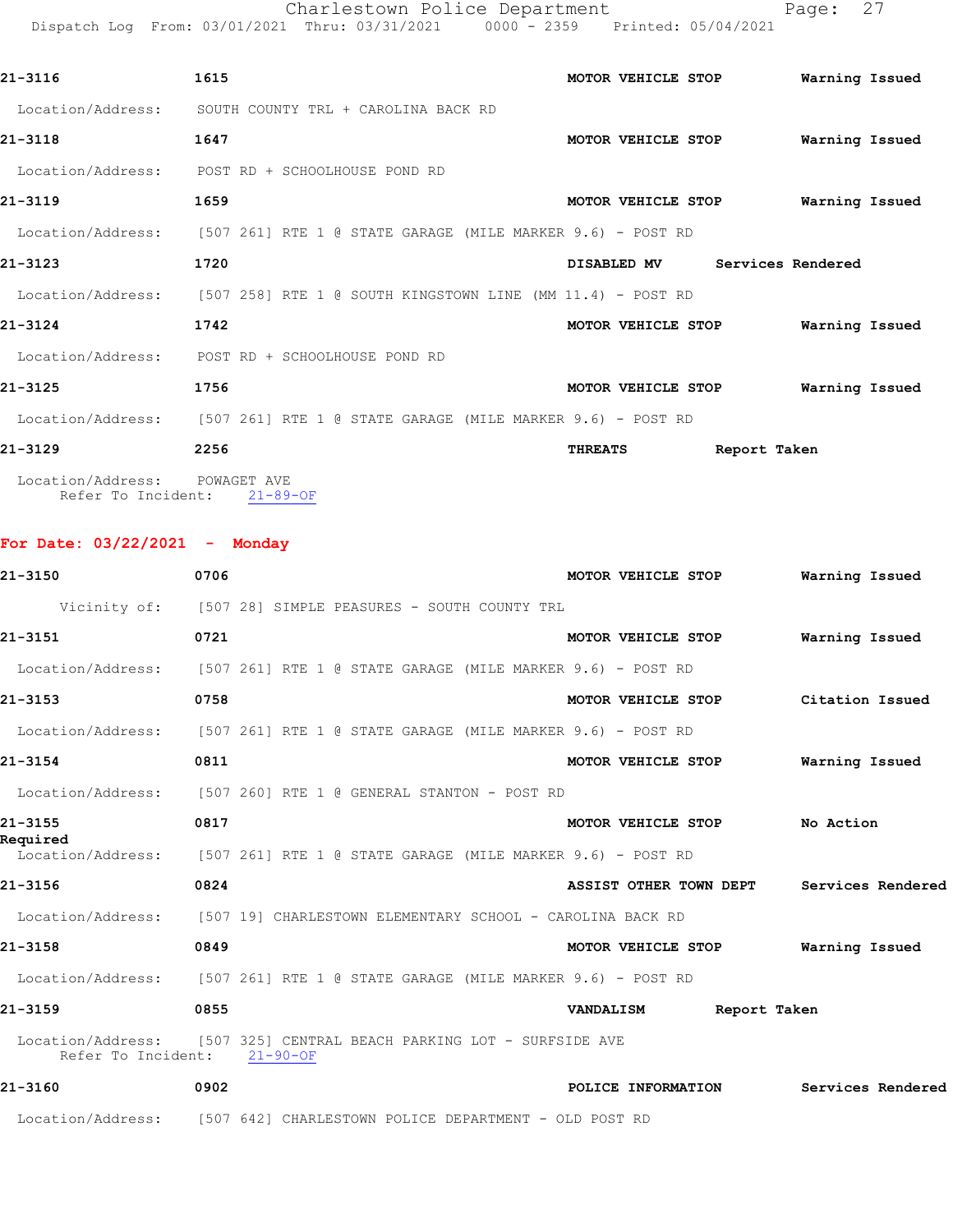Charlestown Police Department Fage: 28

Dispatch Log From: 03/01/2021 Thru: 03/31/2021 0000 - 2359 Printed: 05/04/2021

| 21-3162                                 | 0930                                                                         |                                           |                    | FOLLOW-UP INVESTIGATION Services Rendered |
|-----------------------------------------|------------------------------------------------------------------------------|-------------------------------------------|--------------------|-------------------------------------------|
| Location/Address: SEA BREEZE AVE        |                                                                              |                                           |                    |                                           |
| 21-3163                                 | 0930                                                                         | HOUSE CHECK                               | No Action Required |                                           |
| Location/Address: BISCUIT CITY RD       |                                                                              |                                           |                    |                                           |
| 21-3167                                 | 1103                                                                         | OFFICER WANTED No Action Required         |                    |                                           |
| Location/Address: BUCKEYE BROOK RD      |                                                                              |                                           |                    |                                           |
| 21-3170                                 | 1106                                                                         |                                           |                    | POLICE INFORMATION Services Rendered      |
| Location/Address: OLD SHANNOCK RD       |                                                                              |                                           |                    |                                           |
| 21-3168                                 | 1107                                                                         | MOTOR VEHICLE STOP                        |                    | Warning Issued                            |
|                                         | Vicinity of: POST RD + LAKESIDE DR                                           |                                           |                    |                                           |
| 21-3169                                 | 1109                                                                         | ALARM, FIRE Services Rendered             |                    |                                           |
|                                         | Location/Address: [507 451] SOUTH COUNTY COMMUNITY ACTION - SOUTH COUNTY TRL |                                           |                    |                                           |
| 21-3172                                 | 1143                                                                         | OFFICER WANTED Services Rendered          |                    |                                           |
| Location/Address: BUCKEYE BROOK RD      |                                                                              |                                           |                    |                                           |
| 21-3173                                 | 1212                                                                         |                                           |                    | FOLLOW-UP INVESTIGATION Services Rendered |
|                                         | Location/Address: [507 33] BROOKSIDE APARTMENTS - SOUTH COUNTY TRL           |                                           |                    |                                           |
| 21-3175                                 | 1247                                                                         | OFFICER WANTED Could Not Locate           |                    |                                           |
|                                         | Vicinity of: OLD MILL RD + SOUTH COUNTY TRL                                  |                                           |                    |                                           |
| 21-3179                                 | 1355                                                                         | <b>DISABLED MV</b>                        | No Action Required |                                           |
|                                         | Vicinity of: [507 850] CROSS MILLS FIRE STATION - OLD POST RD                |                                           |                    |                                           |
| 21-3180                                 | 1626                                                                         | ASSIST OTHER POLICE DEPT Could Not Locate |                    |                                           |
| Location/Address: ROSS HILL RD          |                                                                              |                                           |                    |                                           |
| 21–3181                                 | 1639                                                                         | DISABLED MV                               | Services Rendered  |                                           |
|                                         | Location/Address: [507 263] RTE 1 @ TOURIST INFO (MILE MARKER 7.6) - POST RD |                                           |                    |                                           |
| 21-3182                                 | 1647                                                                         | MOTOR VEHICLE COMPLAINT                   |                    | Unfounded                                 |
| Location/Address:                       | [507 276] RTE 2 @ RICHMOND LINE - SOUTH COUNTY TRL                           |                                           |                    |                                           |
| 21-3183                                 | 1656                                                                         | MVA - W/Injury/Fluid/HazardTransported to |                    |                                           |
| Hospital<br>Refer To Accident: 21-39-AC | Location/Address: [507 914] MILE MARKER 6.8 - WILDFLOWER RD                  |                                           |                    |                                           |
| 21-3185                                 | 2103                                                                         | MOTOR VEHICLE STOP                        |                    | Warning Issued                            |
|                                         | Location/Address: [507 258] RTE 1 @ SOUTH KINGSTOWN LINE (MM 11.4) - POST RD |                                           |                    |                                           |
| For Date: $03/23/2021$ - Tuesday        |                                                                              |                                           |                    |                                           |
| 21-3191                                 | 0223                                                                         | MOTOR VEHICLE STOP                        |                    | Warning Issued                            |
|                                         | Location/Address: [507 275] RTE 1 @ WESTERLY LINE - POST RD                  |                                           |                    |                                           |
| 21-3197                                 | 0241                                                                         | ALARM, BURGLAR Building Checked/Secured   |                    |                                           |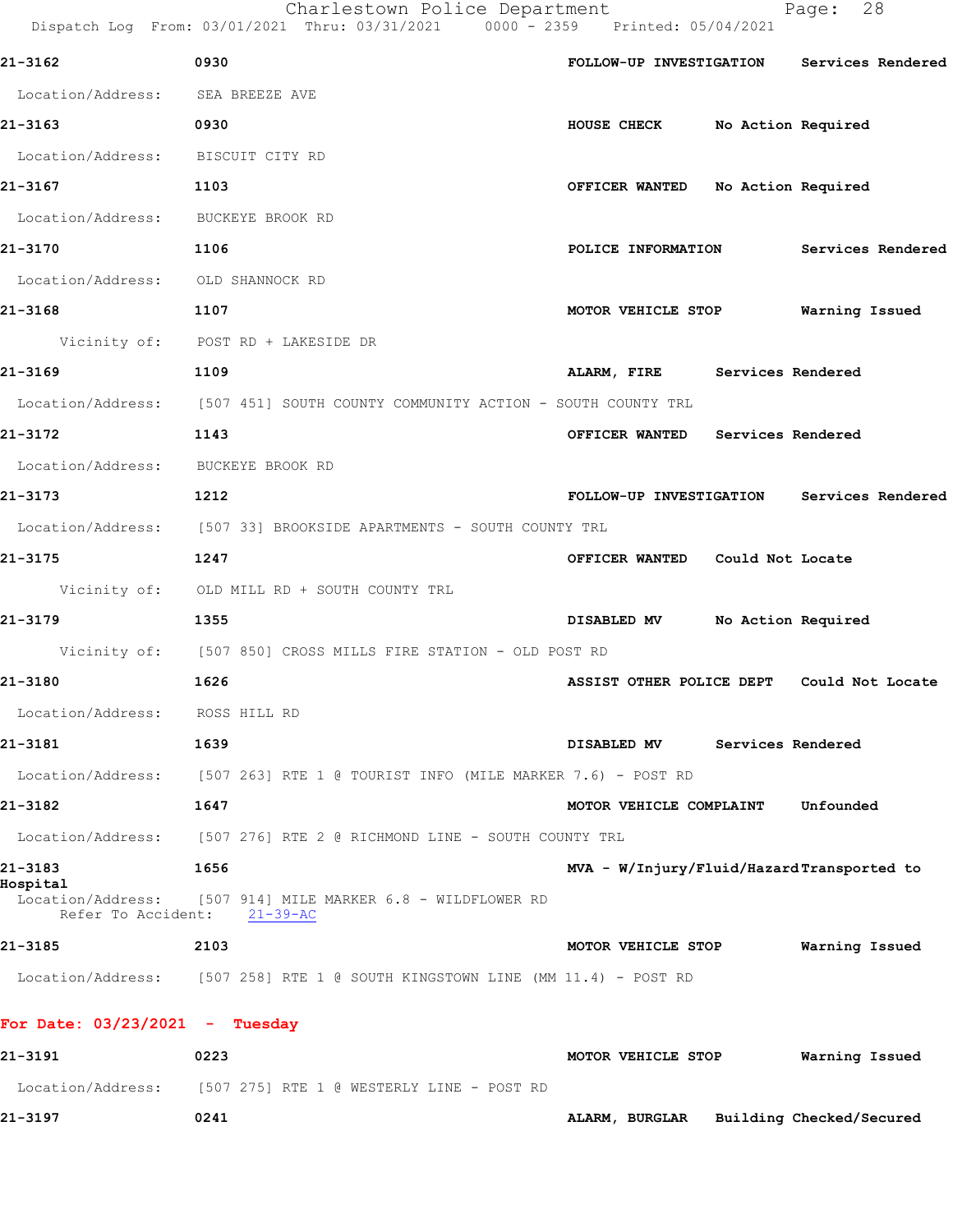|                                                                    | Charlestown Police Department<br>Dispatch Log From: 03/01/2021 Thru: 03/31/2021 0000 - 2359 Printed: 05/04/2021 |                                           | 29<br>Page:    |
|--------------------------------------------------------------------|-----------------------------------------------------------------------------------------------------------------|-------------------------------------------|----------------|
| Location/Address: LAURI DR                                         |                                                                                                                 |                                           |                |
| 21-3200                                                            | 0809                                                                                                            | MOTOR VEHICLE STOP Warning Issued         |                |
|                                                                    | Location/Address: POST RD + PROSSER TRL                                                                         |                                           |                |
| 21-3202                                                            | 0821                                                                                                            | TRAFFIC CONTROL Warning Issued            |                |
|                                                                    | Location/Address: [507 19] CHARLESTOWN ELEMENTARY SCHOOL - CAROLINA BACK RD                                     |                                           |                |
| 21-3203                                                            | 0827                                                                                                            | ASSIST OTHER TOWN DEPT Services Rendered  |                |
|                                                                    | Location/Address: [507 19] CHARLESTOWN ELEMENTARY SCHOOL - CAROLINA BACK RD                                     |                                           |                |
| 21-3206                                                            | 0845                                                                                                            | DUMPING VIOLATIONS                        | Investigated   |
|                                                                    | Vicinity of: CHARLESTOWN BEACH RD                                                                               |                                           |                |
| 21-3209                                                            | 0859                                                                                                            | <b>LARCENY</b><br>Report Taken            |                |
| Location/Address: ALTON CAROLINA RD<br>Refer To Incident: 21-91-OF |                                                                                                                 |                                           |                |
| 21-3208                                                            | 0900                                                                                                            | FOLLOW-UP INVESTIGATION Services Rendered |                |
|                                                                    | Location/Address: [507 33] BROOKSIDE APARTMENTS - SOUTH COUNTY TRL                                              |                                           |                |
| 21-3210                                                            | 0938                                                                                                            | FOLLOW-UP INVESTIGATION Services Rendered |                |
|                                                                    | Location/Address: [507 876] RICAN - ALTON CAROLINA RD                                                           |                                           |                |
| 21-3211                                                            | 0952                                                                                                            | ALARM, FIRE False Alarm                   |                |
|                                                                    | Location/Address: [507 228] PHIL & ANN'S SUNSET MOTEL - OLD POST RD                                             |                                           |                |
| 21-3212                                                            | 1010                                                                                                            | FOLLOW-UP INVESTIGATION Services Rendered |                |
|                                                                    | Location/Address: [507 357] K&S PIZZA - CAROLINA BACK RD                                                        |                                           |                |
| 21-3213                                                            | 1137                                                                                                            | MOTOR VEHICLE COMPLAINT                   | Unfounded      |
|                                                                    | Location/Address: [507 258] RTE 1 @ SOUTH KINGSTOWN LINE (MM 11.4) - POST RD                                    |                                           |                |
| 21-3214                                                            | 1203                                                                                                            | <b>ASSIST OTHER AGENCY</b>                | Investigated   |
| Location/Address: BISCUIT CITY RD                                  |                                                                                                                 |                                           |                |
| 21-3225                                                            | 1608                                                                                                            | MOTOR VEHICLE STOP                        | Warning Issued |
|                                                                    | Location/Address: [507 100] RTE 1 @ FIORES (MILE MARKER 8.0) - POST RD                                          |                                           |                |
| 21-3226                                                            | 1630                                                                                                            | MOTOR VEHICLE STOP                        | Warning Issued |
|                                                                    | Location/Address: [507 275] RTE 1 @ WESTERLY LINE - POST RD                                                     |                                           |                |
| 21-3227                                                            | 1632                                                                                                            | ANIMAL COMPLAINT Report Taken             |                |
| Location/Address: OLD SHANNOCK RD<br>Refer To Incident: 21-92-OF   |                                                                                                                 |                                           |                |
| 21-3228                                                            | 1701                                                                                                            | FOLLOW-UP INVESTIGATION Investigated      |                |
| Location/Address: OLD SHANNOCK RD                                  |                                                                                                                 |                                           |                |
| 21-3229                                                            | 1709                                                                                                            | Report Taken<br><b>LARCENY</b>            |                |
| Location/Address: LIISA DR<br>Refer To Incident: 21-93-OF          |                                                                                                                 |                                           |                |
| 21-3232                                                            | 2011                                                                                                            | MOTOR VEHICLE STOP                        | Warning Issued |
|                                                                    |                                                                                                                 |                                           |                |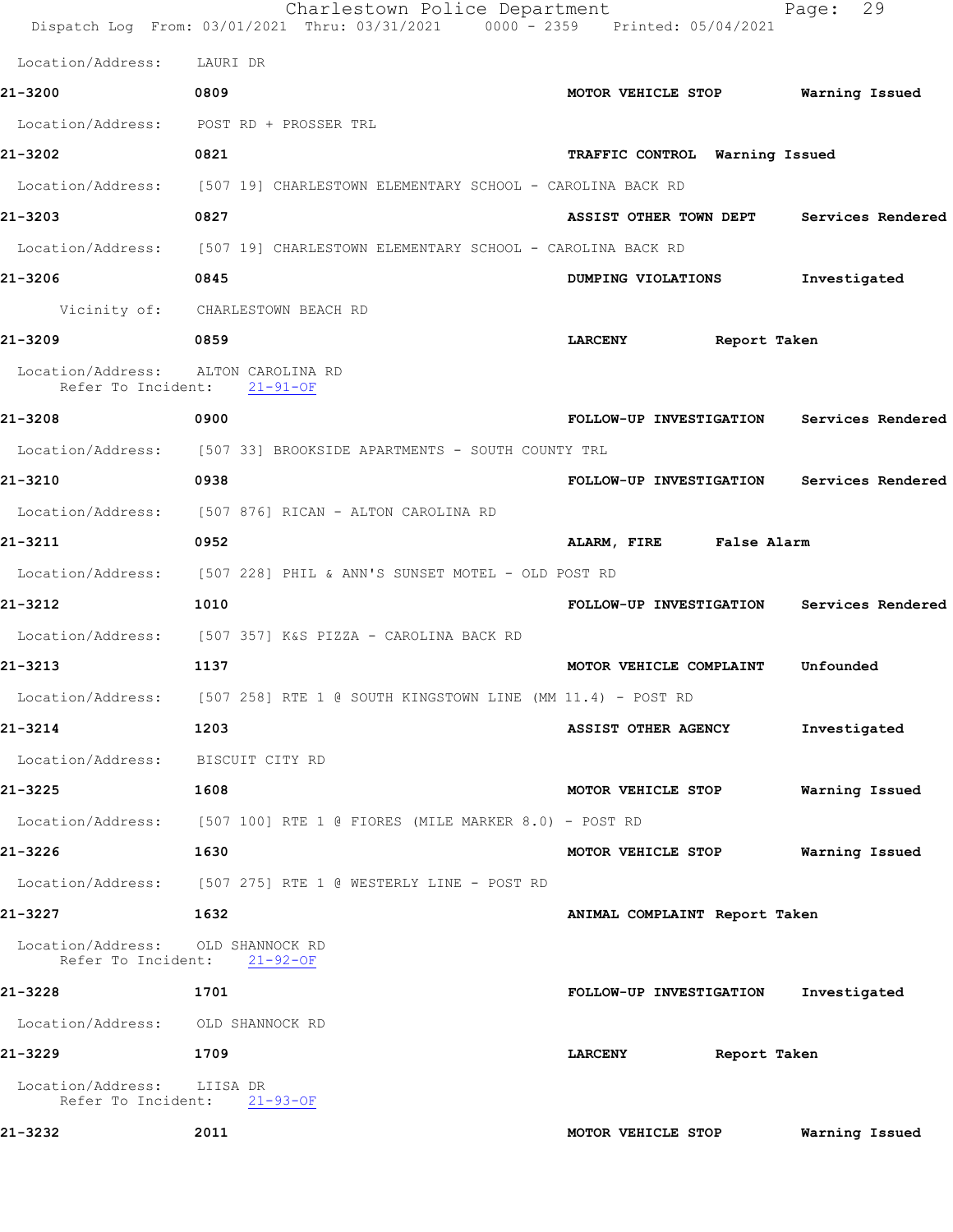|                                                  | Charlestown Police Department<br>Dispatch Log From: 03/01/2021 Thru: 03/31/2021 0000 - 2359 Printed: 05/04/2021 |                                          |                | 30<br>Page:                          |
|--------------------------------------------------|-----------------------------------------------------------------------------------------------------------------|------------------------------------------|----------------|--------------------------------------|
|                                                  | Location/Address: [507 100] RTE 1 @ FIORES (MILE MARKER 8.0) - POST RD                                          |                                          |                |                                      |
| 21-3234                                          | 2110                                                                                                            |                                          |                | MOTOR VEHICLE STOP Citation Issued   |
|                                                  | Location/Address: [507 607] RTE 1 @ BESTWAY - POST RD<br>Refer To Incident: 21-94-OF                            |                                          |                |                                      |
| 21-3235                                          | 2147                                                                                                            | ALARM, BURGLAR Building Checked/Secured  |                |                                      |
|                                                  | Location/Address: [507 30] ATLANTIC ANIMAL HOSPITAL - SOUTH COUNTY TRL                                          |                                          |                |                                      |
| 21-3236                                          | 2254                                                                                                            |                                          |                | POLICE INFORMATION Services Rendered |
|                                                  | Location/Address: [507 642] CHARLESTOWN POLICE DEPARTMENT - OLD POST RD<br>Refer To Incident: 21-95-OF          |                                          |                |                                      |
| 21-3237                                          | 2301                                                                                                            | PSYCHOLOGICAL EMERGENCY                  |                | Transported to                       |
| Hospital                                         | Location/Address: [507 642] CHARLESTOWN POLICE DEPARTMENT - OLD POST RD                                         |                                          |                |                                      |
| For Date: $03/24/2021$ - Wednesday               |                                                                                                                 |                                          |                |                                      |
| 21-3241                                          | 0105                                                                                                            | SUSPICIOUS ACTIVITY/VEHICLE Investigated |                |                                      |
| Location/Address: PEQUOT DR                      |                                                                                                                 |                                          |                |                                      |
| 21-3250                                          | 0155                                                                                                            | MOTOR VEHICLE STOP Warning Issued        |                |                                      |
|                                                  | Location/Address: [507 260] RTE 1 @ GENERAL STANTON - POST RD                                                   |                                          |                |                                      |
| 21-3252                                          | 0752                                                                                                            | MVA - Minor Services Rendered            |                |                                      |
|                                                  | Vicinity of: SOUTH COUNTY TRL                                                                                   |                                          |                |                                      |
| 21-3253                                          | 0753                                                                                                            | <b>LARCENY</b>                           | Report Taken   |                                      |
| Refer To Incident:                               | Location/Address: CHARLESTOWN BEACH RD<br>$21 - 96 - OF$                                                        |                                          |                |                                      |
| 21-3255                                          | 0825                                                                                                            | ASSIST OTHER TOWN DEPT                   |                | Services Rendered                    |
| Location/Address:                                | [507 19] CHARLESTOWN ELEMENTARY SCHOOL - CAROLINA BACK RD                                                       |                                          |                |                                      |
| 21-3256                                          | 0833                                                                                                            | COMPLAINT                                |                | Services Rendered                    |
| Location/Address:                                | OLD SHANNOCK RD                                                                                                 |                                          |                |                                      |
| 21-3257<br>Required                              | 1110                                                                                                            | MOTOR VEHICLE STOP                       |                | No Action                            |
|                                                  | Location/Address: [507 923] MILE MARKER 10.2 - FALCONE LN                                                       |                                          |                |                                      |
| 21-3260                                          | 1307                                                                                                            | ANIMAL COMPLAINT Services Rendered       |                |                                      |
| Vicinity of:                                     | ROSS HILL RD                                                                                                    |                                          |                |                                      |
| 21-3262                                          | 1327                                                                                                            | OFFICER WANTED                           | Arrest(s) Made |                                      |
| Location/Address:<br>Refer To Arrest:<br>Arrest: | [507 19] CHARLESTOWN ELEMENTARY SCHOOL - CAROLINA BACK RD<br>$21 - 31 - AR$                                     |                                          |                |                                      |
| Age:<br>Charges:                                 | CHARLESTOWN, RI<br>40<br>POSSESSION OF SCHEDULE I, II, III, IV, V                                               |                                          |                |                                      |
| 21-3263                                          | 1340                                                                                                            | ANIMAL COMPLAINT Services Rendered       |                |                                      |
| Location/Address:                                | KINGSLAND CT                                                                                                    |                                          |                |                                      |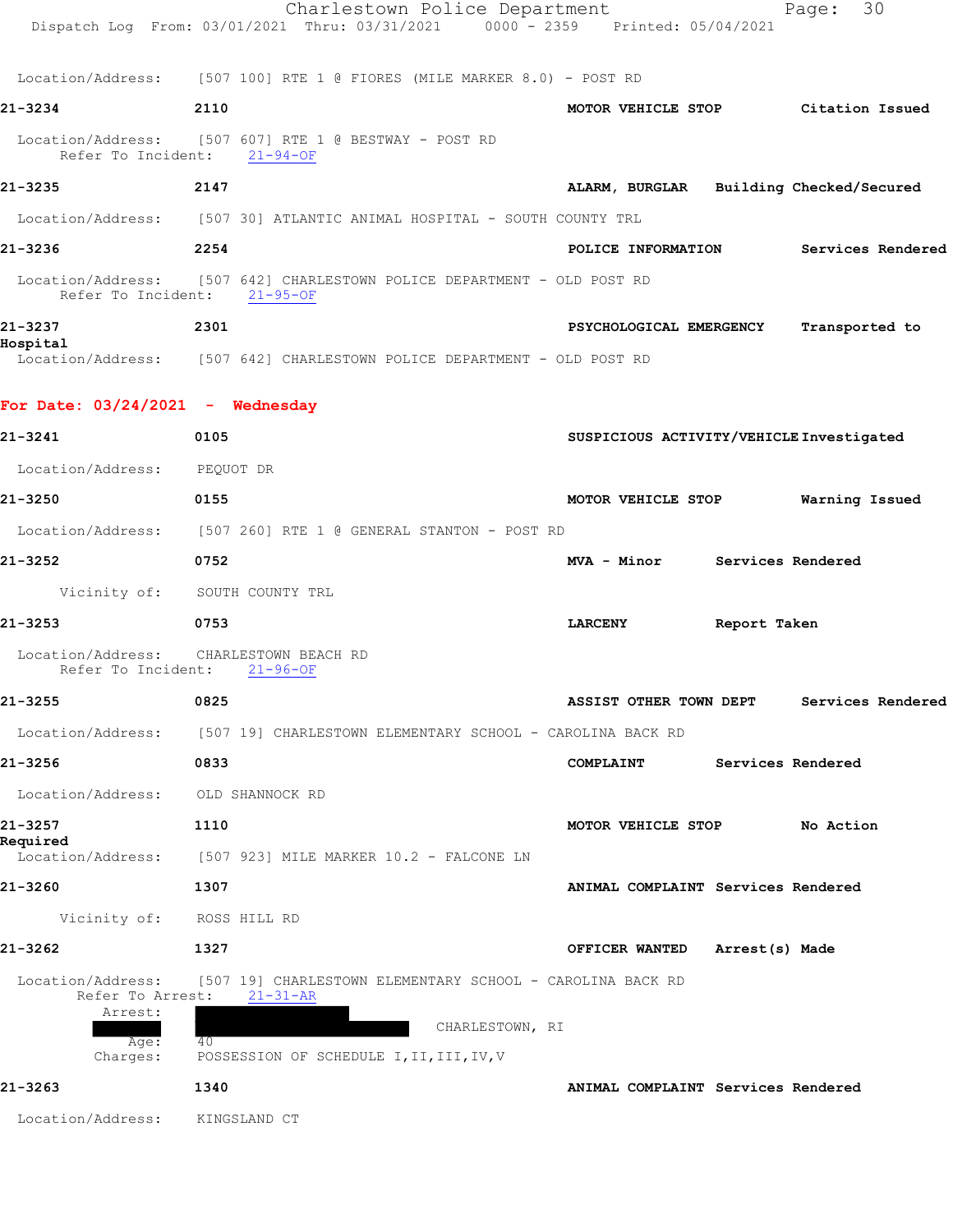|                                                  | Charlestown Police Department<br>Dispatch Log From: 03/01/2021 Thru: 03/31/2021      | 0000 - 2359 Printed: 05/04/2021      | - 31<br>Page:     |
|--------------------------------------------------|--------------------------------------------------------------------------------------|--------------------------------------|-------------------|
| 21-3265                                          | 1855                                                                                 | MOTOR VEHICLE STOP                   | Warning Issued    |
|                                                  | Location/Address: POST RD + SCHOOLHOUSE POND RD                                      |                                      |                   |
| 21-3266                                          | 1909                                                                                 | MOTOR VEHICLE STOP                   | Warning Issued    |
| Location/Address:                                | POST RD + SCHOOLHOUSE POND RD                                                        |                                      |                   |
| 21-3267                                          | 2348                                                                                 | SUSPICIOUS ACTIVITY/VEHICLENO Action |                   |
| Required                                         | Location/Address: [507 28] SIMPLE PEASURES - SOUTH COUNTY TRL                        |                                      |                   |
| For Date: 03/25/2021 - Thursday                  |                                                                                      |                                      |                   |
| 21-3285                                          | 0805                                                                                 | TRAFFIC CONTROL No Action Required   |                   |
|                                                  | Location/Address: [507 604] BESTWAY GAS STATION - POST RD                            |                                      |                   |
| 21-3286                                          | 0817                                                                                 | TRAFFIC CONTROL Services Rendered    |                   |
| Location/Address:                                | [507 19] CHARLESTOWN ELEMENTARY SCHOOL - CAROLINA BACK RD                            |                                      |                   |
| 21-3287                                          | 0830                                                                                 | ASSIST OTHER TOWN DEPT               | Services Rendered |
| Location/Address:                                | [507 19] CHARLESTOWN ELEMENTARY SCHOOL - CAROLINA BACK RD                            |                                      |                   |
| 21-3288                                          | 0904                                                                                 | FOLLOW-UP INVESTIGATION              | Investigated      |
| Refer To Arrest:<br>Arrest:<br>Age:<br>Charges:  | $21 - 31 - AR$<br>CHARLESTOWN, RI<br>40<br>POSSESSION OF SCHEDULE I, II, III, IV, V  |                                      |                   |
| 21-3298                                          | 1035                                                                                 | MOTOR VEHICLE STOP                   | Arrest(s) Made    |
| Vicinity of:<br>Refer To Summons:<br>Summons:    | [507 254] GALAPAGOS COLLECTION - OLD POST RD<br>$21 - 32 - AR$                       |                                      |                   |
| Age:                                             | SOUTH KINGSTOWN, RI<br>22                                                            |                                      |                   |
| Charges:                                         | DRIVING WITH SUSPENDED/REVOKED/CANCELLED LIC-1ST OFF                                 |                                      |                   |
| 21-3303                                          | 1701                                                                                 | ASSIST OTHER POLICE DEPT             | Services Rendered |
| Location/Address:                                | [507 201] KENYON INDUSTRIES - SHERMAN AVE                                            |                                      |                   |
| 21-3304                                          | 1705                                                                                 | TRAFFIC CONTROL Warning Issued       |                   |
| Location/Address:                                | BEST WAY - POST RD                                                                   |                                      |                   |
| 21-3305                                          | 1733                                                                                 | MOTOR VEHICLE STOP                   | Arrest(s) Made    |
| Location/Address:<br>Refer To Arrest:<br>Arrest: | WHIPPLE DR<br>$21 - 33 - AR$                                                         |                                      |                   |
| $Aq$ e:                                          | WEST KINGSTON, RI<br>24                                                              |                                      |                   |
| Charges:                                         | POSSESSION OF SCHEDULE I, II, III, IV, V<br>POSSESSION OF SCHEDULE I, II, III, IV, V |                                      |                   |
| 21-3306                                          | 1842                                                                                 | Extinquished<br>FIRE, OTHER          |                   |
| Location/Address:                                | BISCUIT CITY RD                                                                      |                                      |                   |
| 21-3309                                          | 2352                                                                                 | MOTOR VEHICLE STOP                   | Warning Issued    |
| Location/Address:                                | [507 260] RTE 1 @ GENERAL STANTON - POST RD                                          |                                      |                   |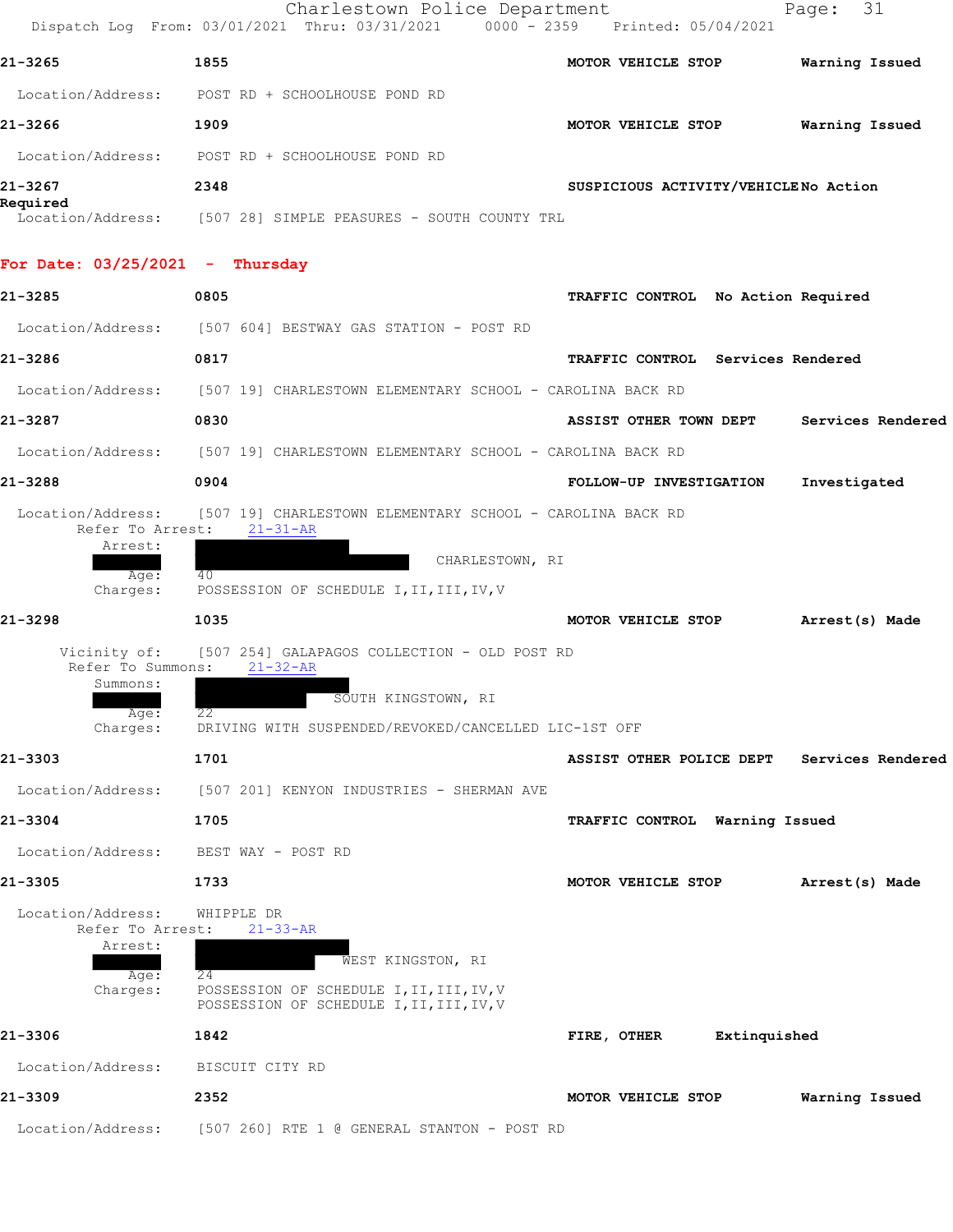**For Date: 03/26/2021 - Friday**

| 21-3310                                            | 0008                                                                                                                                          | SUSPICIOUS ACTIVITY/VEHICLE Services Rendered |                |
|----------------------------------------------------|-----------------------------------------------------------------------------------------------------------------------------------------------|-----------------------------------------------|----------------|
|                                                    | Vicinity of: [507 410] DUNKIN DONUTS - OLD POST RD                                                                                            |                                               |                |
| 21-3319                                            | 0028                                                                                                                                          | MOTOR VEHICLE STOP                            | Arrest(s) Made |
| Location/Address:<br>Refer To Arrest:              | [507 266] RTE 1 @ WILLOWS - POST RD<br>$21 - 34 - AR$                                                                                         |                                               |                |
| Arrest:<br>Age:<br>Charges:                        | NARRAGANSETT, RI<br>26<br>POSSESSION OF SCHEDULE I, II, III, IV, V<br>Driving after denial, suspension or revocation of license - 2nd Offense |                                               |                |
| 21-3325                                            | 0810                                                                                                                                          | <b>LARCENY</b><br>Report Taken                |                |
| Location/Address:<br>Refer To Incident:            | KING'S FACTORY RD<br>$21 - 99 - OF$                                                                                                           |                                               |                |
| 21-3327                                            | 1044                                                                                                                                          | POLICE TRANSPORT Taken/Refered to Other       |                |
| Agency<br>Location/Address:                        | [507 642] CHARLESTOWN POLICE DEPARTMENT - OLD POST RD                                                                                         |                                               |                |
| 21-3329                                            | 1145                                                                                                                                          | TRAFFIC CONTROL No Action Required            |                |
|                                                    | Location/Address: [507 604] BESTWAY GAS STATION - POST RD                                                                                     |                                               |                |
| 21-3332                                            | 1556                                                                                                                                          | POLICE INFORMATION                            | Investigated   |
| Location/Address:<br>Refer To Incident:            | TOCKWOTTEN COVE RD<br>$21 - 101 - OF$                                                                                                         |                                               |                |
| 21-3334<br>Required                                | 1638                                                                                                                                          | MOTOR VEHICLE STOP                            | No Action      |
|                                                    | Location/Address: [507 258] RTE 1 @ SOUTH KINGSTOWN LINE (MM 11.4) - POST RD                                                                  |                                               |                |
| 21-3335                                            | 1731                                                                                                                                          | MOTOR VEHICLE STOP                            | Warning Issued |
| Location/Address:                                  | POST RD + SCHOOLHOUSE POND RD                                                                                                                 |                                               |                |
| 21-3336                                            | 1750                                                                                                                                          | MOTOR VEHICLE STOP                            | Arrest(s) Made |
| Location/Address:<br>Refer To Summons:<br>Summons: | POST RD + EAST BEACH RD<br>$21 - 35 - AR$                                                                                                     |                                               |                |
| Address:<br>Age:                                   | WESTERLY, RI<br>36                                                                                                                            |                                               |                |
| Charges:                                           | DRIVING AFTER DENIAL/REVOCATION/SUSPEN CERTAIN VIOLS-2ND OFF                                                                                  |                                               |                |
| 21-3337                                            | 1850                                                                                                                                          | MOTOR VEHICLE COMPLAINT                       | Investigated   |
| Location/Address:                                  | NARROW LN + AUBURN DR                                                                                                                         |                                               |                |
| 21-3339                                            | 2219                                                                                                                                          | SUSPICIOUS ACTIVITY/VEHICLE Investigated      |                |
| Location/Address:                                  | NORTH AVE                                                                                                                                     |                                               |                |
| For Date: $03/27/2021$ - Saturday                  |                                                                                                                                               |                                               |                |
| 21-3341                                            | 0021                                                                                                                                          | MOTOR VEHICLE STOP                            | Warning Issued |
|                                                    | Vicinity of: [507 243] KRYSTAL PENQUIN MOTEL - POST RD                                                                                        |                                               |                |
| 21-3358                                            | 0133                                                                                                                                          | MOTOR VEHICLE STOP                            | Investigated   |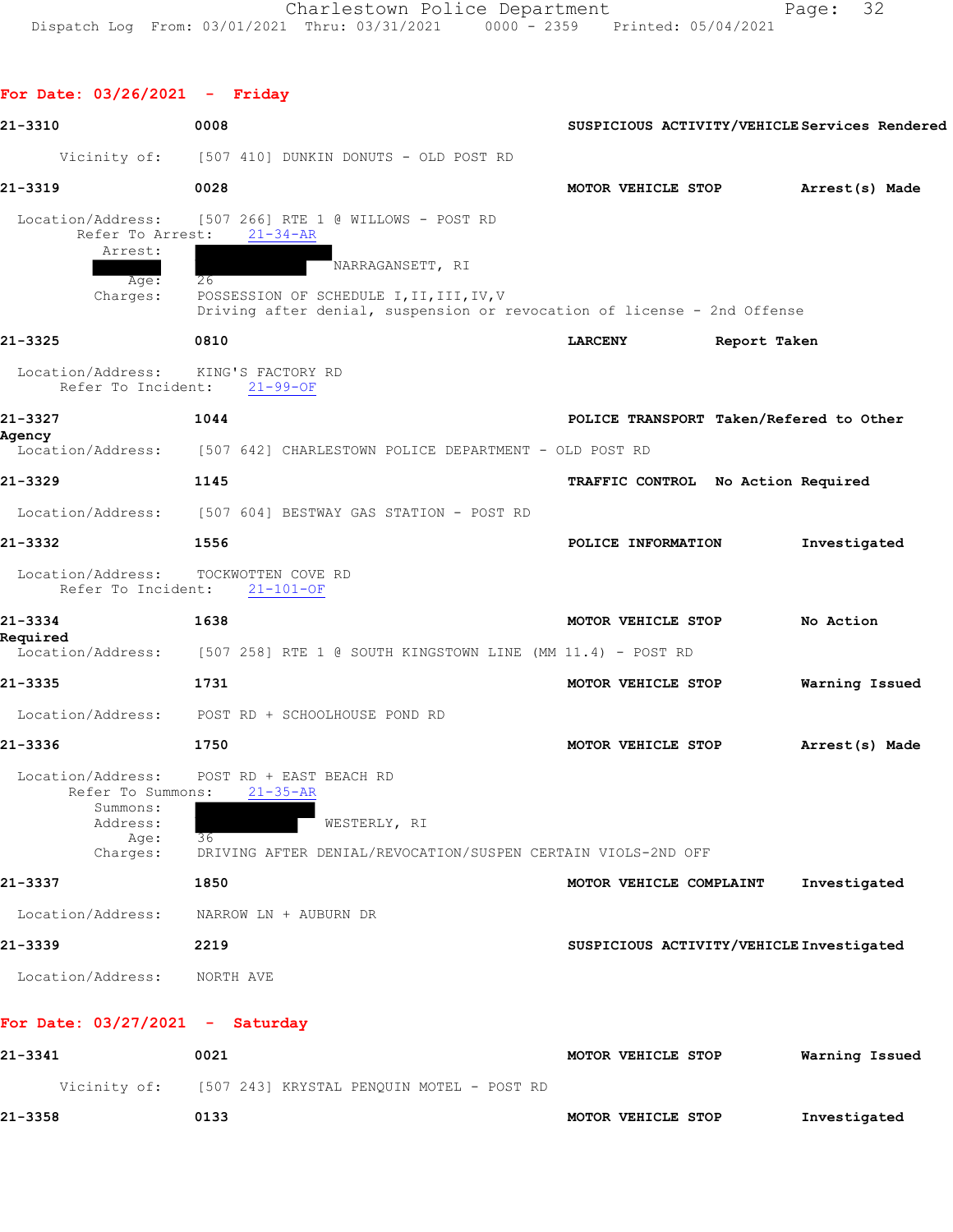|                                                       | Charlestown Police Department<br>Dispatch Log From: 03/01/2021 Thru: 03/31/2021 0000 - 2359 Printed: 05/04/2021 | 33<br>Page:                                      |
|-------------------------------------------------------|-----------------------------------------------------------------------------------------------------------------|--------------------------------------------------|
| Location/Address:                                     | SOUTH COUNTY TRL + LAURI DR                                                                                     |                                                  |
| 21-3364                                               | 1055                                                                                                            | Warning Issued<br>TOWN ORDINANCE VIOLATION       |
| Location/Address:                                     | [507 20] NINIGRET PARK - PARK LN                                                                                |                                                  |
| 21-3365                                               | 1112                                                                                                            | MOTOR VEHICLE STOP<br>Warning Issued             |
| Location/Address:                                     | [507 266] RTE 1 @ WILLOWS - POST RD                                                                             |                                                  |
| 21-3366                                               | 1119                                                                                                            | WELL BEING CHECK Unfounded                       |
| Location/Address: WEST BEACH RD                       |                                                                                                                 |                                                  |
| 21-3369                                               | 1250                                                                                                            | MOTOR VEHICLE STOP<br>Warning Issued             |
| Location/Address:                                     | POST RD + KING'S FACTORY RD                                                                                     |                                                  |
| 21-3370                                               | 1356                                                                                                            | ALARM, FIRE<br>Investigated                      |
| Location/Address:                                     | [507 530] NARRAGANSETT INDIAN FOUR WINDS COMMUNITY CENT - SOUTH COUNTY TRL                                      |                                                  |
| 21-3372                                               | 1540                                                                                                            | PHONE CALL<br>Services Rendered                  |
| 21-3373                                               | 1625                                                                                                            | MOTOR VEHICLE COMPLAINT<br>Warning Issued        |
|                                                       | Location/Address: [507 324] UNITED NUCLEAR CORP PROPERTY - NARRAGANSETT TRL                                     |                                                  |
| 21-3374                                               | 1651                                                                                                            | No Action Required<br>DISABLED MV                |
| Location/Address:                                     | [507 200] RTE 1 @ PACKAGE STORE - POST RD                                                                       |                                                  |
| 21-3376                                               | 2204                                                                                                            | FIRE, BRUSH<br>Extinquished                      |
| Location/Address: NARROW LN                           |                                                                                                                 |                                                  |
| For Date: $03/28/2021$ - Sunday                       |                                                                                                                 |                                                  |
| 21-3387                                               | 0404                                                                                                            | <b>DISTURBANCE/Music/Noise</b><br>Peace Restored |
| Location/Address: HAWKSBILL WAY                       |                                                                                                                 |                                                  |
| Refer To Incident:                                    | $21 - 103 - OF$                                                                                                 |                                                  |
| 21-3389                                               | 0753                                                                                                            | MOTOR VEHICLE STOP<br>Warning Issued             |
|                                                       | Location/Address: [507 100] RTE 1 @ FIORES (MILE MARKER 8.0) - POST RD                                          |                                                  |
| 21-3391                                               | 0921                                                                                                            | TRAFFIC CONTROL Warning Issued                   |
|                                                       | Location/Address: [507 258] RTE 1 @ SOUTH KINGSTOWN LINE (MM 11.4) - POST RD                                    |                                                  |
| 21-3392                                               | 0948                                                                                                            | MOTOR VEHICLE STOP<br>Warning Issued             |
| Location/Address: POST RD + LAKESIDE DR               |                                                                                                                 |                                                  |
| 21-3393                                               | 0952                                                                                                            | Warning Issued<br>MOTOR VEHICLE STOP             |
|                                                       | Location/Address: POST RD + SCHOOLHOUSE POND RD                                                                 |                                                  |
| 21-3394                                               | 1002                                                                                                            | MOTOR VEHICLE STOP<br>Warning Issued             |
|                                                       | Location/Address: POST RD + SCHOOLHOUSE POND RD                                                                 |                                                  |
| 21-3395                                               | 1005                                                                                                            | DOMESTIC/Assault/Diso/Other Investigated         |
| Location/Address: BISCUIT CITY RD<br>Refer To Arrest: | Refer To Incident: 21-104-OF<br>$21 - 36 - AR$                                                                  |                                                  |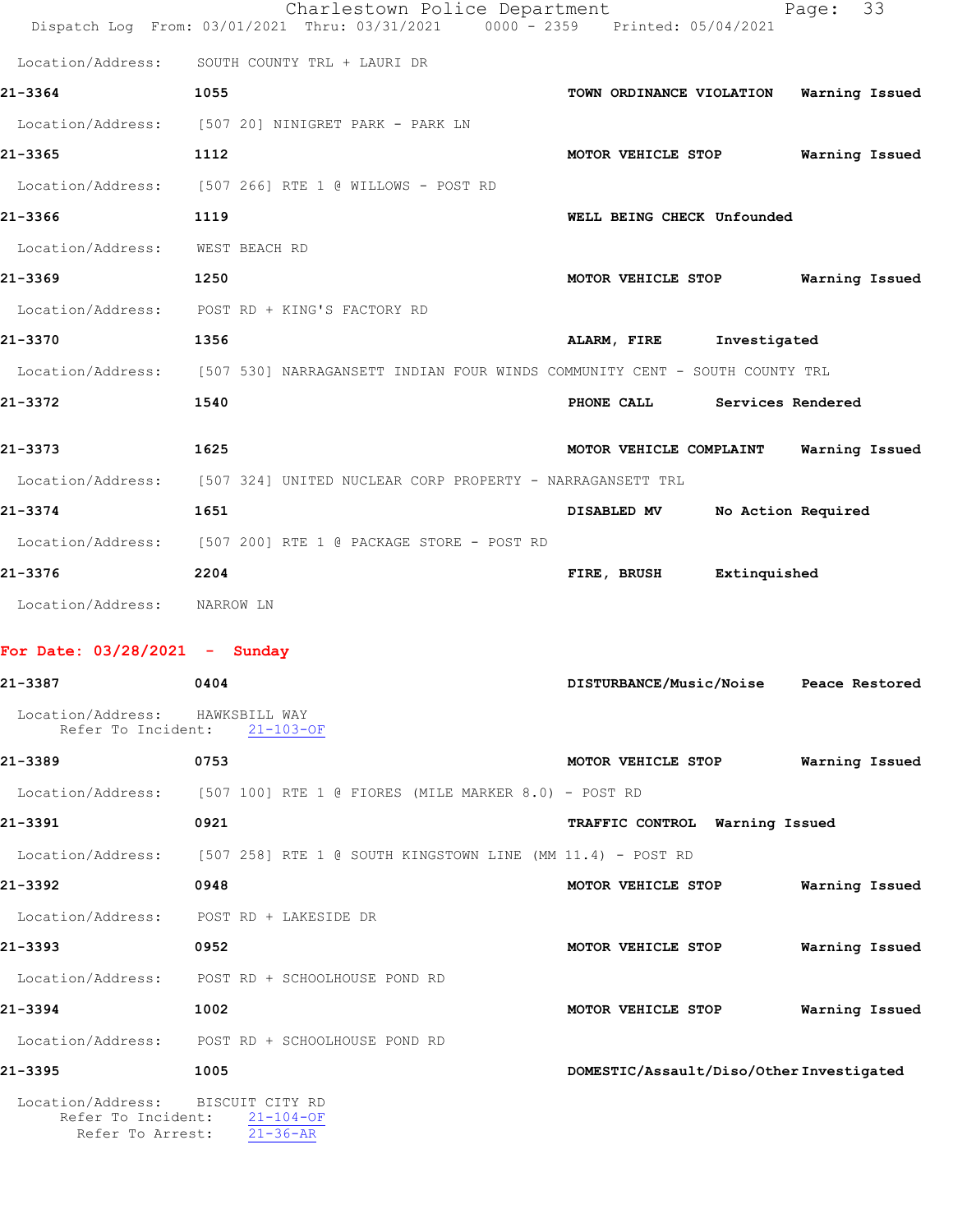|                             | Charlestown Police Department                                                           |                                    | 34<br>Page:       |
|-----------------------------|-----------------------------------------------------------------------------------------|------------------------------------|-------------------|
|                             | Dispatch Log From: 03/01/2021 Thru: 03/31/2021   0000 - 2359   Printed: 05/04/2021      |                                    |                   |
| Arrest:<br>Age:<br>Charges: | CHARLESTOWN, RI<br>82<br>DOMESTIC-DISORDERLY CONDUCT<br>DOMESTIC-SIMPLE ASSAULT/BATTERY |                                    |                   |
| 21-3398                     | 1331                                                                                    | POLICE TRANSPORT Services Rendered |                   |
|                             | Location/Address: [507 642] CHARLESTOWN POLICE DEPARTMENT - OLD POST RD                 |                                    |                   |
| 21-3401                     | 1547                                                                                    | MOTOR VEHICLE STOP                 | No Action         |
| Required                    | Location/Address: [507 657] COUNTRY FOOD MART, LLC - SOUTH COUNTY TRL                   |                                    |                   |
| 21-3402                     | 1559                                                                                    | POLICE TRANSPORT Services Rendered |                   |
|                             | Location/Address: [507 642] CHARLESTOWN POLICE DEPARTMENT - OLD POST RD                 |                                    |                   |
| 21-3403                     | 1632                                                                                    | <b>ESCORT</b>                      | Services Rendered |
| Location/Address:           | BISCUIT CITY RD                                                                         |                                    |                   |
| 21-3404                     | 1725                                                                                    | MOTOR VEHICLE STOP                 | Warning Issued    |
| Location/Address:           | POST RD + SCHOOLHOUSE POND RD                                                           |                                    |                   |
| 21-3405                     | 1815                                                                                    | MOTOR VEHICLE STOP                 | Warning Issued    |
| Location/Address:           | POST RD + SOUTH COUNTY TRL                                                              |                                    |                   |

- Location/Address: SOUTH COUNTY TRL + SHANNOCK RD
- **For Date: 03/29/2021 Monday**
- **21-3425 0231 DISABLED MV No Action Required** Vicinity of: POST RD + KING'S FACTORY RD **21-3428 0801 TRAFFIC CONTROL Warning Issued** Location/Address: [507 19] CHARLESTOWN ELEMENTARY SCHOOL - CAROLINA BACK RD **21-3429 0801 SUSPICIOUS ACTIVITY/VEHICLE Report Taken**

**21-3406 2124 MOTOR VEHICLE STOP Warning Issued**

- Location/Address: NARROW LN Refer To Incident: 21-105-OF
- **21-3430 0826 ASSIST OTHER TOWN DEPT Services Rendered** Location/Address: [507 19] CHARLESTOWN ELEMENTARY SCHOOL - CAROLINA BACK RD **21-3432 1214 FIRE, OTHER Services Rendered** Location/Address: MILLS CREEK MARKET - OLD POST RD **21-3433 1227 ROAD HAZARD/OBSTRUCTION Services Rendered** Location/Address: [507 907] MILE MARKER 4.6 - SHADY HARBOR DR **21-3434 1257 ALARM, BURGLAR Services Rendered** Location/Address: EAST BEACH RD **21-3435 1347 MOTOR VEHICLE STOP Citation Issued**
- Location/Address: [507 924] MILE MARKER 10.6 NARROW LN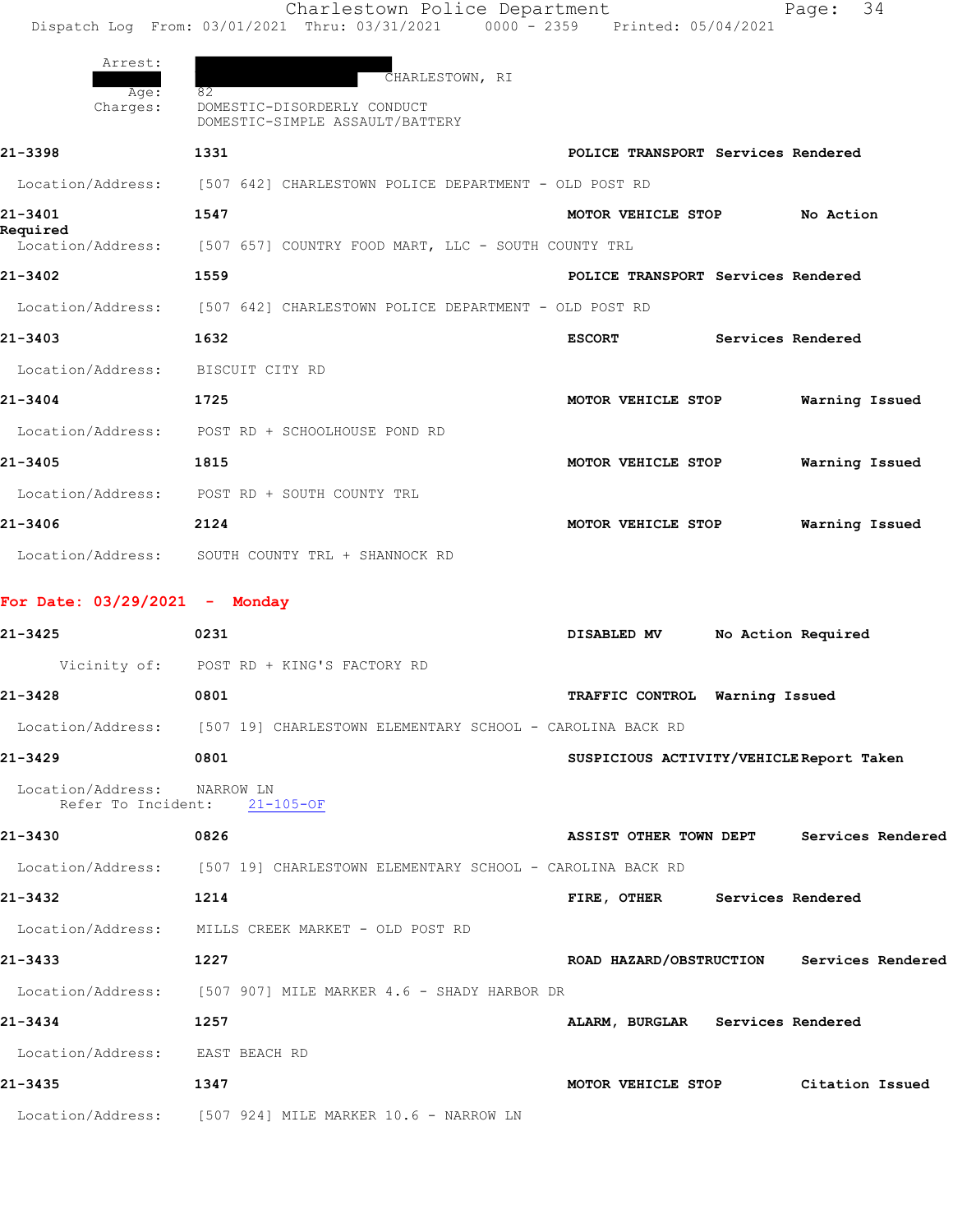|                                   | Charlestown Police Department<br>Dispatch Log From: 03/01/2021 Thru: 03/31/2021 0000 - 2359 Printed: 05/04/2021 |                                          | Page: 35                                   |
|-----------------------------------|-----------------------------------------------------------------------------------------------------------------|------------------------------------------|--------------------------------------------|
| 21-3436                           | 1433                                                                                                            |                                          | ROAD HAZARD/OBSTRUCTION Services Rendered  |
| Location/Address: RAM ISLAND RD   |                                                                                                                 |                                          |                                            |
| 21-3446                           | 1514                                                                                                            | MOTOR VEHICLE STOP Warning Issued        |                                            |
|                                   | Location/Address: [507 100] RTE 1 @ FIORES (MILE MARKER 8.0) - POST RD                                          |                                          |                                            |
| 21-3447<br>1624                   |                                                                                                                 | MVA - Minor Report Taken                 |                                            |
|                                   | Location/Address: [507 914] MILE MARKER 6.8 - WILDFLOWER RD<br>Refer To Accident: 21-40-AC                      |                                          |                                            |
| 21-3448                           | 1709                                                                                                            | POLICE INFORMATION Report Taken          |                                            |
|                                   | Location/Address: [507 642] CHARLESTOWN POLICE DEPARTMENT - OLD POST RD<br>Refer To Incident: 21-106-OF         |                                          |                                            |
| 21-3449<br>1722<br>Required       |                                                                                                                 | MOTOR VEHICLE STOP No Action             |                                            |
|                                   | Vicinity of: ROSS HILL RD                                                                                       |                                          |                                            |
| 21-3450                           | 1906                                                                                                            | OFFICER WANTED Report Taken              |                                            |
| Location/Address: OLD SHANNOCK RD | Refer To Incident: 21-107-OF                                                                                    |                                          |                                            |
| 21-3452<br>$\sim$ 1959            |                                                                                                                 | SUSPICIOUS ACTIVITY/VEHICLE Investigated |                                            |
| Location/Address: NARROW LN       | Refer To Incident: 21-105-OF                                                                                    |                                          |                                            |
| For Date: $03/30/2021$ - Tuesday  |                                                                                                                 |                                          |                                            |
| 21-3474                           | 0830                                                                                                            |                                          | ASSIST OTHER POLICE DEPT Services Rendered |
|                                   | Location/Address: [507 19] CHARLESTOWN ELEMENTARY SCHOOL - CAROLINA BACK RD                                     |                                          |                                            |
| 21-3475                           | 0853                                                                                                            | FIRE, OTHER Extinquished                 |                                            |
| Location/Address: PINE TREE RD    |                                                                                                                 |                                          |                                            |
| 21-3477                           | 1011                                                                                                            | ALARM, BURGLAR Building Checked/Secured  |                                            |
|                                   | Location/Address: MATUNUCK SCHOOLHOUSE RD                                                                       |                                          |                                            |
| 21-3478                           | 1059                                                                                                            | WELL BEING CHECK Investigated            |                                            |
| Location/Address: CROSSLAND ST    |                                                                                                                 |                                          |                                            |
| 21-3479                           | 1117                                                                                                            | ALARM, BURGLAR Building Checked/Secured  |                                            |
|                                   | Location/Address: MATUNUCK SCHOOLHOUSE RD                                                                       |                                          |                                            |
| 21-3480                           | 1137                                                                                                            | MVA - Minor Report Taken                 |                                            |
|                                   | Location/Address: [507 1] CHARLESTOWN TOWN HALL - SOUTH COUNTY TRL<br>Refer To Accident: 21-41-AC               |                                          |                                            |
| 21-3481                           | 1309                                                                                                            | ALARM, BURGLAR Building Checked/Secured  |                                            |
| Location/Address: STILL WATER RD  |                                                                                                                 |                                          |                                            |
| 21-3482                           | 1609                                                                                                            | WELL BEING CHECK Services Rendered       |                                            |
| Location/Address:                 | ROCKY ACRES DR                                                                                                  |                                          |                                            |

**21-3483 1730 OFFICER WANTED Investigated**